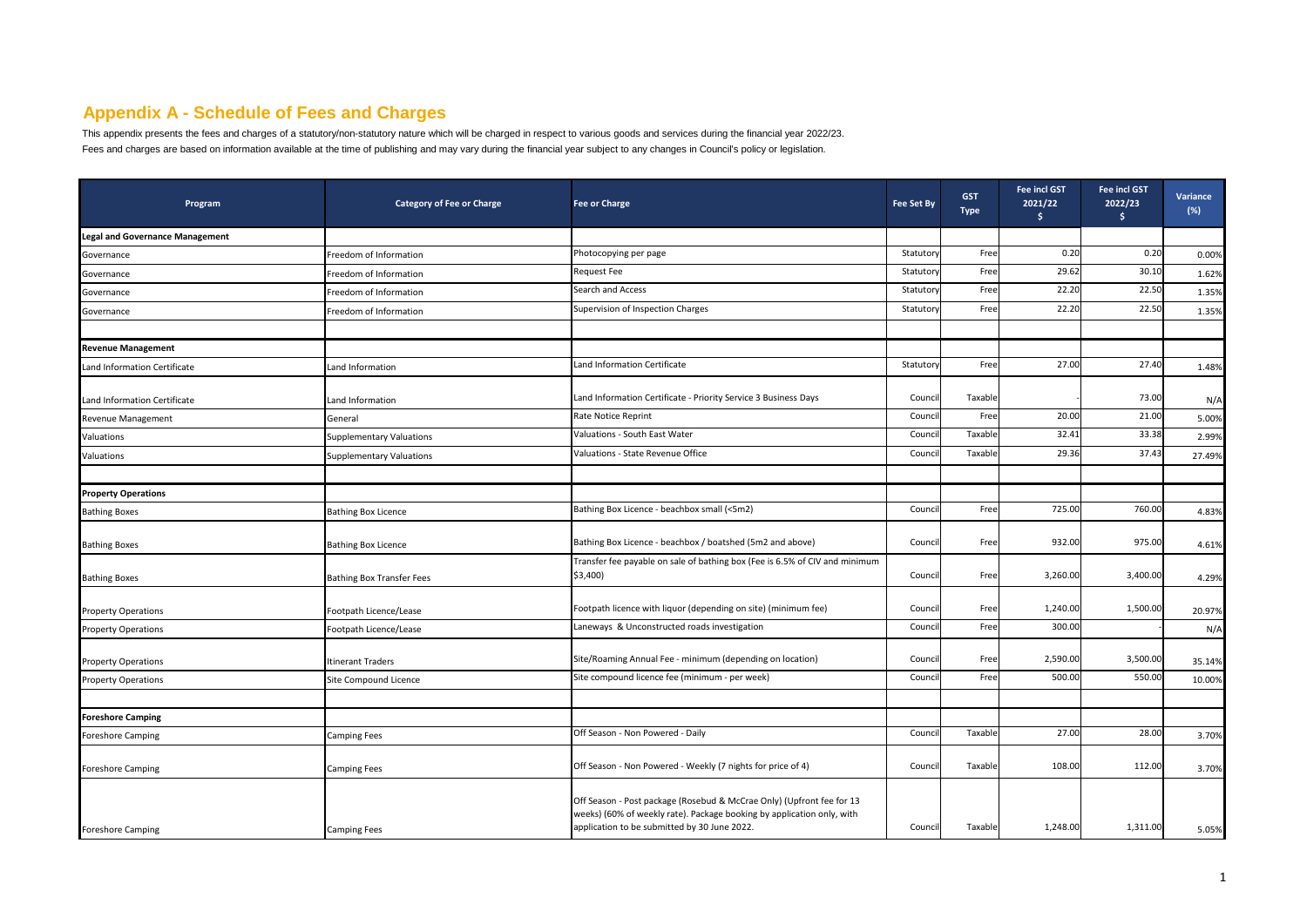| Program                      | <b>Category of Fee or Charge</b> | <b>Fee or Charge</b>                                                                                                                                                                          | <b>Fee Set By</b> | <b>GST</b><br><b>Type</b> | <b>Fee incl GST</b><br>2021/22<br>\$ | <b>Fee incl GST</b><br>2022/23<br>\$ | Variance<br>$(\%)$ |
|------------------------------|----------------------------------|-----------------------------------------------------------------------------------------------------------------------------------------------------------------------------------------------|-------------------|---------------------------|--------------------------------------|--------------------------------------|--------------------|
| <b>Foreshore Camping</b>     | Camping Fees                     | Off Season - Powered - Daily                                                                                                                                                                  | Counci            | Taxable                   | 40.00                                | 42.00                                | 5.00%              |
| <b>Foreshore Camping</b>     | Camping Fees                     | Off Season - Powered - Weekly (7 nights for price of 4)                                                                                                                                       | Counci            | Taxable                   | 160.00                               | 168.00                               | 5.00%              |
| <b>Foreshore Camping</b>     | Camping Fees                     | Off Season - Pre Package (Rosebud & McCrae only) (Upfront fee for 8 weeks)<br>(50% of weekly rate). Package booking by application only, with application to<br>be submitted by 30 June 2022. | Counci            | Taxable                   | 640.00                               | 672.00                               | 5.00%              |
| Foreshore Camping            | Camping Fees                     | Rosebud / McCrae Peak Season - Non Powered - Daily                                                                                                                                            | Counci            | Taxable                   | 52.00                                | 54.00                                | 3.85%              |
| Foreshore Camping            | <b>Camping Fees</b>              | Rosebud / McCrae Peak Season - Non Powered - Weekly (7 nights for the<br>price of 6)                                                                                                          | Counci            | Taxable                   | 312.00                               | 324.00                               | 3.85%              |
| <b>Foreshore Camping</b>     | Camping Fees                     | Rosebud / McCrae Peak Season - Powered - Daily                                                                                                                                                | Counci            | Taxable                   | 68.00                                | 71.00                                | 4.41%              |
| Foreshore Camping            | Camping Fees                     | Rosebud / McCrae Peak Season - Powered - Weekly (7 nights for the price of<br>6)                                                                                                              | Counci            | Taxable                   | 408.00                               | 426.00                               | 4.41%              |
| Foreshore Camping            | Camping Fees                     | Rye / Sorrento Peak Season - Non Powered - Daily                                                                                                                                              | Counci            | Taxable                   | 57.00                                | 60.00                                | 5.26%              |
| <b>Foreshore Camping</b>     | <b>Camping Fees</b>              | Rye / Sorrento Peak Season - Non Powered - Weekly (7 nights for the price of                                                                                                                  | Counci            | Taxable                   | 342.00                               | 360.00                               | 5.26%              |
| Foreshore Camping            | Camping Fees                     | Rye / Sorrento Peak Season - Powered - Daily                                                                                                                                                  | Counci            | Taxable                   | 73.00                                | 78.00                                | 6.85%              |
| <b>Foreshore Camping</b>     | Camping Fees                     | Rye / Sorrento Peak Season- Powered - Weekly (7 nights for the price of 6)                                                                                                                    | Council           | Taxable                   | 438.00                               | 468.00                               | 6.85%              |
| Foreshore Camping            | Camping Fees                     | Cancellation administration fee                                                                                                                                                               | Counci            | Taxable                   | 30.00                                | 50.00                                | 66.67%             |
|                              |                                  |                                                                                                                                                                                               |                   |                           |                                      |                                      |                    |
| <b>Mt Martha Golf Course</b> |                                  |                                                                                                                                                                                               |                   |                           |                                      |                                      |                    |
| Mt Martha Golf Course        | Green Fees                       | 18 hole - Adult: weekday                                                                                                                                                                      | Counci            | Taxable                   | 32.00                                | 40.00                                | 25.00%             |
| Mt Martha Golf Course        | Green Fees                       | 18 Holes - weekday Concession                                                                                                                                                                 | Counci            | Taxable                   | 25.00                                |                                      | N/A                |
| Mt Martha Golf Course        | Green Fees                       | 18 hole - Adult: weekend/public holiday                                                                                                                                                       | Counci            | Taxable                   | 39.00                                | 52.00                                | 33.33%             |
| Mt Martha Golf Course        | Green Fees                       | 18 Holes - Weekend/Public holiday (peak) - concession                                                                                                                                         | Counci            | Taxable                   | 31.00                                |                                      | N/A                |
| Mt Martha Golf Course        | Green Fees                       | 18 Holes social group (group of 12 or more) (weekend only)                                                                                                                                    | Counci            | Taxable                   | 32.00                                |                                      | N/A                |
| Mt Martha Golf Course        | Green Fees                       | 2 player 9 holes Inc Hire Cart (promotional periods only)                                                                                                                                     | Counci            | Taxable                   | 51.00                                |                                      | N/A                |
| Mt Martha Golf Course        | Green Fees                       | 2 players 18 holes Inc Hire Cart (promotional periods only)                                                                                                                                   | Counci            | Taxable                   | 83.00                                |                                      | N/A                |
| Mt Martha Golf Course        | Green Fees                       | 9 Holes - weekday Concession                                                                                                                                                                  | Counci            | Taxable                   | 20.00                                |                                      | N/A                |
| Mt Martha Golf Course        | Green Fees                       | 9 hole - Adult: weekday                                                                                                                                                                       | Counci            | Taxable                   | 24.00                                | 24.00                                | 0.00%              |
| Mt Martha Golf Course        | Green Fees                       | 9 hole - Adult: weekend/public holiday                                                                                                                                                        | Counci            | Taxable                   | 31.20                                | 31.20                                | 0.00%              |
| Mt Martha Golf Course        | Green Fees                       | 9 Holes - Weekend/Public holiday (peak) - concession                                                                                                                                          | Counci            | Taxable                   | 25.00                                |                                      | N/A                |
| Mt Martha Golf Course        | Green Fees                       | 9 Holes social group (group of 12 or more) (weekend only)                                                                                                                                     | Counci            | Taxable                   | 24.00                                |                                      | N/A                |
| Mt Martha Golf Course        | Green Fees                       | Family 9 holes including hire clubs                                                                                                                                                           | Counci            | Taxable                   | 51.00                                |                                      | N/A                |
| Mt Martha Golf Course        | Green Fees                       | Junior - 9 Holes                                                                                                                                                                              | Counci            | Taxable                   | 10.50                                |                                      | N/A                |
| Mt Martha Golf Course        | Green Fees                       | Junior - 18 Holes                                                                                                                                                                             | Counci            | Taxable                   | 16.00                                |                                      | N/A                |
| Mt Martha Golf Course        | Green Fees                       | Promotional (only school groups eligible)                                                                                                                                                     | Counci            | Taxable                   | 16.00                                |                                      | N/A                |
| Mt Martha Golf Course        | Green Fees                       | Public holiday tag surcharge                                                                                                                                                                  | Counci            | Taxable                   | 5.5C                                 |                                      | N/A                |
| Mt Martha Golf Course        | Green Fees                       | Twilight - Unlimited special                                                                                                                                                                  | Counci            | Taxable                   | 20.00                                |                                      | N/A                |
| Mt Martha Golf Course        | Green Fees                       | Twilight x1 + cart                                                                                                                                                                            | Council           | Taxable                   | 52.00                                |                                      | N/A                |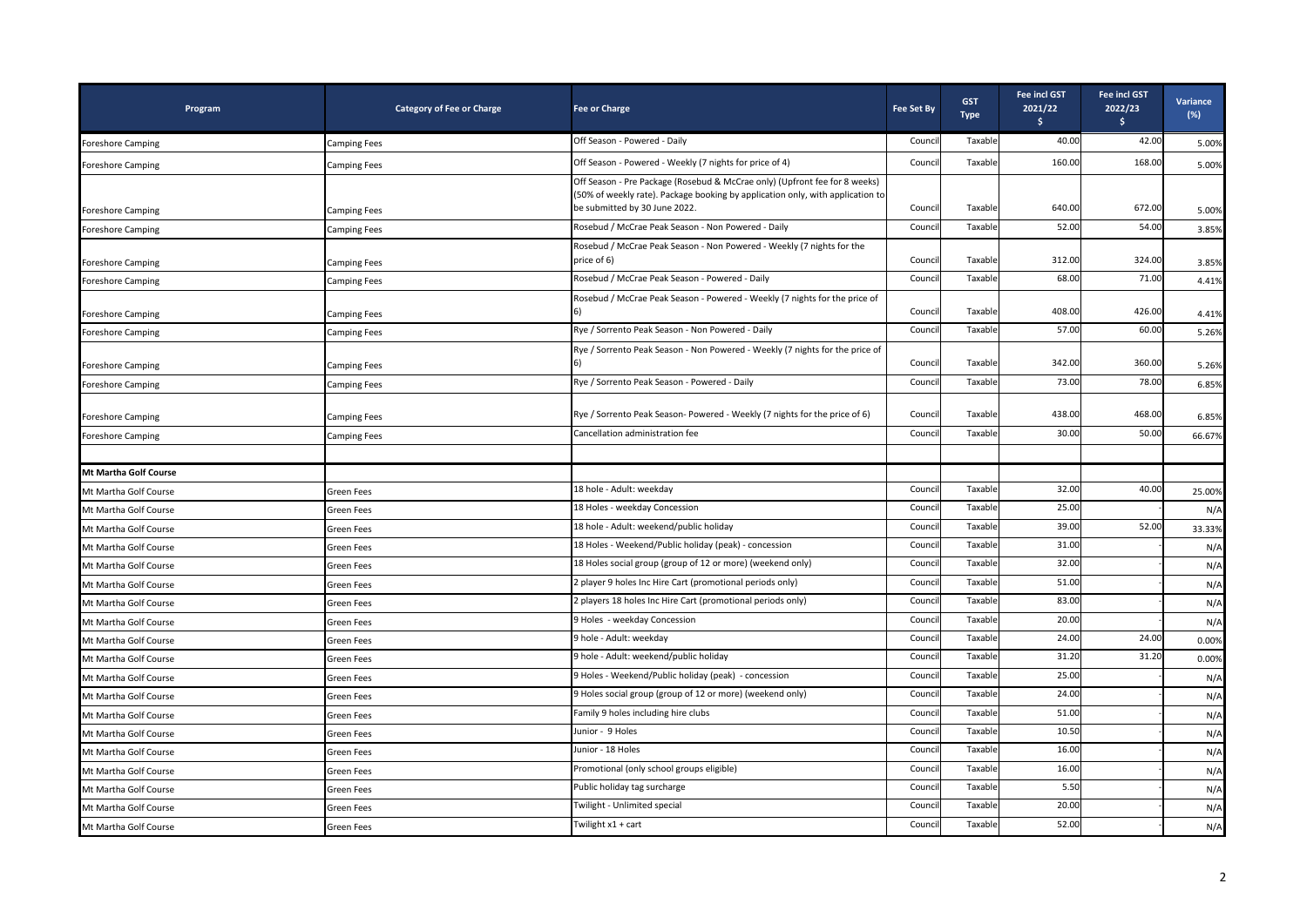| Program                        | <b>Category of Fee or Charge</b> | <b>Fee or Charge</b>                                                                        | <b>Fee Set By</b> | <b>GST</b><br><b>Type</b> | <b>Fee incl GST</b><br>2021/22<br>Ŝ. | <b>Fee incl GST</b><br>2022/23<br>$\mathsf{S}$ | Variance<br>$(\%)$ |
|--------------------------------|----------------------------------|---------------------------------------------------------------------------------------------|-------------------|---------------------------|--------------------------------------|------------------------------------------------|--------------------|
| Mt Martha Golf Course          | <b>Green Fees</b>                | Twilight x2 + cart                                                                          | Council           | Taxable                   | 68.00                                |                                                | N/A                |
| Mt Martha Golf Course          | <b>Green Fees</b>                | 9 hole - Junior (under 18 years of age): weekday                                            | Counci            | Taxable                   |                                      | 12.00                                          | $N/\Lambda$        |
| Mt Martha Golf Course          | <b>Green Fees</b>                | 9 hole - Junior (under 18 years of age): weekend/public holiday                             | Council           | Taxable                   |                                      | 15.60                                          | N/A                |
| Mt Martha Golf Course          | <b>Green Fees</b>                | 18 hole - Junior (under 18 years of age): weekday                                           | Counci            | Taxable                   |                                      | 20.00                                          | N/A                |
| Mt Martha Golf Course          | Green Fees                       | 18 hole - Junior (under 18 years of age): weekend/public holiday                            | Council           | Taxable                   |                                      | 26.00                                          | N/A                |
| Mt Martha Golf Course          | <b>Green Fees</b>                | 50 round pass (Valid 7 days, expires 12 months from date of issue) (FY24<br>$$1,400$ )      | Council           | Taxable                   |                                      | 1,000.00                                       | N/A                |
| Mt Martha Golf Course          | <b>Green Fees</b>                | 20 round pass (Valid 7 days, expires 12 months from date of issue) (FY24<br>\$720)          | Council           | Taxable                   |                                      | 600.00                                         | N/A                |
| Mt Martha Golf Course          | Hire Fee                         | 18 hole cart hire                                                                           | Counci            | Taxable                   | 40.00                                | 45.00                                          | 12.50%             |
| Mt Martha Golf Course          | Hire Fee                         | 9 hole cart hire                                                                            | Council           | Taxable                   | 30.00                                | 30.00                                          | 0.00%              |
| Mt Martha Golf Course          | Hire Fee                         | 18 hole club hire                                                                           | Counci            | Taxable                   | 18.00                                | 20.00                                          | 11.11%             |
| Mt Martha Golf Course          | Hire Fee                         | 9 hole club hire                                                                            | Counci            | Taxable                   | 18.00                                | 12.00                                          | $-33.33%$          |
| Mt Martha Golf Course          | Hire Fee                         | 18 hole buggy hire                                                                          | Counci            | Taxable                   | 5.00                                 | 10.00                                          | 100.00%            |
| Mt Martha Golf Course          | Hire Fee                         | 9 hole buggy hire                                                                           | Council           | Taxable                   | 5.00                                 | 6.00                                           | 20.00%             |
| Mt Martha Golf Course          | Lessons                          | Clinics                                                                                     | Council           | Taxable                   | 140.00                               |                                                | N/A                |
| Mt Martha Golf Course          | Membership                       | 5 day 12 Month (Concession)                                                                 | Council           | Taxable                   | 650.00                               |                                                | N/A                |
| Mt Martha Golf Course          | Membership                       | 5 day 12 month (Full)                                                                       | Counci            | Taxable                   | 823.00                               |                                                | N/A                |
| Mt Martha Golf Course          | Membership                       | 5 day 3 month (Concession)                                                                  | Counci            | Taxable                   | 206.00                               |                                                | N/A                |
| Mt Martha Golf Course          | Membership                       | 5 day 3 month (Full)                                                                        | Council           | Taxable                   | 249.00                               |                                                | N/A                |
| Mt Martha Golf Course          | Membership                       | 5 day 6 Month (Concession)                                                                  | Counci            | Taxable                   | 399.00                               |                                                | N/A                |
| Mt Martha Golf Course          | Membership                       | 5 day 6 month (Full)                                                                        | Counci            | Taxable                   | 487.00                               |                                                | N/A                |
| Mt Martha Golf Course          | Membership                       | 6 day 12 month (Concession)                                                                 | Council           | Taxable                   | 860.00                               |                                                | N/A                |
| Mt Martha Golf Course          | Membership                       | 6 day 12 month (Full)                                                                       | Counci            | Taxable                   | 1,072.00                             |                                                | N/A                |
| Mt Martha Golf Course          | Membership                       | 6 day 3 month (Concession)                                                                  | Council           | Taxable                   | 259.00                               |                                                | N/A                |
| Mt Martha Golf Course          | Membership                       | 6 day 3 month (Full)                                                                        | Counci            | Taxable                   | 303.00                               |                                                | N/A                |
| Mt Martha Golf Course          | Membership                       | 6 day 6 Month (Concession)                                                                  | Counci            | Taxable                   | 488.00                               |                                                | N/A                |
| Mt Martha Golf Course          | Membership                       | 6 day 6 month (Full)                                                                        | Council           | Taxable                   | 611.00                               |                                                | N/A                |
| Mt Martha Golf Course          | Membership                       | Junior Tag holder                                                                           | Counci            | Taxable                   | 104.00                               |                                                | N/A                |
| Mt Martha Golf Course          | Membership                       | My Golf Tag                                                                                 | Counci            | Taxable                   | 21.00                                |                                                | N/A                |
| Mt Martha Golf Course          | Membership                       | Twilight Tag (3 months)                                                                     | Council           | Taxable                   | 223.00                               |                                                | N/A                |
| Mt Martha Golf Course          | Membership                       | Weekend Tag no concessions (Sat Sun only)                                                   | Counci            | Taxable                   | 621.00                               |                                                | N/A                |
| Mt Martha Golf Course          | Membership                       | 7 day Membership (FY24 \$1,500) (suspensions not permitted)                                 | Council           | Taxable                   |                                      | 1,250.00                                       | N/A                |
| Mt Martha Golf Course          | Membership                       | 7 day Junior Membership (under 18 years of age) (FY24 \$375) (suspensions<br>not permitted) | Council           | Taxable                   |                                      | 300.00                                         | N/A                |
|                                |                                  |                                                                                             |                   |                           |                                      |                                                |                    |
| <b>Aquatics and Recreation</b> |                                  |                                                                                             |                   |                           |                                      |                                                |                    |
| <b>Aquatics and Recreation</b> | Indoor Aquatics - Casual         | Casual Swim - Adult                                                                         | Council           | Taxable                   | 7.50                                 | 8.00                                           | 6.67%              |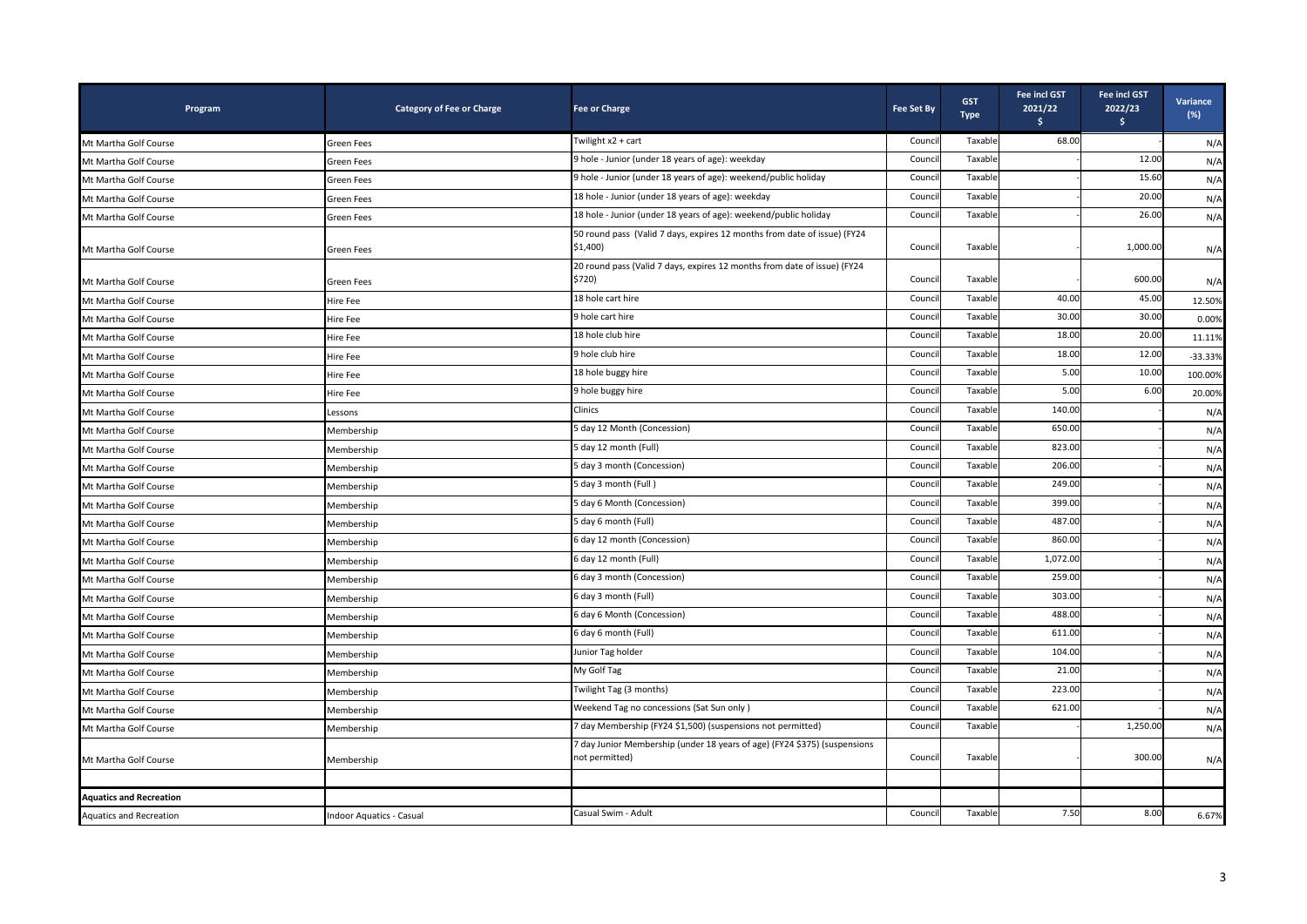| Program                        | <b>Category of Fee or Charge</b> | <b>Fee or Charge</b>                                                                     | <b>Fee Set By</b> | <b>GST</b><br><b>Type</b> | Fee incl GST<br>2021/22<br>Ŝ. | <b>Fee incl GST</b><br>2022/23<br>\$ | <b>Variance</b><br>(%) |
|--------------------------------|----------------------------------|------------------------------------------------------------------------------------------|-------------------|---------------------------|-------------------------------|--------------------------------------|------------------------|
| <b>Aquatics and Recreation</b> | Indoor Aquatics - Casual         | Casual Swim - Child                                                                      | Counci            | Taxable                   | 4.90                          | 5.00                                 | 2.04%                  |
| Aquatics and Recreation        | Indoor Aquatics - Casual         | Casual Swim - Concession                                                                 | Counci            | Taxable                   | 6.00                          | 6.50                                 | 8.33%                  |
| <b>Aquatics and Recreation</b> | Indoor Aquatics - Casual         | Casual Swim - Family (Max 2 Adults, 2 children)                                          | Counci            | Taxable                   | 19.90                         | 21.00                                | 5.53%                  |
| Aquatics and Recreation        | Indoor Aquatics - Casual         | Casual Swim - Spectator                                                                  | Counci            | Taxable                   | 1.00                          | 1.00                                 | 0.00%                  |
| <b>Aquatics and Recreation</b> | Indoor Aquatics - Casual         | Casual Swim/Spa/Steam Room - Adult                                                       | Counci            | Taxable                   | 15.00                         | 16.00                                | 6.67%                  |
| <b>Aquatics and Recreation</b> | Indoor Aquatics - Casual         | Casual Swim/Spa/Steam Room - Concession                                                  | Counci            | Taxable                   | 12.00                         | 12.50                                | 4.17%                  |
| Aquatics and Recreation        | Indoor Aquatics - MVP            | Adult Swim Pass (10 visits)                                                              | Counci            | Taxable                   | 67.50                         | 72.00                                | 6.67%                  |
| <b>Aquatics and Recreation</b> | Indoor Aquatics - MVP            | Adult Swim/Spa/Steam Room Pass (10 visits)                                               | Counci            | Taxable                   | 135.00                        | 144.00                               | 6.67%                  |
| <b>Aquatics and Recreation</b> | <b>Indoor Aquatics - MVP</b>     | Child Swim Pass (10 visits)                                                              | Counci            | Taxable                   | 44.10                         | 45.00                                | 2.04%                  |
| <b>Aquatics and Recreation</b> | Indoor Aquatics - MVP            | Concession Swim Pass (10 visits)                                                         | Counci            | Taxable                   | 54.00                         | 58.50                                | 8.33%                  |
| <b>Aquatics and Recreation</b> | <b>Indoor Aquatics - MVP</b>     | Concession Swim/Spa/Steam Room Pass (10 visits)                                          | Counc             | Taxable                   | 108.00                        | 112.50                               | 4.17%                  |
| <b>Aquatics and Recreation</b> | Indoor Aquatics - Program        | Casual Inflatable- Per session (includes Casual Swim entry)                              | Counci            | Taxable                   | 11.30                         | 11.60                                | 2.65%                  |
| <b>Aquatics and Recreation</b> | Indoor Aquatics - Program        | GOswim/ Member Inflatable- Per session                                                   | Counci            | Taxable                   | 6.40                          | 6.60                                 | 3.12%                  |
| <b>Aquatics and Recreation</b> | Outdoor Aquatics - Casual        | Outdoor Casual Swim - Adult                                                              | Counc             | Taxable                   | 6.00                          | 6.50                                 | 8.33%                  |
| <b>Aquatics and Recreation</b> | Outdoor Aquatics - Casual        | Outdoor Casual Swim - Child                                                              | Counc             | Taxable                   | 3.90                          | 4.00                                 | 2.56%                  |
| <b>Aquatics and Recreation</b> | Outdoor Aquatics - Casual        | Outdoor Casual Swim - Concession                                                         | Counci            | Taxable                   | 4.80                          | 5.00                                 | 4.17%                  |
| Aquatics and Recreation        | Outdoor Aquatics - Casual        | Outdoor Casual Swim - Family (Max 2 Adults, 2 children)                                  | Counc             | Taxable                   | 15.90                         | 17.00                                | 6.92%                  |
| <b>Aquatics and Recreation</b> | Outdoor Aquatics - Casual        | Outdoor Casual Swim - Spectator                                                          | Counci            | Taxable                   | 1.00                          | 1.00                                 | 0.00%                  |
| <b>Aquatics and Recreation</b> | Outdoor Aquatics - MVP           | 10 Visits- Outdoor Adult Swim                                                            | Counci            | Taxable                   | 54.00                         | 58.50                                | 8.33%                  |
| <b>Aquatics and Recreation</b> | <b>Outdoor Aquatics - MVP</b>    | 10 Visits- Outdoor Child Swim                                                            | Counc             | Taxable                   | 35.10                         | 36.00                                | 2.56%                  |
| <b>Aquatics and Recreation</b> | Outdoor Aquatics - MVP           | 10 Visits- Outdoor Concession Swim                                                       | Counc             | Taxable                   | 43.20                         | 45.00                                | 4.17%                  |
| <b>Aquatics and Recreation</b> | Facility Hire - Aquatics         | 25m Lane Hire (Peak) per hour                                                            | Counci            | Taxable                   | 42.70                         | 44.50                                | 4.22%                  |
| <b>Aquatics and Recreation</b> | Facility Hire - Aquatics         | 25m Lane Hire (Off Peak) per hour                                                        | Counci            | Taxable                   | 32.00                         | 33.50                                | 4.69%                  |
| <b>Aquatics and Recreation</b> | Facility Hire - Aquatics         | Outdoor 25m Pool Hire per hour                                                           | Counc             | Taxable                   | 107.70                        | 112.00                               | 3.99%                  |
| <b>Aquatics and Recreation</b> | Facility Hire - Aquatics         | 25m Pool Hire per hour                                                                   | Counci            | Taxable                   | 179.20                        | 185.50                               | 3.52%                  |
| <b>Aquatics and Recreation</b> | Facility Hire - Aquatics         | 50m Lane Hire (Peak) per hour                                                            | Counci            | Taxable                   | 85.40                         | 89.00                                | 4.22%                  |
| Aquatics and Recreation        | Facility Hire - Aquatics         | 50m Lane Hire (Off Peak) per hour                                                        | Counc             | Taxable                   | 64.00                         | 66.50                                | 3.91%                  |
| <b>Aquatics and Recreation</b> | Facility Hire - Aquatics         | 50m Pool Hire per hour                                                                   | Counci            | Taxable                   | 358.40                        | 371.00                               | 3.52%                  |
| <b>Aquatics and Recreation</b> | Facility Hire - Aquatics         | Out of hours trading fee (Aquatics Only) (Per Lane, plus relevant lane fees)<br>per hour | Council           | Taxable                   | 132.00                        | 140.00                               | 6.06%                  |
| <b>Aquatics and Recreation</b> | Facility Hire - Aquatics         | Lane Reservation Fee per facility <2,000 hours Annually                                  | Counc             | Taxable                   | 572.00                        | 600.00                               | 4.90%                  |
| <b>Aquatics and Recreation</b> | Facility Hire - Aquatics         | Lane Reservation Fee per facility b/n 2,000-4,000 hours Annually                         | Counci            | Taxable                   | 1,144.00                      | 1,200.00                             | 4.90%                  |
| Aquatics and Recreation        | Facility Hire - Aquatics         | Lane Reservation Fee per facility >4,000 hours Annually                                  | Counci            | Taxable                   |                               | 2,400.00                             | N/A                    |
| Aquatics and Recreation        | Facility Hire - Stadium          | Badminton - Court Hire - per court                                                       | Counc             |                           | 11.50                         |                                      | N/A                    |
| <b>Aquatics and Recreation</b> | Facility Hire - Stadium          | Full Court Hire (Peak) per hour                                                          | Counci            | Taxable                   | 37.60                         | 39.00                                | 3.72%                  |
| <b>Aquatics and Recreation</b> | Facility Hire - Stadium          | Office Hire - per desk per month                                                         | Counci            | Taxable                   | 215.60                        | 250.00                               | 15.96%                 |
| <b>Aquatics and Recreation</b> | Facility Hire - Stadium          | Stadium Users Storage - Cage per month                                                   | Counc             | Taxable                   | 21.50                         | 22.50                                | 4.65%                  |
| Aquatics and Recreation        | Facility Hire - Stadium          | Full Court Hire (Off Peak) per hour                                                      | Counci            | Taxable                   | 31.40                         | 33.00                                | 5.10%                  |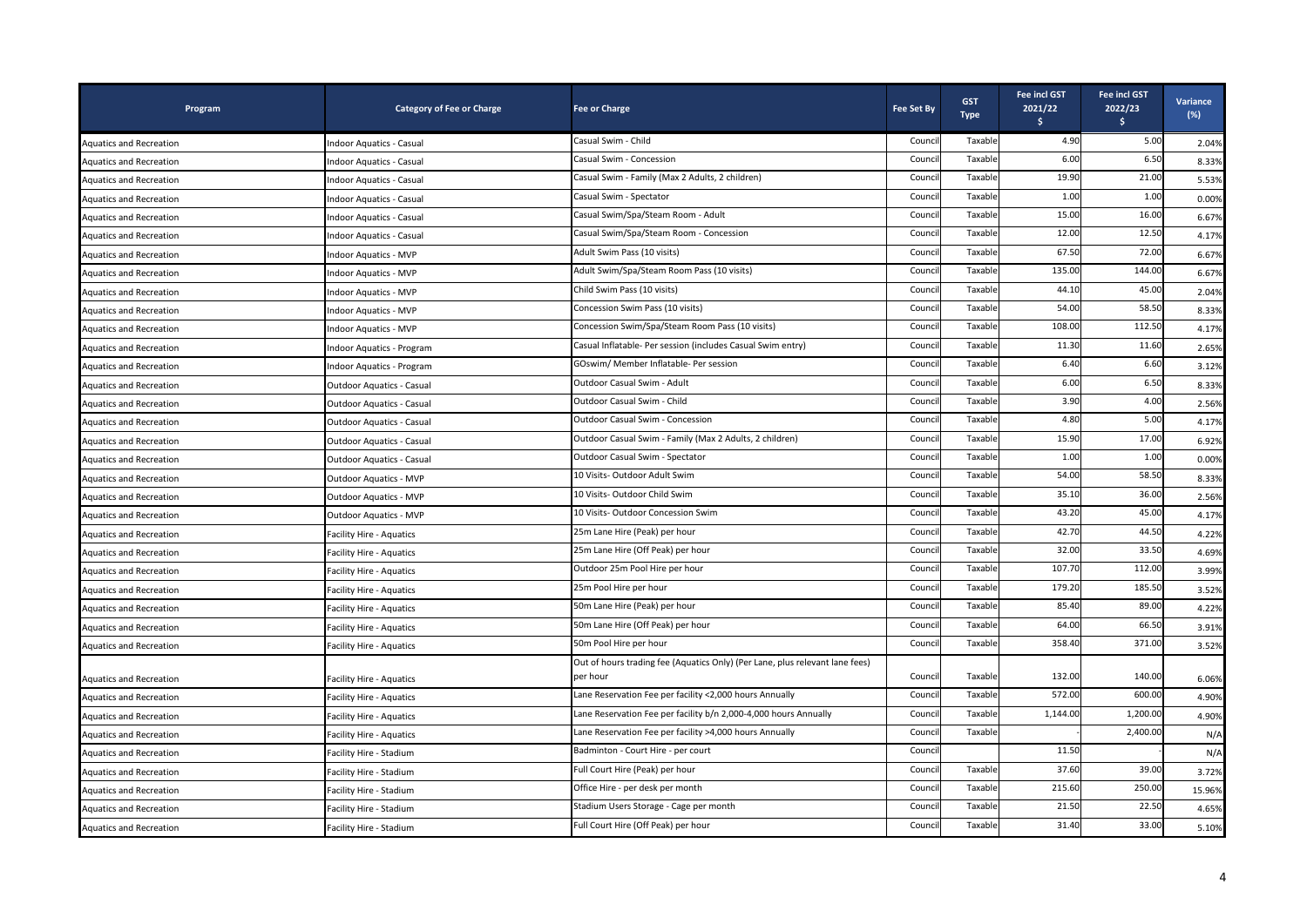| Program                        | <b>Category of Fee or Charge</b>   | <b>Fee or Charge</b>                                                                     | <b>Fee Set By</b> | <b>GST</b><br><b>Type</b> | <b>Fee incl GST</b><br>2021/22<br>\$. | Fee incl GST<br>2022/23<br>\$ | Variance<br>$(\%)$ |
|--------------------------------|------------------------------------|------------------------------------------------------------------------------------------|-------------------|---------------------------|---------------------------------------|-------------------------------|--------------------|
| <b>Aquatics and Recreation</b> | Facility Hire - Stadium            | Half Court Hire (Peak) per hour                                                          | Counci            | Taxable                   |                                       | 19.50                         | N/A                |
| <b>Aquatics and Recreation</b> | Facility Hire - Stadium            | Half Court Hire (Off- Peak) per hour                                                     | Counci            | Taxable                   |                                       | 16.50                         | N/A                |
| <b>Aquatics and Recreation</b> | Facility Hire - Studio             | Child Care / Group Fitness/ Meeting Room Hire (Peak) per hour                            | Counci            | Taxable                   | 40.10                                 | 42.00                         | 4.74%              |
| <b>Aquatics and Recreation</b> | Facility Hire - Studio             | Child Care / Group Fitness/ Meeting Room Hire (Off- Peak) per hour                       | Council           | Taxable                   | 30.10                                 | 31.50                         | 4.65%              |
| <b>Aquatics and Recreation</b> | Child Care - Casual                | Occasional Care 1 Hour - Additional Child                                                | Counci            | Free                      | 5.70                                  |                               | N/A                |
| <b>Aquatics and Recreation</b> | Child Care - Casual                | Occasional Care 1 Hour - Per Child (applicable if not attending class/using<br>facility) | Counci            | Free                      | 10.70                                 | 22.00                         | 105.61%            |
| <b>Aquatics and Recreation</b> | Child Care - Casual                | Program Care 1 Hour - Additional Child                                                   | Council           | Free                      | 4.00                                  |                               | N/A                |
| <b>Aquatics and Recreation</b> | Child Care - Casual                | Care 1 Hour - Per Child (rate applicable if attending class/using facility)              | Council           | Free                      | 6.20                                  | 6.20                          | 0.00%              |
| Aquatics and Recreation        | Child Care - MVP                   | Occasional Care 10 Hour Pass - Per Child                                                 | Council           | Free                      | 96.30                                 |                               | N/A                |
| <b>Aquatics and Recreation</b> | Child Care - MVP                   | Occasional Care 10 Hour Pass - Additional Child                                          | Counci            | Free                      | 51.30                                 |                               | N/A                |
| <b>Aquatics and Recreation</b> | Child Care - MVP                   | Care 10 Hour Pass - Per Child                                                            | Council           | Free                      | 55.80                                 | 55.80                         | 0.00%              |
| <b>Aquatics and Recreation</b> | Child Care - MVP                   | Program Care 10 Hour Pass - Additional Child                                             | Council           | Free                      | 36.00                                 |                               | N/A                |
| <b>Aquatics and Recreation</b> | Child Care - Administration        | Late pick up fee / per 15 minutes                                                        | Counci            | Free                      | 21.30                                 | 22.50                         | 5.63%              |
| <b>Aquatics and Recreation</b> | Health Club - Schools              | School Groups (Per person)                                                               | Counci            | Taxable                   | 8.20                                  | 8.50                          | 3.66%              |
| <b>Aquatics and Recreation</b> | Health Club - Casual               | Casual Gym & Swim / Group Fitness Class - Adult                                          | Council           | Taxable                   | 18.80                                 | 19.50                         | 3.72%              |
| <b>Aquatics and Recreation</b> | Health Club - Casual               | Casual Gym & Swim / Group Fitness Class - All Access                                     | Counci            | Taxable                   | 7.50                                  | 9.50                          | 26.67%             |
| <b>Aquatics and Recreation</b> | Health Club - Casual               | Casual Gym & Swim / Group Fitness Class - Concession                                     | Counci            | Taxable                   | 15.00                                 | 15.50                         | 3.33%              |
| <b>Aquatics and Recreation</b> | Health Club - Casual               | Casual Gym & Swim / Group Fitness Class - Staying Active                                 | Council           | Taxable                   | 11.30                                 | 11.50                         | 1.77%              |
| <b>Aquatics and Recreation</b> | Health Club - Casual               | Casual Gym & Swim / Group Fitness Class - Teen                                           | Council           | Taxable                   | 11.30                                 | 11.50                         | 1.77%              |
| <b>Aquatics and Recreation</b> | Health Club - Casual               | Casual Reformer Pilates - Adult                                                          | Counci            | Taxable                   | 31.40                                 | 32.50                         | 3.50%              |
| <b>Aquatics and Recreation</b> | Health Club - Casual               | Casual Reformer Pilates - Concession                                                     | Counci            | Taxable                   | 25.10                                 | 26.00                         | 3.59%              |
| <b>Aquatics and Recreation</b> | Health Club - MVP                  | 10 Session - Gym & Swim / Group Fitness Class - Adult                                    | Counci            | Taxable                   | 169.20                                | 175.50                        | 3.72%              |
| <b>Aquatics and Recreation</b> | Health Club - MVP                  | 10 Session - Gym & Swim / Group Fitness Class - Concession                               | Counci            | Taxable                   | 135.00                                | 139.50                        | 3.33%              |
| <b>Aquatics and Recreation</b> | Health Club - MVP                  | 10 Session - Gym & Swim / Group Fitness Class - Staying Active                           | Counci            | Taxable                   | 101.70                                | 103.50                        | 1.77%              |
| <b>Aquatics and Recreation</b> | Health Club - MVP                  | 10 Session - Gym & Swim / Group Fitness Class - Teen                                     | Council           | Taxable                   | 101.70                                | 103.50                        | 1.77%              |
| <b>Aquatics and Recreation</b> | Health Club - MVP                  | 10 Session - Gym & Swim / Group Fitness Class - All Access                               | Council           | Taxable                   | 67.50                                 | 85.50                         | 26.67%             |
| <b>Aquatics and Recreation</b> | Health Club - MVP                  | 10 Sessions - Reformer Pilates- Adult                                                    | Counci            | Taxable                   | 282.60                                | 292.50                        | 3.50%              |
| <b>Aquatics and Recreation</b> | Health Club - MVP                  | 10 Sessions - Reformer Pilates - Concession                                              | Counci            | Taxable                   | 225.90                                | 234.00                        | 3.59%              |
| <b>Aquatics and Recreation</b> | Health Club - Small Group Training | Personal Training Activation Programs - per session                                      | Counci            | Taxable                   | 13.50                                 | 14.00                         | 3.70%              |
| <b>Aquatics and Recreation</b> | Health Club - Small Group Training | Small Group Training 1 hour session- Per session (2-5 people)                            | Counci            | Taxable                   | 100.00                                | 100.00                        | 0.00%              |
| <b>Aquatics and Recreation</b> | <b>Clinical Pilates</b>            | Clinical Pilates- Initial Consultation (60 min)                                          | Counci            | Taxable                   |                                       | 100.00                        | N/A                |
| <b>Aquatics and Recreation</b> | <b>Clinical Pilates</b>            | Clinical Pilates- one on one (45 min)                                                    | Council           | Taxable                   |                                       | 85.00                         | N/A                |
| <b>Aquatics and Recreation</b> | Clinical Pilates                   | Clinical Pilates- one on four (45 min)                                                   | Counci            | Taxable                   |                                       | 40.00                         | N/A                |
| <b>Aquatics and Recreation</b> | Clinical Pilates                   | 10 Sessions- Clinical Pilates- one on one (45 min)                                       | Counci            | Taxable                   |                                       | 765.00                        | N/A                |
| Aquatics and Recreation        | <b>Clinical Pilates</b>            | 10 Sessions- Clinical Pilates- one on four (45 min)                                      | Council           | Taxable                   |                                       | 360.00                        | N/A                |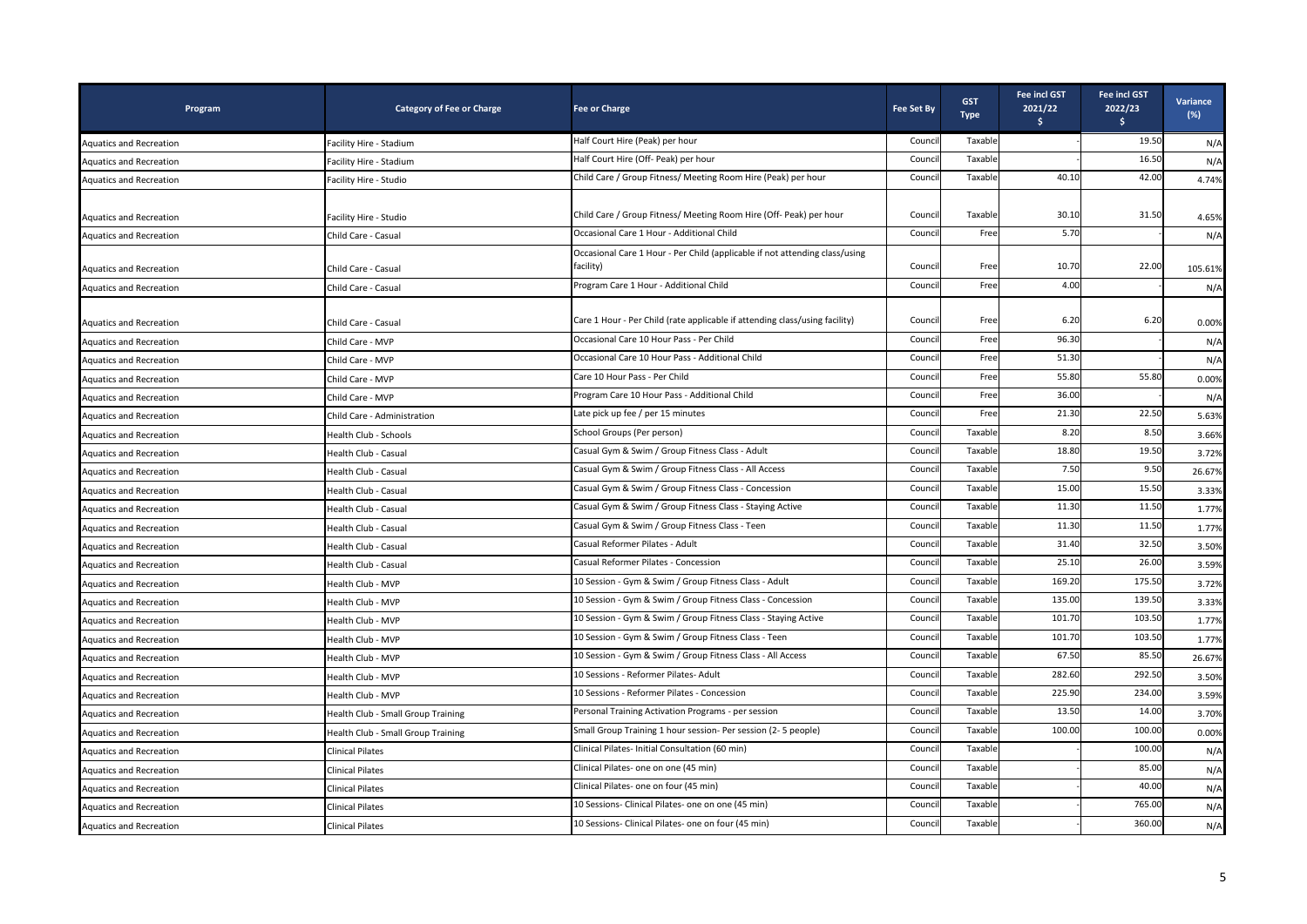| Program                        | <b>Category of Fee or Charge</b>        | <b>Fee or Charge</b>                                           | <b>Fee Set By</b> | <b>GST</b><br><b>Type</b> | <b>Fee incl GST</b><br>2021/22<br>s. | Fee incl GST<br>2022/23<br>$\frac{1}{2}$ | Variance<br>$(\%)$ |
|--------------------------------|-----------------------------------------|----------------------------------------------------------------|-------------------|---------------------------|--------------------------------------|------------------------------------------|--------------------|
| <b>Aquatics and Recreation</b> | Personal Training - Member              | Personal Training 1 Hour Session (member)                      | Counci            | Taxable                   | 69.80                                |                                          | N/A                |
| <b>Aquatics and Recreation</b> | Personal Training - Member              | Personal Training 1/2 hour Session (member)                    | Counci            | Taxable                   | 38.40                                |                                          | N/A                |
| <b>Aquatics and Recreation</b> | Personal Training - Member              | Personal Training 10 session 1 hour member                     | Counci            | Taxable                   | 628.20                               |                                          | N/A                |
| <b>Aquatics and Recreation</b> | Personal Training - Member              | Personal Training 10 session 1/2 hour (member)                 | Counci            | Taxable                   | 345.60                               |                                          | N/A                |
| <b>Aquatics and Recreation</b> | Personal Training - Non Member          | Personal Training 1 hour Session (non member)                  | Counci            | Taxable                   | 77.50                                |                                          | N/A                |
| <b>Aquatics and Recreation</b> | Personal Training - Non Member          | Personal Training 10 session 1 hour non member                 | Counc             | Taxable                   | 697.50                               |                                          | N/A                |
| <b>Aquatics and Recreation</b> | Personal Training - Non Member          | Personal Training 10 Session 1/2 hour (non member)             | Counci            | Taxable                   | 383.40                               |                                          | N/A                |
| <b>Aquatics and Recreation</b> | Personal Training - Non Member          | Personal Training 1/2 hour Session (non member)                | Counci            | Taxable                   | 42.60                                |                                          | N/A                |
| <b>Aquatics and Recreation</b> | Personal Training - Casual (Non-Member) | 30 min session- Qualified Trainer                              | Counci            | Taxable                   |                                      | 40.00                                    | N/A                |
| <b>Aquatics and Recreation</b> | Personal Training - Casual (Non-Member) | 30 min session- Expert Trainer                                 | Counci            | Taxable                   |                                      | 42.00                                    | N/A                |
| <b>Aquatics and Recreation</b> | Personal Training - Casual (Non-Member) | 30 min session- Master Trainer                                 | Counci            | Taxable                   |                                      | 44.00                                    | N/A                |
| <b>Aquatics and Recreation</b> | Personal Training - MVP                 | 10 Sessions- 30 min session- Qualified Trainer                 | Counci            | Taxable                   |                                      | 360.00                                   | N/A                |
| Aquatics and Recreation        | Personal Training - MVP                 | 10 Sessions- 30 min session- Expert Trainer                    | Counci            | Taxable                   |                                      | 378.00                                   | N/A                |
| <b>Aquatics and Recreation</b> | Personal Training - MVP                 | 10 Sessions- 30 min session- Master Trainer                    | Counci            | Taxable                   |                                      | 396.00                                   | N/A                |
| Aquatics and Recreation        | Personal Training - Membership DD       | 30 min session per week- Qualified Trainer                     | Counci            | Taxable                   |                                      | 36.00                                    | N/A                |
| <b>Aquatics and Recreation</b> | Personal Training - Membership DD       | 30 min session per week- Expert Trainer                        | Counci            | Taxable                   |                                      | 38.00                                    | N/A                |
| <b>Aquatics and Recreation</b> | Personal Training - Membership DD       | 30 min session per week- Master Trainer                        | Counci            | Taxable                   |                                      | 40.00                                    | N/A                |
| <b>Aquatics and Recreation</b> | Membership - Administration             | Membership Joining Fee                                         | Counci            | Taxable                   | 49.00                                | 50.00                                    | 2.04%              |
| Aquatics and Recreation        | Membership - Administration             | Suspension fee                                                 | Counci            | Taxable                   | 5.00                                 | 5.00                                     | 0.00%              |
| <b>Aquatics and Recreation</b> | Membership - Administration             | Fransfer fee                                                   | Counci            | Taxable                   | 20.00                                | 20.00                                    | 0.00%              |
| Aquatics and Recreation        | Membership - Direct Debit               | Aquatic Membership - Concession DD (No Contract) per week      | Counci            | Taxable                   | 12.70                                | 13.20                                    | 3.94%              |
| Aquatics and Recreation        | Membership - Direct Debit               | Aquatic Membership - Adult DD (No Contract) per week           | Counci            | Taxable                   | 15.90                                | 16.50                                    | 3.77%              |
| Aquatics and Recreation        | Membership - Direct Debit               | Aquatic Membership - Staying Active DD (No Contract) per week  | Counc             | Taxable                   | 9.50                                 | 9.90                                     | 4.21%              |
| <b>Aquatics and Recreation</b> | Membership - Direct Debit               | Aquatic Membership - Teen DD (No Contract) per week            | Counci            | Taxable                   | 9.50                                 | 9.90                                     | 4.21%              |
| Aquatics and Recreation        | Membership - Direct Debit               | Premier Membership - Adult DD (No Contract) per week           | Counci            | Taxable                   | 23.10                                | 23.90                                    | 3.46%              |
| <b>Aquatics and Recreation</b> | Membership - Direct Debit               | Premier Membership - All Access DD (No Contract) per week      | Counci            | Taxable                   | 11.60                                | 12.00                                    | 3.45%              |
| <b>Aquatics and Recreation</b> | Membership - Direct Debit               | Premier Membership - Concession DD (No Contract) per week      | Counci            | Taxable                   | 18.50                                | 19.15                                    | 3.51%              |
| Aquatics and Recreation        | Membership - Direct Debit               | Premier Membership - Corporate DD (No Contract) per week       | Counci            | Taxable                   | 18.50                                | 19.15                                    | 3.51%              |
| <b>Aquatics and Recreation</b> | Membership - Direct Debit               | Premier Membership - Staying Active DD (No Contract) per week  | Counci            | Taxable                   | 13.90                                | 14.40                                    | 3.60%              |
| Aquatics and Recreation        | Membership - Direct Debit               | Premier Membership - Teen DD (No Contract) per week            | Counci            | Taxable                   | 13.90                                | 14.40                                    | 3.60%              |
| <b>Aquatics and Recreation</b> | Membership - Direct Debit               | Wellness Membership - Adult DD (No Contract) per week          | Counc             | Taxable                   | 39.95                                | 40.00                                    | 0.13%              |
| <b>Aquatics and Recreation</b> | Membership - Direct Debit               | Wellness Membership - Concession DD (No Contract) per week     | Counci            | Taxable                   | 31.95                                | 32.00                                    | 0.16%              |
| <b>Aquatics and Recreation</b> | Membership - Direct Debit               | Wellness Membership - Staying Active DD (No Contract) per week | Counci            | Taxable                   | 24.00                                | 24.00                                    | 0.00%              |
| <b>Aquatics and Recreation</b> | Membership - Direct Debit               | Wellness Membership - Teen DD (No Contract) per week           | Counci            | Taxable                   | 24.00                                | 24.00                                    | 0.00%              |
| <b>Aquatics and Recreation</b> | Membership - Direct Debit               | Weekender DD (No Contract) per week                            | Counci            | Taxable                   | 13.90                                | 14.40                                    | 3.60%              |
| <b>Aquatics and Recreation</b> | Membership - PIF                        | Aquatic Membership - Adult 12 month term                       | Counci            | Taxable                   | 826.80                               | 858.00                                   | 3.77%              |
| <b>Aquatics and Recreation</b> | Membership - PIF                        | Aquatic Membership - Adult 3 month term                        | Counci            | Taxable                   | 289.40                               | 300.30                                   | 3.77%              |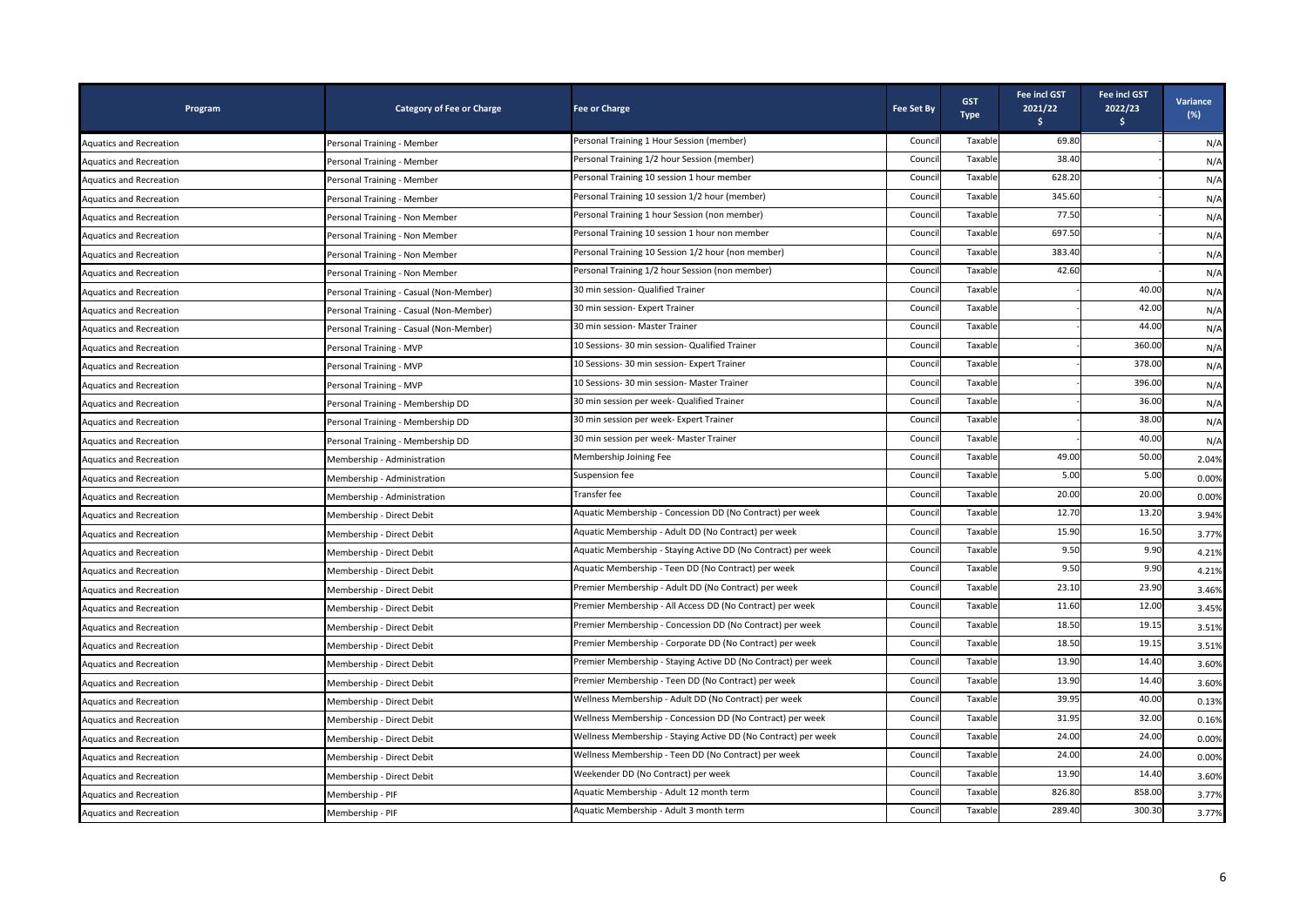| Program                        | <b>Category of Fee or Charge</b> | <b>Fee or Charge</b>                                                                                       | <b>Fee Set By</b> | <b>GST</b><br><b>Type</b> | <b>Fee incl GST</b><br>2021/22<br>Ŝ. | <b>Fee incl GST</b><br>2022/23<br>\$. | Variance<br>$(\%)$ |
|--------------------------------|----------------------------------|------------------------------------------------------------------------------------------------------------|-------------------|---------------------------|--------------------------------------|---------------------------------------|--------------------|
| <b>Aquatics and Recreation</b> | Membership - PIF                 | Aquatic Membership - Concession 12 month term                                                              | Counci            | Taxable                   | 660.40                               | 686.40                                | 3.94%              |
| <b>Aquatics and Recreation</b> | Membership - PIF                 | Aquatic Membership - Concession 3 month term                                                               | Counci            | Taxable                   | 231.10                               | 240.20                                | 3.94%              |
| <b>Aquatics and Recreation</b> | Membership - PIF                 | Aquatic Membership - Staying Active 12 month term                                                          | Counci            | Taxable                   | 494.00                               | 514.80                                | 4.21%              |
| <b>Aquatics and Recreation</b> | Membership - PIF                 | Aquatic Membership - Staying Active 3 month term                                                           | Counci            | Taxable                   | 172.90                               | 180.20                                | 4.22%              |
| <b>Aquatics and Recreation</b> | Membership - PIF                 | Aquatic Membership - Teen 12 month term                                                                    | Counci            | Taxable                   | 494.00                               | 514.80                                | 4.21%              |
| <b>Aquatics and Recreation</b> | Membership - PIF                 | Aquatic Membership - Teen 3 month term                                                                     | Counci            | Taxable                   | 172.90                               | 180.20                                | 4.22%              |
| Aquatics and Recreation        | Membership - PIF                 | Premier Membership - Adult 12 month term                                                                   | Counci            | Taxable                   | 1,164.80                             | 1,242.80                              | 6.70%              |
| <b>Aquatics and Recreation</b> | Membership - PIF                 | Premier Membership - Adult 3 month term                                                                    | Counci            | Taxable                   | 420.40                               | 434.98                                | 3.47%              |
| <b>Aquatics and Recreation</b> | Membership - PIF                 | Premier Membership - All Access 12 month term                                                              | Counci            | Taxable                   | 587.60                               | 624.00                                | 6.19%              |
| <b>Aquatics and Recreation</b> | Membership - PIF                 | Premier Membership - All Access 3 month term                                                               | Counci            | Taxable                   | 211.10                               | 218.40                                | 3.46%              |
| <b>Aquatics and Recreation</b> | Membership - PIF                 | Premier Membership - Concession 12 month term                                                              | Counci            | Taxable                   | 930.80                               | 995.80                                | 6.98%              |
| <b>Aquatics and Recreation</b> | Membership - PIF                 | Premier Membership - Concession 3 month term                                                               | Counc             | Taxable                   | 336.70                               | 348.53                                | 3.51%              |
| <b>Aquatics and Recreation</b> | Membership - PIF                 | Premier Membership - Staying Active 12 month term                                                          | Counci            | Taxable                   | 722.80                               | 748.80                                | 3.60%              |
| <b>Aquatics and Recreation</b> | Membership - PIF                 | Premier Membership - Staying Active 3 month term                                                           | Counci            | Taxable                   | 253.00                               | 262.08                                | 3.59%              |
| <b>Aquatics and Recreation</b> | Membership - PIF                 | Premier Membership - Teen 12 month term                                                                    | Counci            | Taxable                   | 722.80                               | 748.80                                | 3.60%              |
| Aquatics and Recreation        | Membership - PIF                 | Premier Membership - Teen 3 month term                                                                     | Counc             | Taxable                   | 253.00                               | 262.08                                | 3.59%              |
| <b>Aquatics and Recreation</b> | Membership - PIF                 | Wellness Membership - Adult 12 month term                                                                  | Counci            | Taxable                   | 2,077.40                             | 2,080.00                              | 0.13%              |
| <b>Aquatics and Recreation</b> | Membership - PIF                 | Wellness Membership - Adult 3 month term                                                                   | Counci            | Taxable                   | 727.10                               | 728.00                                | 0.12%              |
| <b>Aquatics and Recreation</b> | Membership - PIF                 | Wellness Membership - Concession 12 month term                                                             | Counci            | Taxable                   | 1,664.00                             | 1,664.00                              | 0.00%              |
| <b>Aquatics and Recreation</b> | Membership - PIF                 | Wellness Membership - Concession 3 month term                                                              | Counci            | Taxable                   | 582.40                               | 582.40                                | 0.00%              |
| <b>Aquatics and Recreation</b> | Membership - PIF                 | Wellness Membership - Staying Active 12 month term                                                         | Counci            | Taxable                   | 1,248.00                             | 1,248.00                              | 0.00%              |
| <b>Aquatics and Recreation</b> | Membership - PIF                 | Wellness Membership - Staying Active 3 month term                                                          | Counci            | Taxable                   | 436.80                               | 436.80                                | 0.00%              |
| <b>Aquatics and Recreation</b> | Membership - PIF                 | Wellness Membership - Teen 12 month term                                                                   | Counci            | Taxable                   | 1,248.00                             | 1,248.00                              | 0.00%              |
| <b>Aquatics and Recreation</b> | Membership - PIF                 | Wellness Membership - Teen 3 month term                                                                    | Counci            | Taxabl                    | 436.80                               | 436.80                                | 0.00%              |
| Aquatics and Recreation        | Membership - PIF                 | Third Party Payment Membership - 3 Month term                                                              | Counci            | Taxable                   | 520.00                               | 538.20                                | 3.50%              |
| <b>Aquatics and Recreation</b> | CRRC Membership - PIF            | CRRC Membership 12 month up front (TRANSITION TO PREMIER<br>MEMBERSHIP FROM 1 JULY 2024)                   | Counci            | Taxable                   | 519.50                               | 600.00                                | 15.50%             |
| <b>Aquatics and Recreation</b> | CRRC Membership - PIF            | CRRC Membership 12 month up front (conc) (TRANSITION TO PREMIER<br>MEMBERSHIP FROM 1 JULY 2024)            | Counci            | Taxable                   | 415.60                               | 480.00                                | 15.50%             |
| <b>Aquatics and Recreation</b> | CRRC Membership - PIF            | CRRC Membership 3 month up front (TRANSITION TO PREMIER MEMBERSHIP<br>1 JULY 2024)                         | Council           | Taxable                   | 181.80                               | 210.00                                | 15.51%             |
| <b>Aquatics and Recreation</b> | CRRC Membership - PIF            | CRRC Membership 3 month up front (conc) (TRANSITION TO PREMIER<br>MEMBERSHIP 1JULY 2024)                   | Counci            | Taxable                   | 149.10                               | 168.00                                | 12.68%             |
| Aquatics and Recreation        | PPRC Membership - Direct Debit   | Gold - \$/fortnight (Direct Debit, 12 Months) (TRANSITION TO PREMIER<br>MEMBERSHIP 1 JULY 2024)            | Counci            | Taxable                   | 42.40                                | 47.60                                 | 12.26%             |
| <b>Aquatics and Recreation</b> | PPRC Membership - Direct Debit   | Gold - \$/fortnight (Direct Debit, 12 Months) Concession (TRANSITION TO<br>PREMIER MEMBERSHIP 1 JULY 2024) | Counci            | Taxable                   | 31.80                                | 38.00                                 | 19.50%             |
| Aquatics and Recreation        | PPRC Membership - Direct Debit   | Platinum - \$/fortnight (Direct Debit, 12 Months)                                                          | Counci            | Taxable                   | 46.20                                |                                       | N/A                |
| <b>Aquatics and Recreation</b> | PPRC Membership - Direct Debit   | Platinum - \$/fortnight (Direct Debit, 12 Months) Concession                                               | Counci            | Taxable                   | 37.00                                |                                       | N/A                |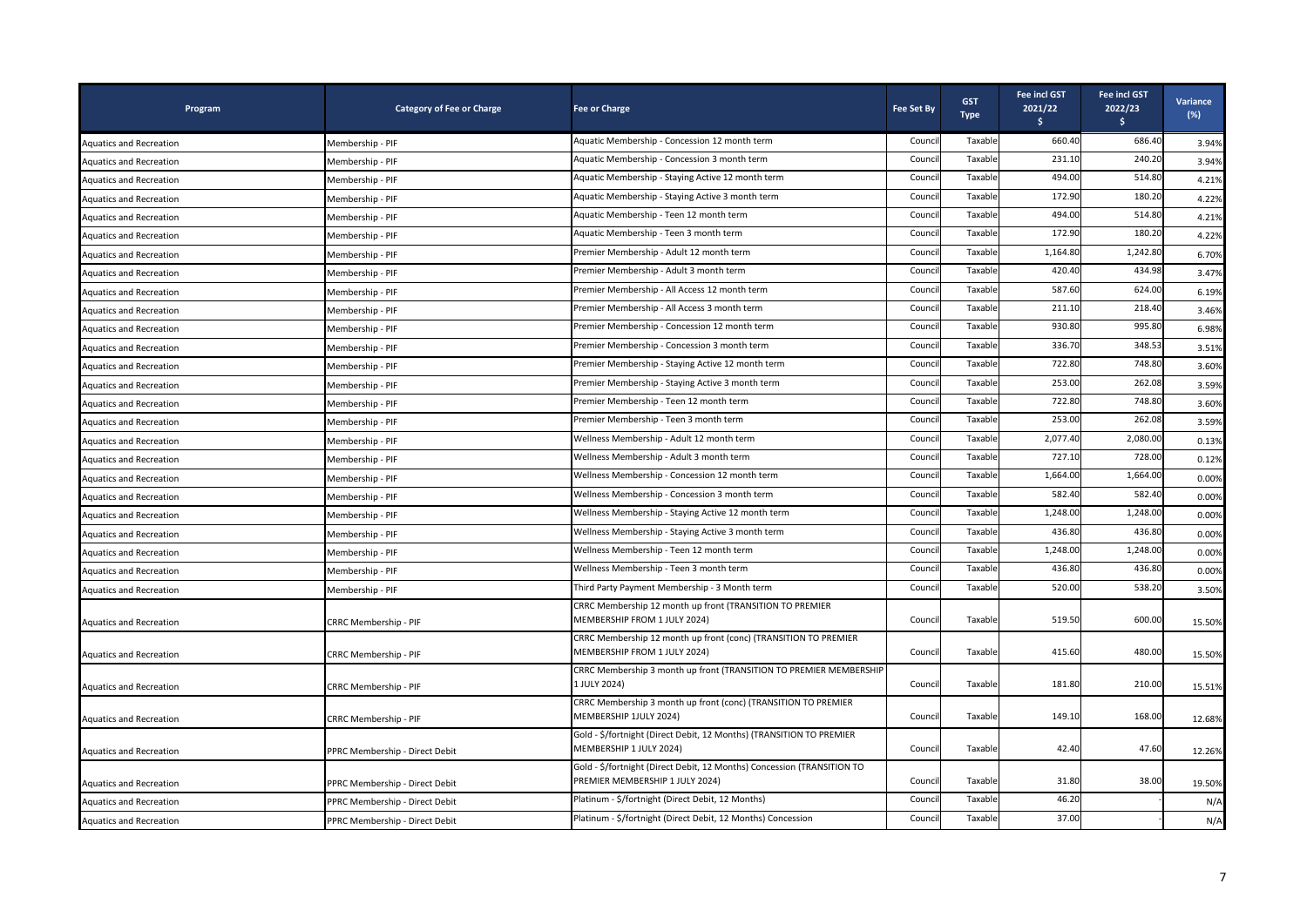| Program                        | <b>Category of Fee or Charge</b>         | <b>Fee or Charge</b>                                                                                    | <b>Fee Set By</b> | <b>GST</b><br><b>Type</b> | <b>Fee incl GST</b><br>2021/22<br>Ś. | Fee incl GST<br>2022/23<br>Ŝ. | Variance<br>$(\%)$ |
|--------------------------------|------------------------------------------|---------------------------------------------------------------------------------------------------------|-------------------|---------------------------|--------------------------------------|-------------------------------|--------------------|
| <b>Aquatics and Recreation</b> | PPRC Membership - Direct Debit           | Silver - \$/fortnight (Direct Debit, 12 Months) (MEMBERSHIP CATEGORY TO<br><b>END 30 JUNE 2024)</b>     | Council           | Taxable                   | 34.20                                | 38.00                         | 11.11%             |
| <b>Aquatics and Recreation</b> | PPRC Membership - Direct Debit           | Silver - \$/fortnight (Direct Debit, 12 Months) concession (MEMBERSHIP<br>CATEGORY TO END 30 JUNE 2024) | Council           | Taxable                   | 25.90                                | 30.00                         | 15.83%             |
| <b>Aquatics and Recreation</b> | SRC Foundation Membership - Direct Debit | Premier Membership - Adult DD (No Contract) Foundation Stage 1                                          | Council           | Taxable                   | 18.50                                | 19.15                         | 3.51%              |
| <b>Aquatics and Recreation</b> | SRC Foundation Membership - Direct Debit | Premier Membership - Adult DD (No Contract) Foundation Stage 2                                          | Council           | Taxable                   | 20.80                                |                               | N/A                |
| <b>Aquatics and Recreation</b> | SRC Foundation Membership - Direct Debit | Wellness Membership - Adult DD (No Contract) Foundation Stage 1                                         | Council           | Taxable                   | 32.00                                | 34.00                         | 6.25%              |
| <b>Aquatics and Recreation</b> | SRC Foundation Membership - Direct Debit | Wellness Membership - Adult DD (No Contract) Foundation Stage 2                                         | Council           | Taxable                   | 36.00                                |                               | N/A                |
| Aquatics and Recreation        | Programs                                 | Birthday Party - Additional Host - per party                                                            | Counci            | Taxable                   | 82.50                                | 85.50                         | 3.64%              |
| Aquatics and Recreation        | Programs                                 | Birthday Party - Catered - per person (includes party host)                                             | Council           | Taxable                   | 30.90                                | 37.00                         | 19.74%             |
| Aquatics and Recreation        | Programs                                 | Birthday Party - Non catered - per person - Party host only                                             | Counci            | Taxable                   | 18.10                                | 19.00                         | 4.97%              |
| Aquatics and Recreation        | Programs                                 | Birthday Party - Additional Catering Charge                                                             | Counci            | Taxable                   | 18.60                                |                               | N/A                |
| <b>Aquatics and Recreation</b> | Stadium                                  | Casual Use - Concession                                                                                 | Counci            | Taxable                   | 4.50                                 | 5.00                          | 11.11%             |
| Aquatics and Recreation        | Stadium                                  | Casual Use - Adult                                                                                      | Council           | Taxable                   | 5.70                                 | 6.50                          | 14.04%             |
| <b>Aquatics and Recreation</b> | Stadium                                  | Social Badminton - Per person                                                                           | Council           | Taxable                   | 7.20                                 |                               | N/A                |
| Aquatics and Recreation        | Stadium                                  | School Holiday Program- per hour                                                                        | Counci            | Taxable                   |                                      | 8.40                          | N/A                |
| Aquatics and Recreation        | Swimming Lessons                         | Adult Squad program per lesson - Member                                                                 | Counci            | Free                      | 12.30                                |                               | N/A                |
| Aquatics and Recreation        | <b>Swimming Lessons</b>                  | Adult Squad program per lesson - Non Member                                                             | Council           | Free                      | 18.20                                |                               | N/A                |
| Aquatics and Recreation        | <b>Swimming Lessons</b>                  | All access school group - per person                                                                    | Council           | Free                      | 17.50                                |                               | N/A                |
| <b>Aquatics and Recreation</b> | <b>Swimming Lessons</b>                  | Learn to Swim Lesson per lesson (30 mins)                                                               | Counci            | Free                      | 18.00                                | 19.00                         | 5.56%              |
| <b>Aquatics and Recreation</b> | Swimming Lessons                         | Learn to Swim - All Access discounted - per lesson                                                      | Council           | Free                      | 15.50                                |                               | N/A                |
| <b>Aquatics and Recreation</b> | <b>Swimming Lessons</b>                  | New joiner- Admin Fee                                                                                   | Council           | Free                      | 20.00                                | 20.00                         | 0.00%              |
| <b>Aquatics and Recreation</b> | <b>Swimming Lessons</b>                  | All Access Swim Lesson (30 mins)                                                                        | Council           | Free                      | 10.80                                | 11.00                         | 1.85%              |
| Aquatics and Recreation        | Swimming Lessons - Private               | Private Lesson - 2 Children (Family) - per lesson (30 mins)                                             | Counci            | Free                      | 63.70                                | 114.00                        | 78.96%             |
| Aquatics and Recreation        | Swimming Lessons - Private               | Private Lesson - per lesson (30 mins)                                                                   | Counci            | Free                      | 44.10                                | 76.00                         | 72.34%             |
| Aquatics and Recreation        | Swimming Lessons - Private               | All Access- Private Lesson (30 mins)                                                                    | Council           | Free                      | 31.90                                | 44.00                         | 37.93%             |
| Aquatics and Recreation        | <b>School Swimming Lessons</b>           | School Groups - 45 min session                                                                          | Council           | Free                      | 12.40                                |                               | N/A                |
| Aquatics and Recreation        | <b>School Swimming Lessons</b>           | School student entry (Learn to Swim Program) 30 min - per lesson                                        | Council           | Free                      | 8.20                                 | 9.50                          | 15.85%             |
| <b>Aquatics and Recreation</b> | <b>School Swimming Lessons</b>           | School student entry (Learn to Swim Program) 40 min - per lesson                                        | Council           | Free                      | 12.10                                | 12.50                         | 3.31%              |
|                                |                                          |                                                                                                         |                   |                           |                                      |                               |                    |
| <b>Statutory Planning</b>      |                                          |                                                                                                         |                   |                           |                                      |                               |                    |
| <b>Statutory Planning</b>      | Application & Public Notification Fees   | Certification                                                                                           | Statuton          | Free                      | 173.20                               | 173.20                        | 0.00%              |
| <b>Statutory Planning</b>      | DAA - Advertising                        | <b>Additional Letters</b>                                                                               | Council           | Taxable                   | 10.50                                | 11.00                         | 4.76%              |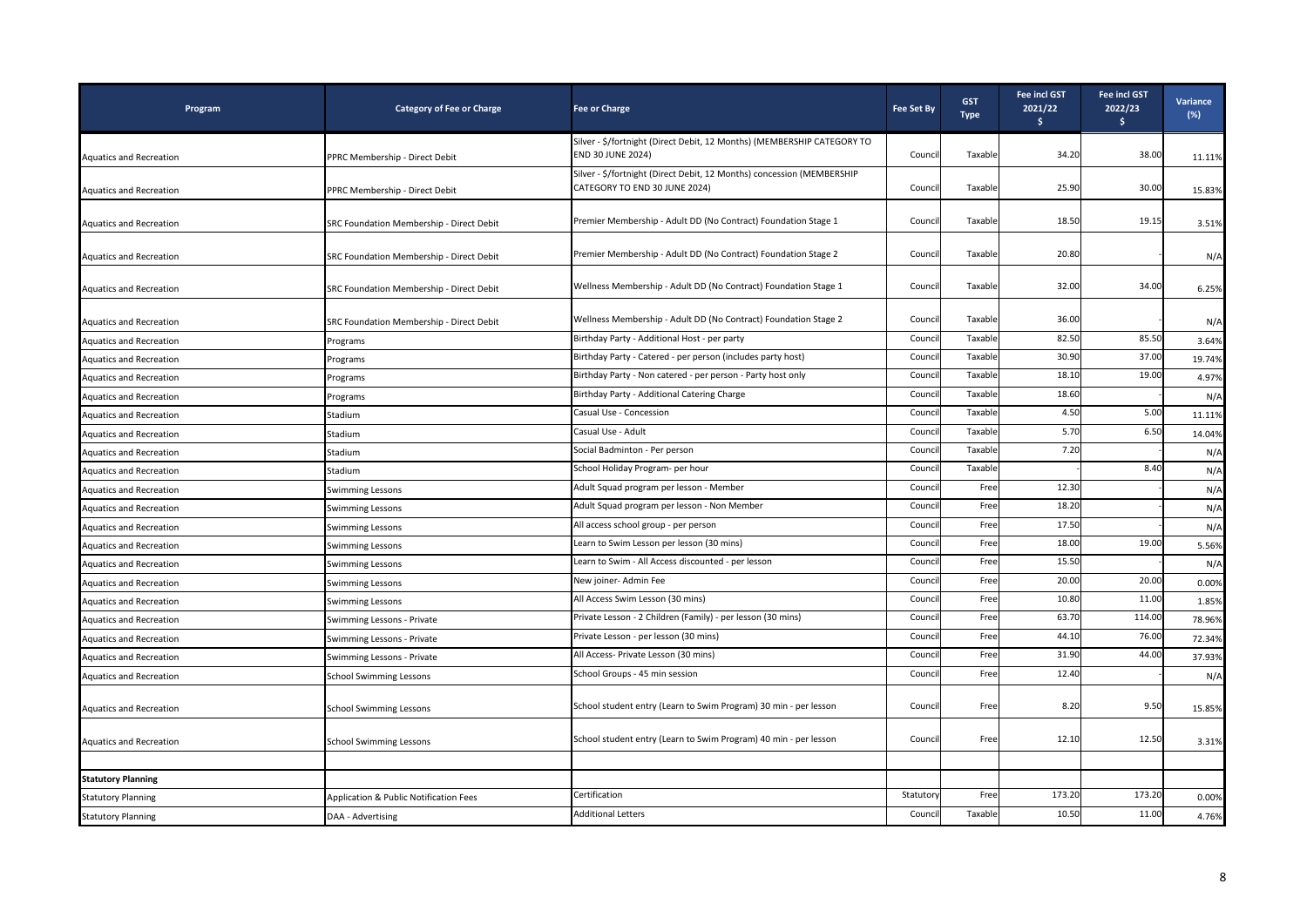| Program                   | <b>Category of Fee or Charge</b> | <b>Fee or Charge</b>                                                                                                                                                                        | <b>Fee Set By</b> | <b>GST</b><br><b>Type</b> | <b>Fee incl GST</b><br>2021/22<br>s. | <b>Fee incl GST</b><br>2022/23<br>$\frac{1}{2}$ | Variance<br>$(\%)$ |
|---------------------------|----------------------------------|---------------------------------------------------------------------------------------------------------------------------------------------------------------------------------------------|-------------------|---------------------------|--------------------------------------|-------------------------------------------------|--------------------|
| <b>Statutory Planning</b> | DAA - Advertising                | <b>Additional Sign</b>                                                                                                                                                                      | Counci            | Taxable                   | 63.00                                | 66.00                                           | 4.76%              |
| <b>Statutory Planning</b> | DAA - Advertising                | Up to 10 letters & signs                                                                                                                                                                    | Counci            | Taxable                   | 363.00                               | 376.00                                          | 3.58%              |
| <b>Statutory Planning</b> | DAA - Misc Income (GST)          | Copies of Planning and/or Endorsed Plans - Commercial                                                                                                                                       | Counci            | Taxable                   | 228.00                               | 250.00                                          | 9.65%              |
| <b>Statutory Planning</b> | DAA - Misc Income (GST)          | Copies of Planning and/or Endorsed Plans - Permit Only                                                                                                                                      | Counci            | Taxable                   | 32.00                                | 50.00                                           | 56.25%             |
| <b>Statutory Planning</b> | DAA - Misc Income (GST)          | Copies of Planning and/or Endorsed Plans - Residential                                                                                                                                      | Counci            | Taxable                   | 88.00                                | 125.00                                          | 42.05%             |
| <b>Statutory Planning</b> | DAA - Misc Income (GST)          | Extension of Time to a Planning Permit - 1st Request                                                                                                                                        | Counci            | Taxable                   | 389.00                               | 410.00                                          | 5.40%              |
| <b>Statutory Planning</b> | DAA - Misc Income (GST)          | Extension of Time to a Planning Permit - 2nd Request                                                                                                                                        | Counci            | Taxable                   | 492.00                               | 510.00                                          | 3.66%              |
| <b>Statutory Planning</b> | DAA - Misc Income (GST)          | Extension of Time to a Planning Permit - 3rd+ Request                                                                                                                                       | Counci            | Taxable                   | 596.00                               | 620.00                                          | 4.03%              |
| <b>Statutory Planning</b> | DAA - Misc Income (GST)          | Secondary Consent                                                                                                                                                                           | Counci            | Taxable                   | 363.00                               | 375.00                                          | 3.31%              |
| <b>Statutory Planning</b> | DAA - Misc Income (GST)          | Written response to a General Enquiry - Residential                                                                                                                                         | Counci            | Taxable                   | 130.00                               | 150.00                                          | 15.38%             |
| <b>Statutory Planning</b> | DAA - Misc Income (GST)          | Secondary Consent - Commercial/Industrial/Other                                                                                                                                             | Counci            | Taxable                   |                                      | 750.00                                          | N/A                |
| <b>Statutory Planning</b> | DAA - Misc Income (GST)          | Consideration of condition 1 plans for second or subsequent request                                                                                                                         | Counci            | Taxable                   |                                      | 200.00                                          | N/A                |
| <b>Statutory Planning</b> | DAA - Misc Income (GST)          | Pre-application meeting fee (virtual or in person) - with notes                                                                                                                             | Counci            | Taxable                   |                                      | 300.00                                          | N/A                |
| <b>Statutory Planning</b> | DAA - Misc Income (GST)          | Written response to a General Enquiry - Commercial/Industrial/Other                                                                                                                         | Counci            | Taxable                   |                                      | 300.00                                          | N/A                |
| <b>Statutory Planning</b> | Planning Permit Amendment Fee    | Amend description of permit or conditions - single dwelling                                                                                                                                 | Statutory         | Free                      | 199.90                               | 199.90                                          | 0.00%              |
| <b>Statutory Planning</b> | Planning Permit Amendment Fee    | Any other development & use amend description of permit or conditions or<br>amend the permit in any other way excl. subdivision                                                             | Statutory         | Free                      | 1,318.10                             | 1,318.10                                        | 0.00%              |
| <b>Statutory Planning</b> | Planning Permit Amendment Fee    | Any other Development (including 2 or more dwellings) costing \$0 to<br>\$100,000                                                                                                           | Statutory         | Free                      | 1,147.80                             | 1,147.80                                        | 0.00%              |
| <b>Statutory Planning</b> | Planning Permit Amendment Fee    | Any other Development (including 2 or more dwellings) costing \$100,001 to<br>\$1,000,000                                                                                                   | Statutory         | Free                      | 1,547.70                             | 1,547.70                                        | 0.00%              |
| <b>Statutory Planning</b> | Planning Permit Amendment Fee    | Any other Development (including 2 or more dwellings) costing \$1,000,000 +                                                                                                                 | Statutory         | Free                      | 3,413.70                             | 3,413.70                                        | 0.00%              |
| <b>Statutory Planning</b> | Planning Permit Amendment Fee    | Change of use permit                                                                                                                                                                        | Statutory         | Free                      | 1,318.10                             | 1,318.10                                        | 0.00%              |
| <b>Statutory Planning</b> | Planning Permit Amendment Fee    | Development of 1 Dwelling costing \$0 to \$10,000                                                                                                                                           | Statutory         | Free                      | 199.90                               | 199.90                                          | 0.00%              |
| <b>Statutory Planning</b> | Planning Permit Amendment Fee    | Development of 1 Dwelling costing \$10,001 to \$100,000                                                                                                                                     | Statuton          | Free                      | 629.40                               | 629.40                                          | 0.00%              |
| <b>Statutory Planning</b> | Planning Permit Amendment Fee    | Development of 1 Dwelling costing \$100,001 to \$500,000                                                                                                                                    | Statutory         | Free                      | 1,288.50                             | 1,288.50                                        | 0.00%              |
| <b>Statutory Planning</b> | Planning Permit Amendment Fee    | Easements/Restrictions/Rights of Way - To create, vary or remove a<br>restriction within the meaning of the Subdivision Act 1988.                                                           | Statutory         | Free                      | 1,318.10                             | 1,318.10                                        | 0.00%              |
| <b>Statutory Planning</b> | Planning Permit Amendment Fee    | Easements/Restrictions/Rights of Way - To create, vary or remove an<br>easement other than a right of way or to vary or remove a condition in the<br>nature of an easement in a crown grant | Statutory         | Free                      | 1,318.10                             | 1,318.10                                        | 0.00%              |
| <b>Statutory Planning</b> | Planning Permit Amendment Fee    | Easements/Restrictions/Rights of Way - To remove a restriction (within the<br>meaning of the Subdivision Act 1988)                                                                          | Statutory         | Free                      | 1,318.10                             | 1,318.10                                        | 0.00%              |
| <b>Statutory Planning</b> | Planning Permit Amendment Fee    | For the agreement to a proposal to amend or end an agreement under<br>Section 173 of the Planning & Environment Act 1987                                                                    | Statutory         | Free                      | 659.10                               | 659.10                                          | 0.00%              |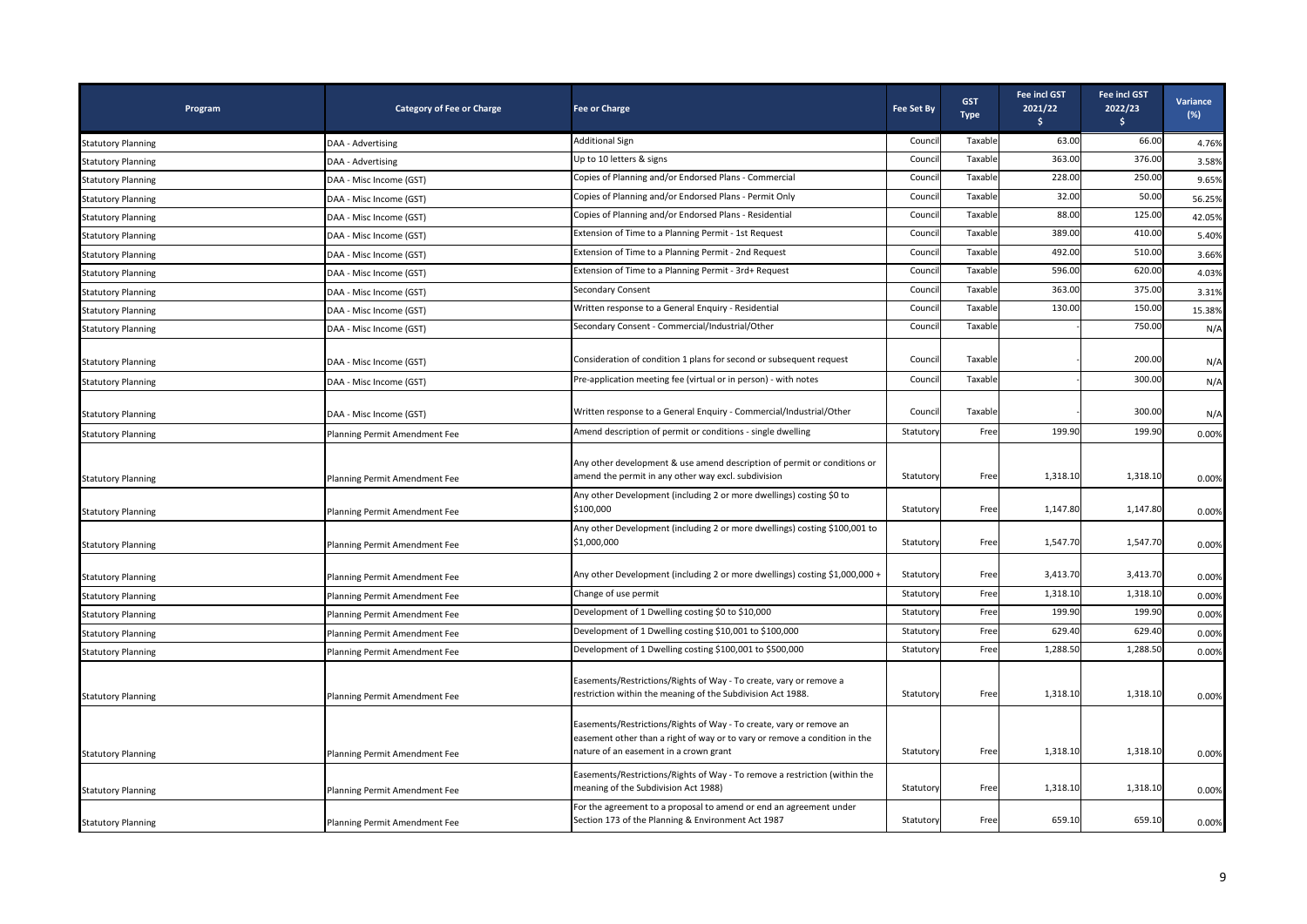| Program                   | <b>Category of Fee or Charge</b> | <b>Fee or Charge</b>                                                                                                                                                                        | <b>Fee Set By</b> | <b>GST</b><br><b>Type</b> | <b>Fee incl GST</b><br>2021/22<br>s. | Fee incl GST<br>2022/23<br>\$. | Variance<br>(%) |
|---------------------------|----------------------------------|---------------------------------------------------------------------------------------------------------------------------------------------------------------------------------------------|-------------------|---------------------------|--------------------------------------|--------------------------------|-----------------|
| <b>Statutory Planning</b> | Planning Permit Amendment Fee    | Subdivision - Amend description of permit or conditions                                                                                                                                     | Statutory         | Free                      | 1,318.10                             | 1,318.10                       | 0.00%           |
| <b>Statutory Planning</b> | Planning Permit Amendment Fee    | Subdivision - Boundary Realignment and Consolidations                                                                                                                                       | Statuton          | Free                      | 1,318.10                             | 1,318.10                       | 0.00%           |
| <b>Statutory Planning</b> | Planning Permit Amendment Fee    | Subdivision - Boundary realignments                                                                                                                                                         | Statuton          | Free                      | 1,318.10                             | 1,318.10                       | 0.00%           |
| <b>Statutory Planning</b> | Planning Permit Amendment Fee    | Subdivision - Other (including 3 or more lots)                                                                                                                                              | Statutory         | Free                      | 1,318.10                             | 1,318.10                       | 0.00%           |
| <b>Statutory Planning</b> | Planning Permit Amendment Fee    | Subdivision - Subdivision into two lots only                                                                                                                                                | Statuton          | Free                      | 1,318.10                             | 1,318.10                       | 0.00%           |
| <b>Statutory Planning</b> | Planning Permit Amendment Fee    | Subdivision - Subdivision of an existing Building                                                                                                                                           | Statutory         | Free                      | 1,318.10                             | 1,318.10                       | 0.00%           |
| <b>Statutory Planning</b> | Planning Permit Amendment Fee    | Vegetation Removal - 1 tree                                                                                                                                                                 | Statutory         | Free                      | 199.90                               | 199.90                         | 0.00%           |
| <b>Statutory Planning</b> | Planning Permit Amendment Fee    | Vegetation Removal - 2 or more trees                                                                                                                                                        | Statuton          | Free                      | 399.90                               | 399.90                         | 0.00%           |
| <b>Statutory Planning</b> | Planning Permit Amendment Fee    | VicSmart Applications - \$0 to \$10,000                                                                                                                                                     | Statuton          | Free                      | 199.90                               | 199.90                         | 0.00%           |
| <b>Statutory Planning</b> | Planning Permit Amendment Fee    | VicSmart Applications - \$10,000+                                                                                                                                                           | Statuton          | Free                      | 429.50                               | 429.50                         | 0.00%           |
| <b>Statutory Planning</b> | Planning Permit Amendment Fee    | VicSmart Applications to subdivided the or consolidate the land                                                                                                                             | Statutory         | Free                      | 199.90                               | 199.90                         | 0.00%           |
| <b>Statutory Planning</b> | Planning Permit Application Fee  | Any other Development (including 2 or more dwellings) costing \$0 to<br>\$100,000                                                                                                           | Statutory         | Free                      | 1,147.80                             | 1,147.80                       | 0.00%           |
| <b>Statutory Planning</b> | Planning Permit Application Fee  | Any other Development (including 2 or more dwellings) costing \$100,001 to<br>\$1,000,000                                                                                                   | Statutory         | Free                      | 1,547.70                             | 1,547.70                       | 0.00%           |
| <b>Statutory Planning</b> | Planning Permit Application Fee  | Any other Development (including 2 or more dwellings) costing \$1,000,001 to<br>\$5,000,000                                                                                                 | Statutory         | Free                      | 3,413.70                             | 3,413.70                       | 0.00%           |
| <b>Statutory Planning</b> | Planning Permit Application Fee  | Any other Development (including 2 or more dwellings) costing \$5,000,001 to<br>\$15,000,000                                                                                                | Statutory         | Free                      | 8,700.90                             | 8,700.90                       | 0.00%           |
| <b>Statutory Planning</b> | Planning Permit Application Fee  | Any other Development (including 2 or more dwellings) costing \$15,000,001<br>to \$50,000,000                                                                                               | Statutory         | Free                      | 25,658.30                            | 25,658.30                      | 0.00%           |
| <b>Statutory Planning</b> | Planning Permit Application Fee  | Any other Development (including 2 or more dwellings) costing \$50.01m+                                                                                                                     | Statutory         | Free                      | 57,670.10                            | 57,670.10                      | 0.00%           |
| <b>Statutory Planning</b> | Planning Permit Application Fee  | Certificates of Compliance                                                                                                                                                                  | Statutory         | Free                      | 325.80                               | 325.80                         | 0.00%           |
| <b>Statutory Planning</b> | Planning Permit Application Fee  | Change of use permit                                                                                                                                                                        | Statutor          | Free                      | 1,318.10                             | 1,318.10                       | 0.00%           |
| <b>Statutory Planning</b> | Planning Permit Application Fee  | Development of 1 Dwelling costing \$0 to \$10,000                                                                                                                                           | Statuton          | Free                      | 199.90                               | 199.90                         | 0.00%           |
| <b>Statutory Planning</b> | Planning Permit Application Fee  | Development of 1 Dwelling costing \$10,001 to \$100,000                                                                                                                                     | Statutory         | Free                      | 629.40                               | 629.40                         | 0.00%           |
| <b>Statutory Planning</b> | Planning Permit Application Fee  | Development of 1 Dwelling costing \$100,001 to \$500,000                                                                                                                                    | Statuton          | Free                      | 1,288.50                             | 1,288.50                       | 0.00%           |
| <b>Statutory Planning</b> | Planning Permit Application Fee  | Development of 1 Dwelling costing \$500,001 to \$1,000,000                                                                                                                                  | Statutory         | Free                      | 1,392.10                             | 1,392.10                       | 0.00%           |
| <b>Statutory Planning</b> | Planning Permit Application Fee  | Development of 1 Dwelling costing \$1,000,001 to \$2,000,000                                                                                                                                | Statutory         | Free                      | 1,495.80                             | 1,495.80                       | 0.00%           |
| <b>Statutory Planning</b> | Planning Permit Application Fee  | Easements/Restrictions/Rights of Way - To create, vary or remove a<br>restriction within the meaning of the Subdivision Act 1988.                                                           | Statutory         | Free                      | 1,318.10                             | 1,318.10                       | 0.00%           |
| <b>Statutory Planning</b> | Planning Permit Application Fee  | Easements/Restrictions/Rights of Way - To create, vary or remove an<br>easement other than a right of way or to vary or remove a condition in the<br>nature of an easement in a crown grant | Statutory         | Free                      | 1,318.10                             | 1,318.10                       | 0.00%           |
| <b>Statutory Planning</b> | Planning Permit Application Fee  | Easements/Restrictions/Rights of Way - To remove a restriction (within the<br>meaning of the Subdivision Act 1988)                                                                          | Statutory         | Free                      | 1,318.10                             | 1,318.10                       | 0.00%           |
| <b>Statutory Planning</b> | Planning Permit Application Fee  | For the agreement to a proposal to amend or end an agreement under<br>Section 173 of the Planning & Environment Act 1987                                                                    | Statutory         | Free                      | 659.10                               | 659.10                         | 0.00%           |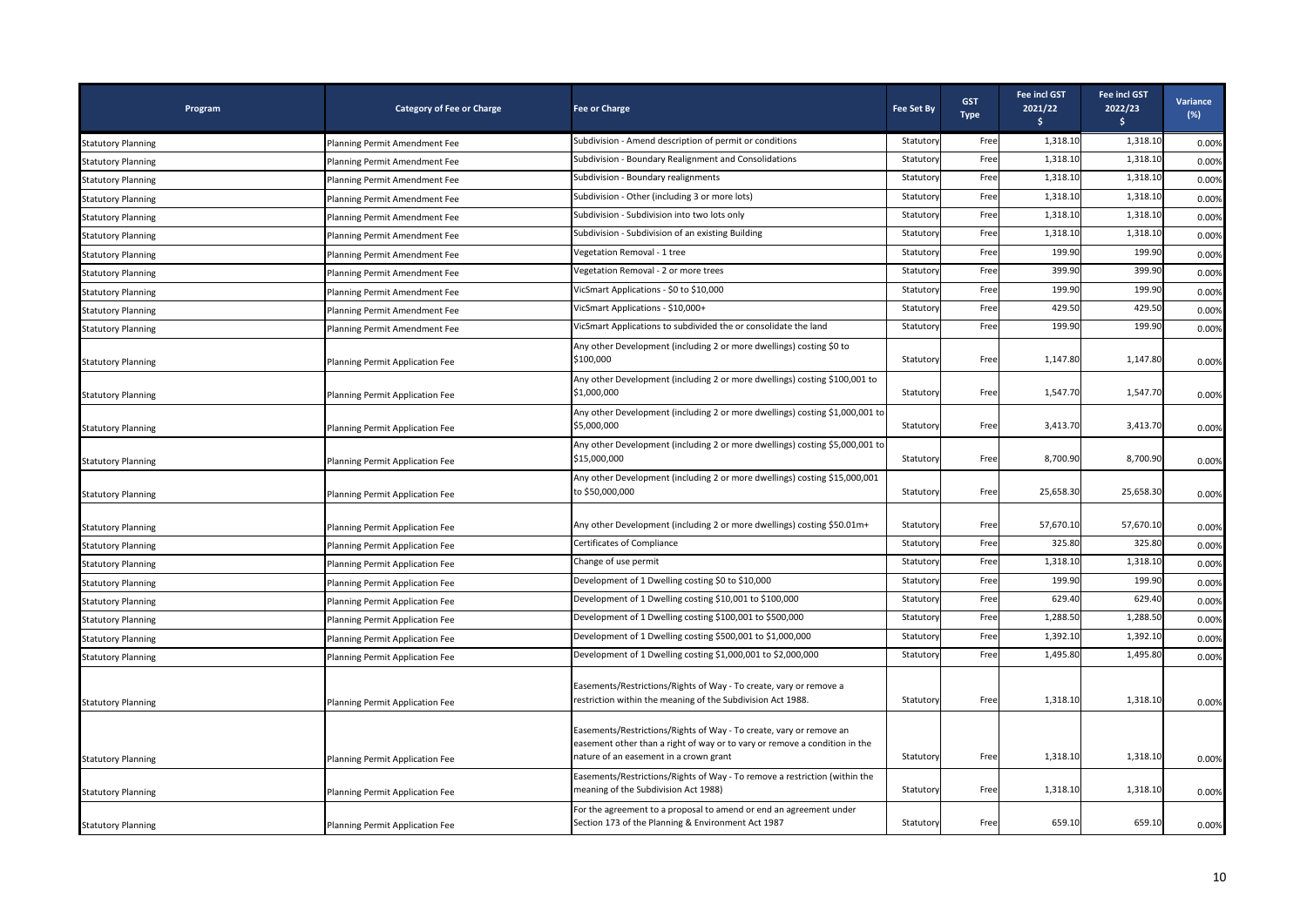| Program                   | <b>Category of Fee or Charge</b>                       | <b>Fee or Charge</b>                                                        | <b>Fee Set By</b> | <b>GST</b><br><b>Type</b> | <b>Fee incl GST</b><br>2021/22<br>Ŝ. | <b>Fee incl GST</b><br>2022/23<br>\$. | Variance<br>(%) |
|---------------------------|--------------------------------------------------------|-----------------------------------------------------------------------------|-------------------|---------------------------|--------------------------------------|---------------------------------------|-----------------|
| <b>Statutory Planning</b> | Planning Permit Application Fee                        | Subdivision - Amend description of permit or conditions                     | Statutory         | Free                      | 1,318.10                             | 1,318.10                              | 0.00%           |
| <b>Statutory Planning</b> | Planning Permit Application Fee                        | Subdivision - Boundary Realignment and Consolidations                       | Statuton          | Free                      | 1,318.10                             | 1,318.10                              | 0.00%           |
| <b>Statutory Planning</b> | Planning Permit Application Fee                        | Subdivision - Boundary realignments                                         | Statuton          | Free                      | 1,318.10                             | 1,318.10                              | 0.00%           |
| <b>Statutory Planning</b> | Planning Permit Application Fee                        | Subdivision - Other (including 3 or more lots)                              | Statuton          | Free                      | 1,318.10                             | 1,318.10                              | 0.00%           |
| <b>Statutory Planning</b> | Planning Permit Application Fee                        | Subdivision - Subdivision into two lots only                                | Statutory         | Free                      | 1,318.10                             | 1,318.10                              | 0.00%           |
| <b>Statutory Planning</b> | Planning Permit Application Fee                        | Subdivision - Subdivision of an existing Building                           | Statutory         | Free                      | 1,318.10                             | 1,318.10                              | 0.00%           |
| <b>Statutory Planning</b> | Planning Permit Application Fee                        | Vegetation Removal - 1 tree                                                 | Statuton          | Free                      | 199.90                               | 199.90                                | 0.00%           |
| <b>Statutory Planning</b> | Planning Permit Application Fee                        | Vegetation Removal - 2 or more trees                                        | Statutor          | Free                      | 399.90                               | 399.90                                | 0.00%           |
| <b>Statutory Planning</b> | Planning Permit Application Fee                        | VicSmart Applications - \$0 to \$10,000                                     | Statutory         | Free                      | 199.90                               | 199.90                                | 0.00%           |
| <b>Statutory Planning</b> | Planning Permit Application Fee                        | VicSmart Applications - \$10,000+                                           | Statuton          | Free                      | 429.50                               | 429.50                                | 0.00%           |
| <b>Statutory Planning</b> | Planning Permit Application Fee                        | VicSmart Applications to subdivided the or consolidate the land             | Statuton          | Free                      | 199.90                               | 199.90                                | 0.00%           |
|                           |                                                        |                                                                             |                   |                           |                                      |                                       |                 |
| <b>Statutory Building</b> |                                                        |                                                                             |                   |                           |                                      |                                       |                 |
| <b>Building</b>           | <b>Building Regulations 2018</b>                       | Siting Approval Temporary Structure                                         | Counci            | Taxable                   | 259.00                               | 269.00                                | 3.86%           |
| <b>Building</b>           | <b>Building Regulations 2018</b>                       | Infringement for non register                                               | Statuton          | Free                      | 330.40                               | 330.40                                | 0.00%           |
| <b>Building</b>           | <b>Building Regulations 2018</b>                       | Pool compliance certificate                                                 | Statutory         | Free                      | 20.40                                | 20.40                                 | 0.00%           |
| <b>Building</b>           | <b>Building Regulations 2018</b>                       | Pool Non-compliance certificate                                             | Statutory         | Free                      | 385.00                               | 385.00                                | 0.00%           |
| <b>Building</b>           | <b>Building Regulations 2018</b>                       | Pool Registration (Existing Pool)                                           | Statutor          | Free                      | 79.00                                | 79.00                                 | 0.00%           |
| <b>Building</b>           | <b>Building Regulations 2018</b>                       | Pool Registration (New Pool)                                                | Statutor          | Free                      | 31.80                                | 31.80                                 | 0.00%           |
| <b>Building</b>           | <b>Building Regulations 2018</b>                       | Report and Consent (Parts 5, 6 & 8)                                         | Statuton          | Free                      | 283.35                               | 283.35                                | 0.00%           |
| <b>Building</b>           | Building Regulations 2018 (each additional regulation) | Report and Consent each additional Regulation                               | Statuton          | Free                      | 142.00                               | 142.00                                | 0.00%           |
|                           |                                                        | Charge per hour for officer time assessing place of public entertainment    |                   |                           |                                      |                                       |                 |
| <b>Building</b>           | <b>Building Regulations (POPE)</b>                     | applications                                                                | Counci            | Taxable                   | 202.00                               | 210.00                                | 3.96%           |
| <b>Building</b>           | <b>Building Regulations (POPE)</b>                     | POPE (Large event)                                                          | Counci            | Taxable                   | 2,142.50                             | 2,218.00                              | 3.52%           |
| <b>Building</b>           | <b>Building Regulations (POPE)</b>                     | POPE (Med event)                                                            | Counci            | Taxable                   | 466.00                               | 483.00                                | 3.65%           |
| <b>Building</b>           | <b>Demolition Heritage Checks</b>                      | Processing of Section 29A Application for Report and Consent for Demolition | Statutory         | Free                      | 83.05                                | 83.05                                 | 0.00%           |
| <b>Building</b>           | Flood Prone Approval                                   | Report and Consent (Flood) (Part 10)                                        | Statutory         | Free                      | 283.35                               | 283.35                                | 0.00%           |
| <b>Building</b>           | Flood Prone Approval                                   | Report and Consent Amendment/Extension to report and consent                | Statutory         | Free                      | 142.00                               | 142.00                                | 0.00%           |
| <b>Building</b>           | Information Request Copy of Commercial Plans           | Information Request Copy of Commercial plans                                | Counci            | Taxable                   | 290.00                               | 300.00                                | 3.45%           |
| <b>Building</b>           | Information Request Copy of House Plans                | Information Request Copy of Residential plans                               | Counci            | Taxable                   | 176.00                               | 183.00                                | 3.98%           |
| <b>Building</b>           | Information Request in accordance with Regulation 51   | Reg 51 Certificates (permit information)                                    | Statuton          | Free                      | 46.10                                | 46.10                                 | 0.00%           |
| <b>Building</b>           | Regulation 116 (4)                                     | Precautions over the street (Part 7)                                        | Statutory         | Free                      | 287.55                               | 287.55                                | 0.00%           |
| <b>Building</b>           | Section 30 (permit notification)                       | External building permit document lodgement with Council                    | Statuton          | Free                      | 118.90                               | 118.90                                | 0.00%           |
|                           |                                                        |                                                                             |                   |                           |                                      |                                       |                 |
| <b>Strategic Planning</b> |                                                        |                                                                             |                   |                           |                                      |                                       |                 |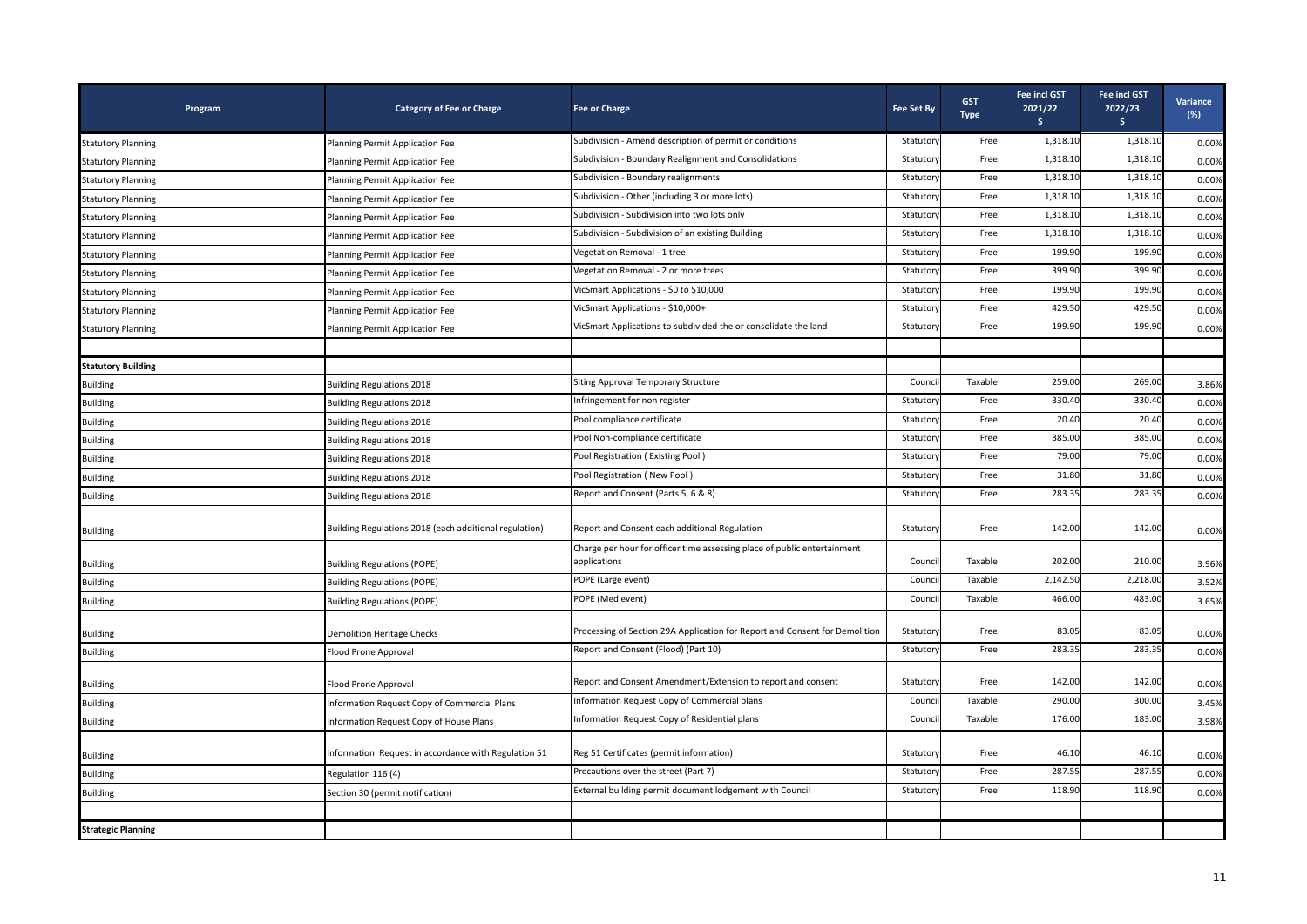| Program                                 | <b>Category of Fee or Charge</b> | <b>Fee or Charge</b>                                                | <b>Fee Set By</b> | <b>GST</b><br><b>Type</b> | <b>Fee incl GST</b><br>2021/22<br>s. | <b>Fee incl GST</b><br>2022/23<br>\$. | Variance<br>$(\%)$ |
|-----------------------------------------|----------------------------------|---------------------------------------------------------------------|-------------------|---------------------------|--------------------------------------|---------------------------------------|--------------------|
| <b>Strategic Planning</b>               | Planning Scheme Amendment Fee    | Consider request to adopt a Planning Scheme                         | Statutory         | Free                      | 481.30                               | 488.50                                | 1.50%              |
| <b>Strategic Planning</b>               | Planning Scheme Amendment Fee    | Consider request to amend a Planning Scheme                         | Statuton          | Free                      | 3,050.90                             | 3,096.20                              | 1.48%              |
| <b>Strategic Planning</b>               | Planning Scheme Amendment Fee    | Consider request to approve an amendment                            | Statutory         | Free                      | 481.30                               | 488.50                                | 1.50%              |
|                                         |                                  | Consider submissions to change amendment - up to 10 submissions     | Statutory         | Free                      | 15,121.00                            | 15,345.60                             |                    |
| <b>Strategic Planning</b>               | Planning Scheme Amendment Fee    | Consider submissions to change amendment - 11-20 submissions        | Statuton          | Free                      | 30,212.40                            | 30,661.20                             | 1.49%              |
| <b>Strategic Planning</b>               | Planning Scheme Amendment Fee    |                                                                     |                   |                           |                                      |                                       | 1.49%              |
| <b>Strategic Planning</b>               | Planning Scheme Amendment Fee    | Consider submissions to change amendment - more than 20 submissions | Statutory         | Free                      | 40,386.90                            | 40,386.90                             | 0.00%              |
|                                         |                                  |                                                                     |                   |                           |                                      |                                       |                    |
| <b>Traffic and Transport</b>            |                                  |                                                                     |                   |                           |                                      |                                       |                    |
| <b>Directional Signage Applications</b> | Directional Signage Applications | Directional Signage Applications - for one sign                     | Counci            | Free                      | 135.00                               | 140.00                                | 3.70%              |
| <b>Directional Signage Applications</b> | Directional Signage Applications | Directional Signage Applications - for two or more signs            | Counci            | Free                      | 534.00                               | 553.00                                | 3.56%              |
| <b>Waste Management Administration</b>  |                                  |                                                                     |                   |                           |                                      |                                       |                    |
| <b>Street Litter</b>                    | Fines and Prosecutions           | Affix document without consent                                      | Statuton          | Free                      | 330.00                               |                                       | N/A                |
| <b>Street Litter</b>                    | <b>Fines and Prosecutions</b>    | <b>Bulk Rubbish Containers on Roads</b>                             | Counci            | Free                      | 104.00                               |                                       | N/A                |
| <b>Street Litter</b>                    | <b>Fines and Prosecutions</b>    | <b>Clothing Recycling Bins</b>                                      | Counci            | Free                      | 207.00                               |                                       | N/A                |
| <b>Street Litter</b>                    | Fines and Prosecutions           | Deposit advertising material in/on any vehicle                      | Statutory         | Free                      | 330.00                               |                                       | N/A                |
| <b>Street Litter</b>                    | <b>Fines and Prosecutions</b>    | Deposit burning litter                                              | Statutor          | Free                      | 661.00                               |                                       | N/A                |
| <b>Street Litter</b>                    | <b>Fines and Prosecutions</b>    | Deposit document in/or any vehicle                                  | Statutory         | Free                      | 330.00                               |                                       | N/A                |
| <b>Street Litter</b>                    | <b>Fines and Prosecutions</b>    | Deposit litter                                                      | Statutory         | Free                      | 330.00                               |                                       | N/A                |
| <b>Street Litter</b>                    | Fines and Prosecutions           | Deposit small item of litter                                        | Statuton          | Free                      | 330.00                               |                                       | N/A                |
| <b>Street Litter</b>                    | Fines and Prosecutions           | Deposit unwanted advertising material                               | Statuton          | Free                      | 330.00                               |                                       | N/A                |
| <b>Street Litter</b>                    | <b>Fines and Prosecutions</b>    | Fail to comply with abatement notice                                | Statuton          | Free                      | 1,322.00                             |                                       | N/A                |
| <b>Street Litter</b>                    | <b>Fines and Prosecutions</b>    | Fail to disclose name of depositor                                  | Statuton          | Free                      | 330.00                               |                                       | N/A                |
| <b>Street Litter</b>                    | <b>Fines and Prosecutions</b>    | Fail to disclose name of distributor                                | Statutor          | Free                      | 330.00                               |                                       | N/A                |
| <b>Street Litter</b>                    | <b>Fines and Prosecutions</b>    | Fail to give name and/or address                                    | Statutory         | Free                      | 330.00                               |                                       | N/A                |
| <b>Street Litter</b>                    | <b>Fines and Prosecutions</b>    | Fail to remove disorderly object/thing on direction                 | Statutory         | Free                      | 1,983.00                             |                                       | N/A                |
| <b>Street Litter</b>                    | Fines and Prosecutions           | Fail to remove litter on direction                                  | Statuton          | Free                      | 1,983.00                             |                                       | N/A                |
| <b>Street Litter</b>                    | <b>Fines and Prosecutions</b>    | Fail to remove litter on request                                    | Statuton          | Free                      | 330.00                               |                                       | N/A                |
| <b>Street Litter</b>                    | Fines and Prosecutions           | Fail to supply information                                          | Statuton          | Free                      | 330.00                               |                                       | N/A                |
| <b>Street Litter</b>                    | <b>Fines and Prosecutions</b>    | Have unsecured load on vehicle                                      | Statuton          | Free                      | 330.00                               |                                       | N/A                |
| <b>Street Litter</b>                    | <b>Fines and Prosecutions</b>    | Incorrect deposit unsolicited material                              | Statutor          | Free                      | 330.00                               |                                       | N/A                |
| <b>Street Litter</b>                    | <b>Fines and Prosecutions</b>    | Interfering with Roads, Council Land or Infrastructure              | Counci            | Free                      | 207.00                               |                                       | N/A                |
| <b>Street Litter</b>                    | <b>Fines and Prosecutions</b>    | Notices to Comply                                                   | Counci            | Free                      | 207.00                               |                                       | N/A                |
| <b>Street Litter</b>                    | <b>Fines and Prosecutions</b>    | Obstructions on Roads and Council Land                              | Counci            | Free                      | 207.00                               |                                       | N/A                |
| <b>Street Litter</b>                    | Fines and Prosecutions           | Recycling, Green Waste and Hard Garbage Collection                  | Counci            | Free                      | 104.00                               |                                       | N/A                |
| <b>Street Litter</b>                    | Fines and Prosecutions           | <b>Regulation of Building Sites</b>                                 | Counci            | Free                      | 207.00                               |                                       | N/A                |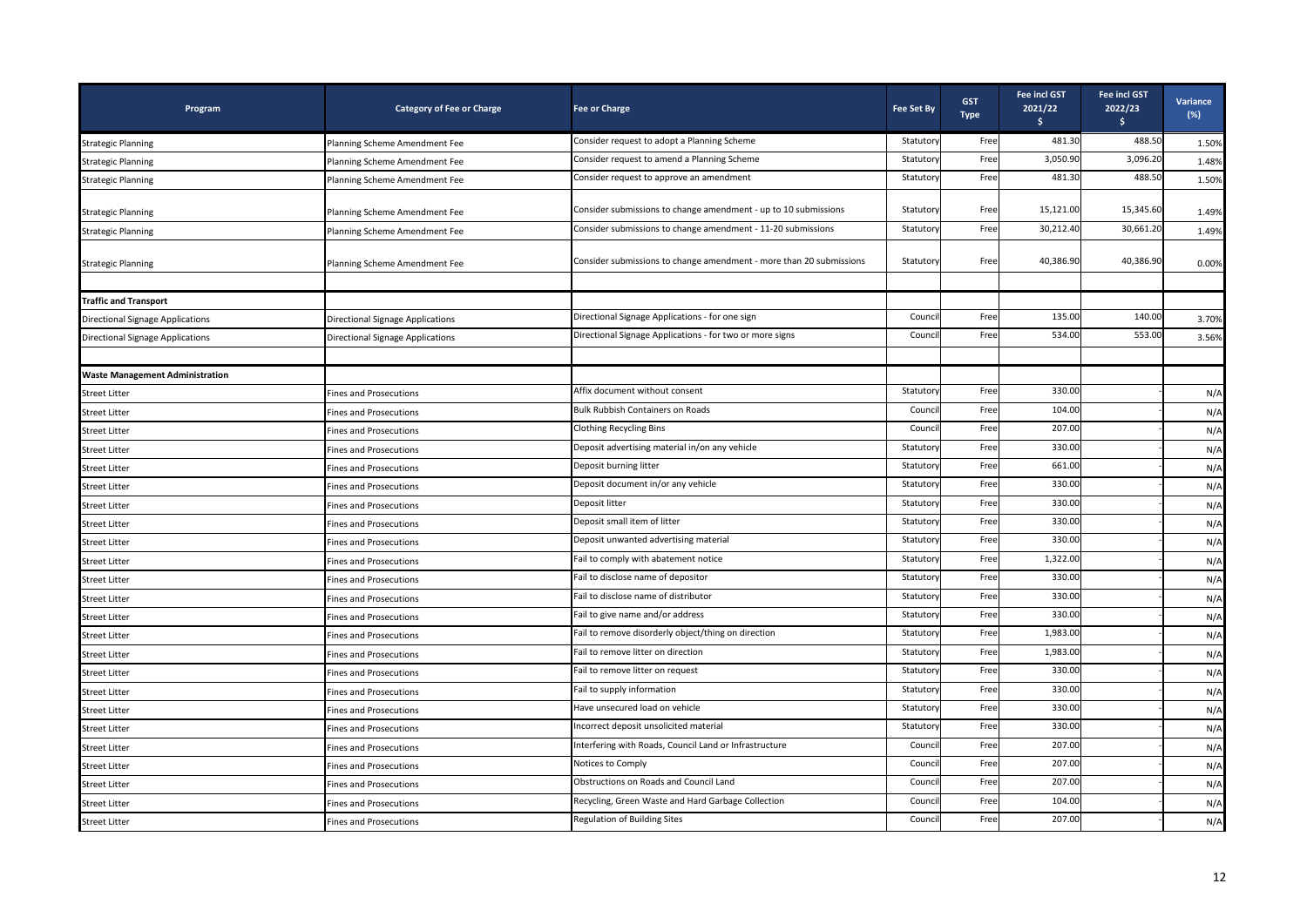| Program              | <b>Category of Fee or Charge</b> | <b>Fee or Charge</b>                                                                           | <b>Fee Set By</b> | <b>GST</b><br><b>Type</b> | <b>Fee incl GST</b><br>2021/22<br>Ŝ. | <b>Fee incl GST</b><br>2022/23<br>\$ | Variance<br>(%) |
|----------------------|----------------------------------|------------------------------------------------------------------------------------------------|-------------------|---------------------------|--------------------------------------|--------------------------------------|-----------------|
| <b>Street Litter</b> | <b>Fines and Prosecutions</b>    | Require another to covey unsecured load                                                        | Statutory         | Free                      | 330.00                               |                                      | N/A             |
| <b>Street Litter</b> | <b>Fines and Prosecutions</b>    | Require person to deposit advertising material                                                 | Statuton          | Free                      | 1,652.00                             |                                      | N/A             |
| <b>Street Litter</b> | <b>Fines and Prosecutions</b>    | Spoil on Roads                                                                                 | Counci            | Free                      | 207.00                               |                                      | N/A             |
| <b>Street Litter</b> | Fines and Prosecutions           | Trade Waste Bins                                                                               | Counci            | Free                      | 104.00                               |                                      | N/A             |
| <b>Street Litter</b> | <b>Fines and Prosecutions</b>    | Using Approved Garbage Bins                                                                    | Counci            | Free                      | 104.00                               |                                      | N/A             |
| <b>Street Litter</b> | <b>Fines and Prosecutions</b>    | Works on a Council Land or Road                                                                | Counci            | Free                      | 207.00                               |                                      | N/A             |
| <b>Street Litter</b> | <b>Fines and Prosecutions</b>    | Unlawful deposit of litter - natural person                                                    | Statutory         | Free                      |                                      | 363.00                               | N/A             |
| <b>Street Litter</b> | <b>Fines and Prosecutions</b>    | Unlawful deposit of litter - body corporate                                                    | Statutory         | Free                      |                                      | 1,817.00                             | N/A             |
| <b>Street Litter</b> | <b>Fines and Prosecutions</b>    | Unlawful deposit of dangerous litter - natural person                                          | Statuton          | Free                      |                                      | 727.00                               | N/A             |
| <b>Street Litter</b> | <b>Fines and Prosecutions</b>    | Unlawful deposit of dangerous litter - body corporate                                          | Statuton          | Free                      |                                      | 3,635.00                             | N/A             |
| <b>Street Litter</b> | <b>Fines and Prosecutions</b>    | Unlawful deposit of waste more than 50 litres but less than 1000 litres -<br>natural person    | Statutory         | Free                      |                                      | 1,090.00                             | N/A             |
| <b>Street Litter</b> | <b>Fines and Prosecutions</b>    | Unlawful deposit of waste greater than 1000 litres - natural person                            | Statutory         | Free                      |                                      | 1,817.00                             | N/A             |
| <b>Street Litter</b> | <b>Fines and Prosecutions</b>    | Unlawful deposit of waste greater than 1000 litres - body corporate                            | Statutory         | Free                      |                                      | 9.087.00                             | N/A             |
| <b>Street Litter</b> | <b>Fines and Prosecutions</b>    | Failure for person to remove waste requested by litter enforcement officer -<br>natural person | Statutory         | Free                      |                                      | 363.00                               | N/A             |
| <b>Street Litter</b> | <b>Fines and Prosecutions</b>    | Failure for person to remove waste requested by litter enforcement officer -<br>body corporate | Statutory         | Free                      |                                      | 1,817.00                             | N/A             |
| <b>Street Litter</b> | <b>Fines and Prosecutions</b>    | Failure to comply with waste abatement notice - natural person                                 | Statuton          | Free                      |                                      | 1,090.00                             | N/A             |
| <b>Street Litter</b> | <b>Fines and Prosecutions</b>    | Failure to comply with waste abatement notice - body corporate                                 | Statuton          | Free                      |                                      | 5,452.00                             | N/A             |
| <b>Street Litter</b> | <b>Fines and Prosecutions</b>    | Failure to comply with waste removal notice - natural person                                   | Statutory         | Free                      |                                      | 1,090.00                             | N/A             |
| <b>Street Litter</b> | <b>Fines and Prosecutions</b>    | Failure to comply with waste removal notice - body corporate                                   | Statuton          | Free                      |                                      | 5,452.00                             | N/A             |
| <b>Street Litter</b> | Fines and Prosecutions           | Failure to comply with a waste information gathering notice - natural person                   | Statutory         | Free                      |                                      | 363.00                               | N/A             |
| <b>Street Litter</b> | <b>Fines and Prosecutions</b>    | Failure to comply with a waste information gathering notice - body corporate                   | Statutory         | Free                      |                                      | 1,817.00                             | N/A             |
| <b>Street Litter</b> | <b>Fines and Prosecutions</b>    | Bill posting unsolicited documents - individual                                                | Statutor          | Free                      |                                      | 363.00                               | N/A             |
| <b>Street Litter</b> | <b>Fines and Prosecutions</b>    | Bill posting unsolicited documents - body corporate                                            | Statuton          | Free                      |                                      | 1,817.00                             | N/A             |
| <b>Street Litter</b> | <b>Fines and Prosecutions</b>    | Junk mail - individual                                                                         | Statutory         | Free                      |                                      | 363.00                               | N/A             |
| <b>Street Litter</b> | <b>Fines and Prosecutions</b>    | Junk mail - body corporate                                                                     | Statuton          | Free                      |                                      | 1,817.00                             | N/A             |
| <b>Street Litter</b> | <b>Fines and Prosecutions</b>    | Public litter recepticles - individual                                                         | Statuton          | Free                      |                                      | 727.00                               | N/A             |
| <b>Street Litter</b> | <b>Fines and Prosecutions</b>    | Public litter recepticles - body corporate                                                     | Statutory         | Free                      |                                      | 3,634.00                             | N/A             |
| <b>Street Litter</b> | Fines and Prosecutions           | Loading of vehicles - individual                                                               | Statutory         | Free                      |                                      | 727.00                               | N/A             |
| <b>Street Litter</b> | Fines and Prosecutions           | Loading of vehicles - body corporate                                                           | Statutory         | Free                      |                                      | 3,634.00                             | N/A             |
| <b>Street Litter</b> | Fines and Prosecutions           | Refuse to provide name and address                                                             | Statutor          | Free                      |                                      | 363.00                               | N/A             |
| <b>Street Litter</b> | <b>Fines and Prosecutions</b>    | Provide incorrect information                                                                  | Statuton          | Free                      |                                      | 363.00                               | N/A             |
| <b>Street Litter</b> | <b>Fines and Prosecutions</b>    | Refuse to provide photographic identification                                                  | Statutory         | Free                      |                                      | 363.00                               | N/A             |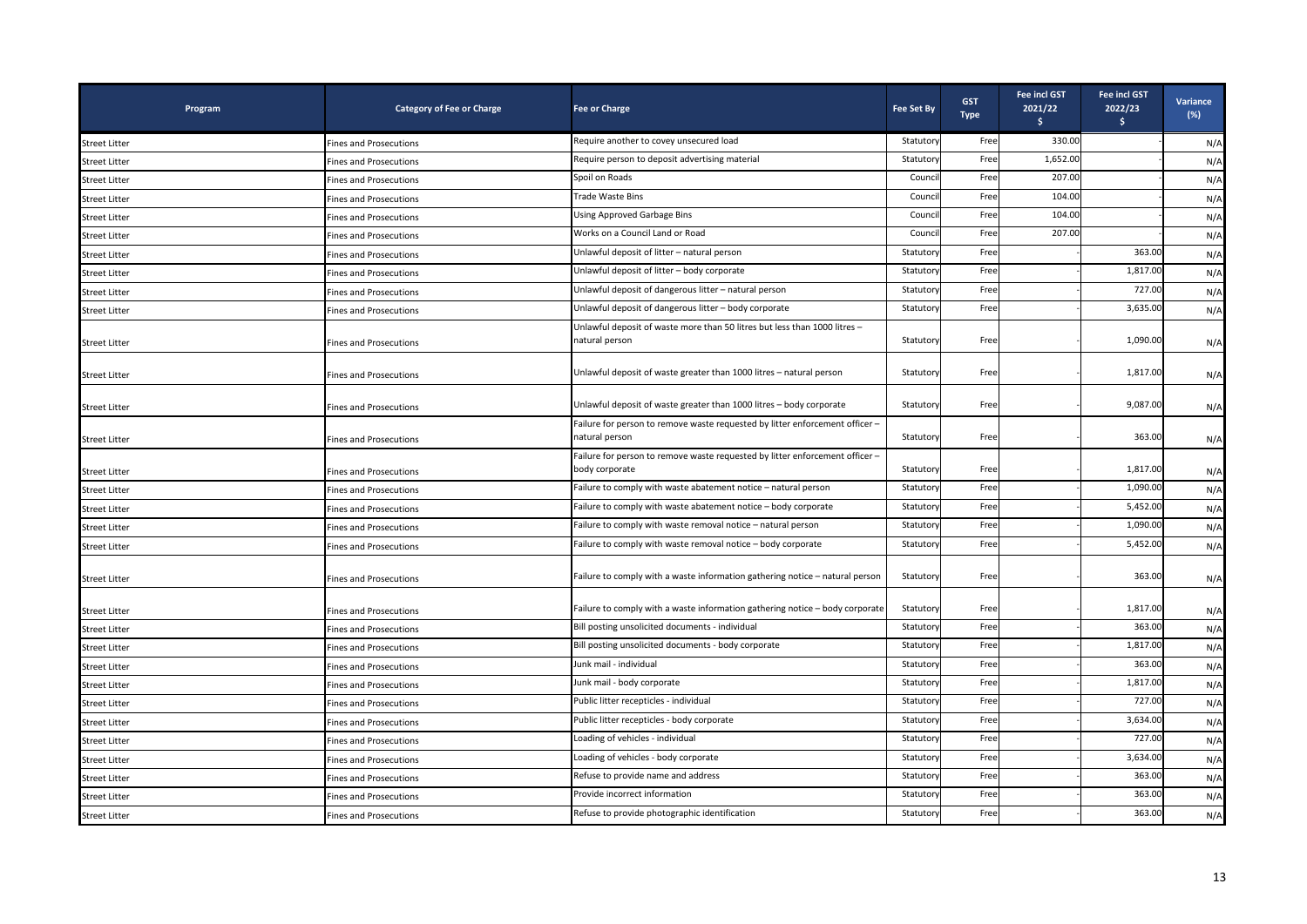| Program                       | <b>Category of Fee or Charge</b>        | <b>Fee or Charge</b>                                                           | Fee Set By | <b>GST</b><br><b>Type</b> | <b>Fee incl GST</b><br>2021/22<br>Ŝ. | Fee incl GST<br>2022/23<br>\$ | <b>Variance</b><br>$(\%)$ |
|-------------------------------|-----------------------------------------|--------------------------------------------------------------------------------|------------|---------------------------|--------------------------------------|-------------------------------|---------------------------|
|                               |                                         | Unlawful deposit of waste more than 50 litres but less than 1000 litres - body |            |                           |                                      |                               |                           |
| <b>Street Litter</b>          | <b>Fines and Prosecutions</b>           | corporate                                                                      | Statutory  | Free                      |                                      | 5,452.00                      | N/A                       |
| <b>Garbage Collection</b>     | Extra Capacity Garbage Bins (per litre) | Extra Capacity Garbage Bins (per litre)                                        | Council    | Free                      | 4.50                                 | 4.65                          | 3.33%                     |
| <b>Recycling Collection</b>   | Extra Capacity 240 litre                | Extra capacity 240 litre bin                                                   | Counci     | Free                      | 75.00                                | 80.00                         | 6.67%                     |
| <b>Recycling Collection</b>   | <b>Recyclables Sorting</b>              | Opt-in Green Waste                                                             | Counci     | Free                      | 140.00                               | 145.00                        | 3.57%                     |
| <b>Waste Disposal Centres</b> | Car Body                                | Car Body with tank tyres and rims                                              | Counci     | Taxable                   | 110.00                               | 114.00                        | 3.64%                     |
| <b>Waste Disposal Centres</b> | <b>Commercial Vehicles</b>              | 0.5m3 Asbestos of Domestic Origin Only                                         | Counci     | Taxable                   | 122.00                               | 128.00                        | 4.92%                     |
| <b>Waste Disposal Centres</b> | <b>Commercial Vehicles</b>              | Base Rate per cubic metre - landfill - commercial                              | Counci     | Taxabl                    | 150.00                               | 163.00                        | 8.67%                     |
| <b>Waste Disposal Centres</b> | <b>Commercial Vehicles</b>              | Base rate per tonne - tonne                                                    | Counci     | Taxable                   | 300.00                               | 325.00                        | 8.33%                     |
| <b>Waste Disposal Centres</b> | <b>Dead Animals</b>                     | Animals (single animal-no larger than a dog)                                   | Council    | Taxable                   | 9.00                                 | 9.50                          | 5.56%                     |
| <b>Waste Disposal Centres</b> | Dead Animals                            | Chickens (car boot-240 litres)                                                 | Counci     | Taxable                   | 37.00                                | 38.00                         | 2.70%                     |
| <b>Waste Disposal Centres</b> | Dead Animals                            | Chickens/Animals (per cubic metre)                                             | Counci     | Taxable                   | 130.00                               | 135.00                        | 3.85%                     |
| <b>Waste Disposal Centres</b> | Fridges                                 | Not degassed Fridge, Freezer or Air Conditioner                                | Counci     | Taxable                   | 26.00                                | 27.00                         | 3.85%                     |
| <b>Waste Disposal Centres</b> | Garbage                                 | Bag (40 litres) - commercial                                                   | Counci     | Taxable                   | 11.00                                | 11.50                         | 4.55%                     |
| <b>Waste Disposal Centres</b> | Garbage                                 | Bag (40 litres) - non-resident                                                 | Counci     | Taxable                   | 12.00                                | 12.50                         | 4.17%                     |
| <b>Waste Disposal Centres</b> | Garbage                                 | Bag (40 litres) - resident                                                     | Counci     | Taxable                   | 7.00                                 | 7.00                          | 0.00%                     |
| <b>Waste Disposal Centres</b> | Garbage                                 | Base Rate Per Cubic Metre - commercial                                         | Counci     | Taxable                   | 116.00                               | 120.00                        | 3.45%                     |
| <b>Waste Disposal Centres</b> | Garbage                                 | Base Rate Per Cubic Metre - non-resident                                       | Counci     | Taxable                   | 133.00                               | 138.00                        | 3.76%                     |
| <b>Waste Disposal Centres</b> | Garbage                                 | Base Rate per cubic metre - resident                                           | Counci     | Taxable                   | 96.00                                | 98.00                         | 2.08%                     |
| <b>Waste Disposal Centres</b> | Garbage                                 | Car Boot (240 litres) - commercial                                             | Counci     | Taxable                   | 30.00                                | 31.00                         | 3.33%                     |
| <b>Waste Disposal Centres</b> | Garbage                                 | Car Boot (240 litres) - non-resident                                           | Counci     | Taxabl                    | 36.00                                | 37.00                         | 2.78%                     |
| <b>Waste Disposal Centres</b> | Garbage                                 | Car Boot (240 litres) - resident                                               | Counci     | Taxable                   | 24.00                                | 24.50                         | 2.08%                     |
| <b>Waste Disposal Centres</b> | Garbage                                 | Garbage (Soil/Bricks/Concrete/Rubble)                                          | Council    | Taxable                   | 146.00                               | 151.00                        | 3.42%                     |
| <b>Waste Disposal Centres</b> | Green Waste                             | Bag (40 litres) - commercial                                                   | Counci     | Taxable                   | 7.00                                 | 7.50                          | 7.14%                     |
| <b>Waste Disposal Centres</b> | Green Waste                             | Bag (40 litres) - non-resident                                                 | Counci     | Taxable                   | 6.00                                 | 6.50                          | 8.33%                     |
| <b>Waste Disposal Centres</b> | Green Waste                             | Bag (40 litres) - resident                                                     | Counci     | Taxable                   | 6.00                                 | 6.50                          | 8.33%                     |
| <b>Waste Disposal Centres</b> | Green Waste                             | Base Rate Per Cubic Metre - commercial                                         | Counci     | Taxable                   | 48.00                                | 50.00                         | 4.17%                     |
| <b>Waste Disposal Centres</b> | Green Waste                             | Base Rate Per Cubic Metre - non-resident                                       | Counci     | Taxable                   | 41.00                                | 43.00                         | 4.88%                     |
| <b>Waste Disposal Centres</b> | Green Waste                             | Base Rate per cubic Metre - resident                                           | Counci     | Taxable                   | 40.00                                | 41.50                         | 3.75%                     |
| <b>Waste Disposal Centres</b> | Green Waste                             | Car Boot (240 litres) - commercial                                             | Counci     | Taxable                   | 13.00                                | 13.50                         | 3.85%                     |
| <b>Waste Disposal Centres</b> | Green Waste                             | Car Boot (240 litres) - non-resident                                           | Counci     | Taxable                   | 11.00                                | 11.50                         | 4.55%                     |
| <b>Waste Disposal Centres</b> | Green Waste                             | Car Boot (240 litres) - resident                                               | Counci     | Taxable                   | 11.00                                | 11.50                         | 4.55%                     |
| <b>Waste Disposal Centres</b> | Green Waste                             | <b>Christmas Trees</b>                                                         | Counci     | Taxable                   | 7.00                                 | 7.00                          | 0.00%                     |
| <b>Waste Disposal Centres</b> | Mattress                                | Mattress Double                                                                | Counci     | Taxabl                    | 27.00                                | 28.00                         | 3.70%                     |
| <b>Waste Disposal Centres</b> | Mattress                                | <b>Mattress Single</b>                                                         | Counci     | Taxable                   | 22.00                                | 23.00                         | 4.55%                     |
| <b>Waste Disposal Centres</b> | Tyres                                   | Car                                                                            | Counci     | Taxable                   | 10.00                                | 10.50                         | 5.00%                     |
| <b>Waste Disposal Centres</b> | Tyres                                   | Heavy Truck or Car Tyre on Rim.                                                | Counci     | Taxable                   | 18.00                                | 19.00                         | 5.56%                     |
| <b>Waste Disposal Centres</b> | Tyres                                   | Light Truck.                                                                   | Counci     | Taxable                   | 13.00                                | 13.50                         | 3.85%                     |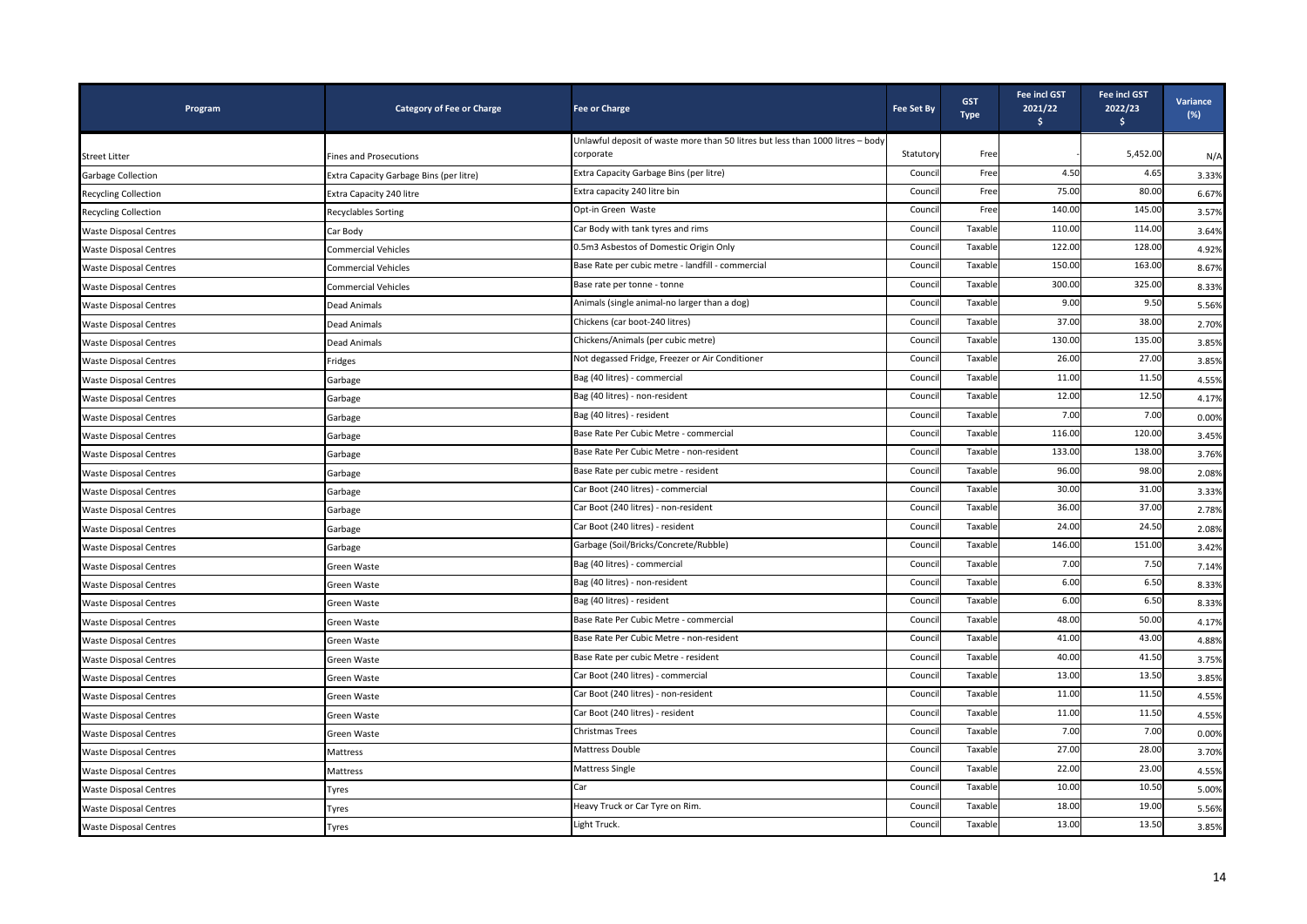| Program                                      | <b>Category of Fee or Charge</b>          | <b>Fee or Charge</b>                             | <b>Fee Set By</b> | <b>GST</b><br><b>Type</b> | <b>Fee incl GST</b><br>2021/22<br>\$ | Fee incl GST<br>2022/23<br>$\frac{1}{2}$ | Variance<br>$(\%)$ |
|----------------------------------------------|-------------------------------------------|--------------------------------------------------|-------------------|---------------------------|--------------------------------------|------------------------------------------|--------------------|
| <b>Waste Disposal Hoppers</b>                | Garbage                                   | Bag (40 litres) - commercial                     | Counci            | Taxable                   | 11.00                                | 11.50                                    | 4.55%              |
| Waste Disposal Hoppers                       | Garbage                                   | Bag (40 litres) - non-resident                   | Counci            | Taxable                   | 12.00                                | 12.50                                    | 4.17%              |
| Waste Disposal Hoppers                       | Garbage                                   | Base Rate per Cubic Metre - commercial           | Counci            | Taxable                   | 116.00                               | 120.00                                   | 3.45%              |
| Waste Disposal Hoppers                       | Garbage                                   | Base Rate per Cubic Metre - non-resident         | Counci            | Taxable                   | 133.00                               | 138.00                                   | 3.76%              |
| Waste Disposal Hoppers                       | Garbage                                   | Car Boot (240 litres) - commercial               | Counci            | Taxable                   | 30.00                                | 31.00                                    | 3.33%              |
| Waste Disposal Hoppers                       | Garbage                                   | Car Boot (240 litres) - non-resident             | Counci            | Taxable                   | 36.00                                | 37.00                                    | 2.78%              |
| Waste Disposal Hoppers                       | Garbage (Hoppers)                         | Bag (40 litres) - resident                       | Counci            | Taxable                   | 7.00                                 | 7.00                                     | 0.00%              |
| Waste Disposal Hoppers                       | Garbage (Hoppers)                         | Base Rate per Cubic Metre - resident             | Counci            | Taxable                   | 96.00                                | 98.00                                    | 2.08%              |
| Waste Disposal Hoppers                       | Garbage (Hoppers)                         | Car Boot (240 litres) - resident                 | Counci            | Taxable                   | 24.00                                | 24.50                                    | 2.08%              |
| Waste Disposal Hoppers                       | Green waste (Flinders Only)               | Bag (40 litres) - commercial                     | Counci            | Taxable                   | 7.00                                 | 7.50                                     | 7.14%              |
| Waste Disposal Hoppers                       | Green waste (Flinders Only)               | Bag (40 litres) - non-resident                   | Counci            | Taxable                   | 6.00                                 | 6.50                                     | 8.33%              |
| Waste Disposal Hoppers                       | Green waste (Flinders Only)               | Bag (40 litres) - resident                       | Counci            | Taxable                   | 6.00                                 | 6.50                                     | 8.33%              |
| <b>Waste Disposal Hoppers</b>                | Green waste (Flinders Only)               | Base Rate per Cubic Metre - commercial           | Counci            | Taxable                   | 48.00                                | 50.00                                    | 4.17%              |
| Waste Disposal Hoppers                       | Green waste (Flinders Only)               | Base Rate per Cubic Metre - non-resident         | Counci            | Taxabl                    | 41.00                                | 43.00                                    | 4.88%              |
| <b>Waste Disposal Hoppers</b>                | Green waste (Flinders Only)               | Base Rate per Cubic Metre - resident             | Counci            | Taxabl                    | 40.00                                | 41.50                                    | 3.75%              |
| Waste Disposal Hoppers                       | Green waste (Flinders Only)               | Car Boot (240 litres) - commercial               | Counci            | Taxable                   | 13.00                                | 13.50                                    | 3.85%              |
| Waste Disposal Hoppers                       | Green waste (Flinders Only)               | Car Boot (240 litres) - non-resident             | Counci            | Taxable                   | 11.00                                | 11.50                                    | 4.55%              |
| Waste Disposal Hoppers                       | Green waste (Flinders Only)               | Car Boot (240 litres) - resident                 | Counci            | Taxable                   | 11.00                                | 11.50                                    | 4.55%              |
|                                              |                                           |                                                  |                   |                           |                                      |                                          |                    |
| <b>Development Engineering</b>               |                                           |                                                  |                   |                           |                                      |                                          |                    |
| Asset Construction and Protection            | <b>Drainage Information Certificates</b>  | Drainage Point of Discharge                      | Statuton          | Free                      | 146.85                               | 146.85                                   | 0.00%              |
| Asset Construction and Protection            | <b>Drainage Information Certificates</b>  | Underground Drainage Pipe Information            | Statutor          | Free                      | 68.40                                | 68.40                                    | 0.00%              |
| Construction Management and Asset Protection | Build over easement                       | Build over easement                              | Statutor          | Free                      | 294.75                               | 294.75                                   | 0.00%              |
| Subdivisions and Services                    | Commercial & Mixed Use Development Plans  | Large commercial developments (2,000m2)          | Counci            | Taxable                   | 1,255.00                             | 1,299.00                                 | 3.51%              |
| <b>Subdivisions and Services</b>             | Commercial & Mixed Use Development Plans  | Medium commercial developments (500-2,000m2)     | Council           | Taxable                   | 752.00                               | 779.00                                   | 3.59%              |
| Subdivisions and Services                    | Commercial & Mixed Use Development Plans  | Small commercial developments (<500m2)           | Counci            | Taxable                   | 315.00                               | 327.00                                   | 3.81%              |
| <b>Subdivisions and Services</b>             | Commercial & Mixed Use Development Plans  | Utility Service Engineering Plan Approval        | Counci            | Taxable                   |                                      | 327.00                                   | N/A                |
| Subdivisions and Services                    | <b>Construction Management Plans</b>      | Major CMP approval                               | Counci            | Taxable                   | 502.00                               | 520.00                                   | 3.59%              |
| Subdivisions and Services                    | <b>Construction Management Plans</b>      | Minor CMP approval                               | Counci            | Taxable                   | 189.00                               | 196.00                                   | 3.70%              |
| Subdivisions and Services                    | Industrial/Factory/Warehouse Developments | 2 to 5 industrial/factory/warehouse developments | Counci            | Taxable                   | 439.00                               | 455.00                                   | 3.64%              |
| <b>Subdivisions and Services</b>             | Industrial/Factory/Warehouse Developments | 6+ industrial/factory/warehouse developments     | Counci            | Taxable                   | 690.00                               | 715.00                                   | 3.62%              |
| <b>Subdivisions and Services</b>             | Industrial/Factory/Warehouse Developments | Single industrial/factory/warehouse developments | Counci            | Taxabl                    | 189.00                               | 196.00                                   | 3.70%              |
| Subdivisions and Services                    | Residential Development Plans             | 13 to 19 Lot developments                        | Counci            | Taxable                   | 941.00                               | 974.00                                   | 3.51%              |
| Subdivisions and Services                    | Residential Development Plans             | 2 Lot developments                               | Counci            | Taxable                   | 189.00                               | 196.00                                   | 3.70%              |
| Subdivisions and Services                    | Residential Development Plans             | 20 + Lot developments                            | Counci            | Taxable                   | 1,255.00                             | 1,299.00                                 | 3.51%              |
| Subdivisions and Services                    | Residential Development Plans             | 3 to 4 Lot developments                          | Counci            | Taxabl                    | 315.00                               | 327.00                                   | 3.81%              |
| Subdivisions and Services                    | <b>Residential Development Plans</b>      | 5 to 8 Lot developments                          | Counci            | Taxable                   | 502.00                               | 520.00                                   | 3.59%              |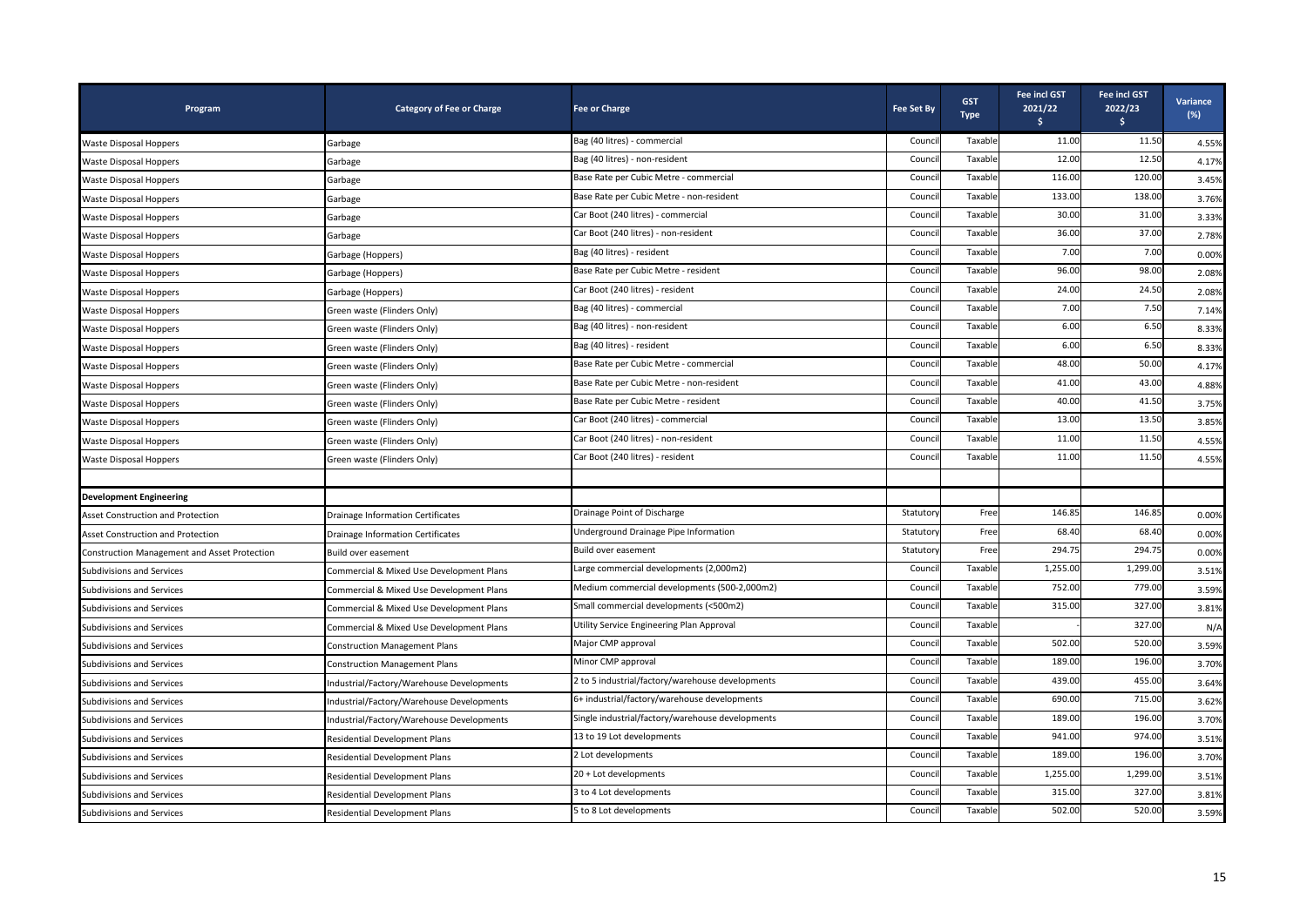| Program                          | <b>Category of Fee or Charge</b> | <b>Fee or Charge</b>                                     | <b>Fee Set By</b> | <b>GST</b><br><b>Type</b> | <b>Fee incl GST</b><br>2021/22<br>s. | Fee incl GST<br>2022/23<br>$\frac{1}{2}$ | Variance<br>(%) |
|----------------------------------|----------------------------------|----------------------------------------------------------|-------------------|---------------------------|--------------------------------------|------------------------------------------|-----------------|
| Subdivisions and Services        | Residential Development Plans    | 9 to 12 Lot developments                                 | Counci            | Taxable                   | 752.00                               | 779.00                                   | 3.59%           |
| <b>Subdivisions and Services</b> | Residential Development Plans    | Amendments to approved Engineering or Construction Plans | Counci            | Taxable                   | 127.00                               | 132.00                                   | 3.94%           |
| <b>Subdivisions and Services</b> | Residential Development Plans    | Single Lot Development                                   | Counci            | Taxable                   | 165.00                               | 171.00                                   | 3.64%           |
|                                  |                                  |                                                          |                   |                           |                                      |                                          |                 |
| <b>CHSP Services</b>             |                                  |                                                          |                   |                           |                                      |                                          |                 |
| Home Care                        | Home and Community               | Domestic Assistance Standard Rate                        | Counci            | Free                      | 7.55                                 |                                          | N/A             |
| Home Care                        | Home and Community               | Personal Care Standard Rate                              | Counci            | Free                      | 5.60                                 |                                          | N/A             |
| Home Care                        | Home and Community               | Respite Care Standard Rate                               | Counci            | Free                      | 3.75                                 |                                          | N/A             |
|                                  |                                  |                                                          |                   |                           |                                      |                                          |                 |
| <b>Specific Home Care</b>        |                                  |                                                          |                   |                           |                                      |                                          |                 |
| Specific Home Care               | <b>Sliding Scale</b>             | Domestic Assistance Standard Rate                        | Counci            | Free                      | 7.55                                 | 7.85                                     | 3.97%           |
| Specific Home Care               | Sliding Scale                    | Personal Care Standard Rate                              | Counci            | Free                      | 5.60                                 | 5.80                                     | 3.57%           |
| Specific Home Care               | <b>Sliding Scale</b>             | Respite Care Standard Rate                               | Counci            | Free                      | 3.75                                 | 3.90                                     | 4.00%           |
| Specific Home Care               | <b>Sliding Scale</b>             | Domestic Assistance High Fee                             | Counci            | Free                      |                                      | 43.05                                    | N/A             |
| Specific Home Care               | <b>Sliding Scale</b>             | Domestic Assistance Medium Fee                           | Counci            | Free                      |                                      | 19.75                                    | N/A             |
| Specific Home Care               | <b>Sliding Scale</b>             | Domestic Assistance Medium Fee - Reduced Rate 1          | Counci            | Free                      |                                      | 17.05                                    | N/A             |
| Specific Home Care               | Sliding Scale                    | Domestic Assistance Medium Fee - Reduced Rate 2          | Counci            | Free                      |                                      | 14.25                                    | N/A             |
| Specific Home Care               | Sliding Scale                    | Domestic Assistance Medium Fee - Reduced Rate 3          | Counci            | Free                      |                                      | 11.35                                    | N/A             |
| Specific Home Care               | Sliding Scale                    | Domestic Assistance Medium Fee - Reduced Rate 4          | Counci            | Free                      |                                      | 8.50                                     | N/A             |
| Specific Home Care               | Sliding Scale                    | Domestic Assistance Standard Fee - Reduced Rate 1        | Counci            | Free                      |                                      | 5.70                                     | N/A             |
| Specific Home Care               | <b>Sliding Scale</b>             | Domestic Assistance Standard Fee - Reduced Rate 2        | Counci            | Free                      |                                      | 2.90                                     | N/A             |
| Specific Home Care               | <b>Sliding Scale</b>             | Domestic Assistance Standard Fee - Reduced Rate 3        | Counci            | Free                      |                                      | 1.45                                     | N/A             |
| Specific Home Care               | <b>Sliding Scale</b>             | Domestic Assistance Standard Fee - Reduced Rate 4        | Counci            | Free                      |                                      | 0.80                                     | N/A             |
| Specific Home Care               | <b>Sliding Scale</b>             | Personal Care High Fee                                   | Counci            | Free                      |                                      | 48.15                                    | N/A             |
| Specific Home Care               | <b>Sliding Scale</b>             | Personal Care High Fee - Reduced Rate 1                  | Counci            | Free                      |                                      | 27.35                                    | N/A             |
| Specific Home Care               | Sliding Scale                    | Personal Care Medium Fee                                 | Counci            | Free                      |                                      | 11.70                                    | N/A             |
| Specific Home Care               | Sliding Scale                    | Personal Care Standard Fee - Reduced Rate 1              | Counci            | Free                      |                                      | 4.20                                     | N/A             |
| Specific Home Care               | <b>Sliding Scale</b>             | Personal Care Standard Fee - Reduced Rate 2              | Counci            | Free                      |                                      | 2.90                                     | N/A             |
| Specific Home Care               | <b>Sliding Scale</b>             | Personal Care Standard Fee - Reduced Rate 3              | Counci            | Free                      |                                      | 1.45                                     | N/A             |
| Specific Home Care               | Sliding Scale                    | Respite Care High Fee                                    | Counci            | Free                      |                                      | 44.38                                    | N/A             |
| Specific Home Care               | <b>Sliding Scale</b>             | Respite Care High Fee - Reduced Rate 1                   | Counci            | Free                      |                                      | 27.35                                    | N/A             |
| Specific Home Care               | Sliding Scale                    | Respite Care Medium Fee                                  | Counci            | Free                      |                                      | 6.05                                     | N/A             |
| Specific Home Care               | <b>Sliding Scale</b>             | Respite Care Standard Fee - Reduced Rate 1               | Counci            | Free                      |                                      | 2.90                                     | N/A             |
| Specific Home Care               | Sliding Scale                    | Respite Care Standard Fee - Reduced Rate 2               | Counci            | Free                      |                                      | 1.50                                     | N/A             |
| Specific Home Care               | Sliding Scale                    | Respite Care Standard Fee - Reduced Rate 3               | Counci            | Free                      |                                      | 0.85                                     | N/A             |
|                                  |                                  |                                                          |                   |                           |                                      |                                          |                 |
| <b>Brokerage Program</b>         |                                  |                                                          |                   |                           |                                      |                                          |                 |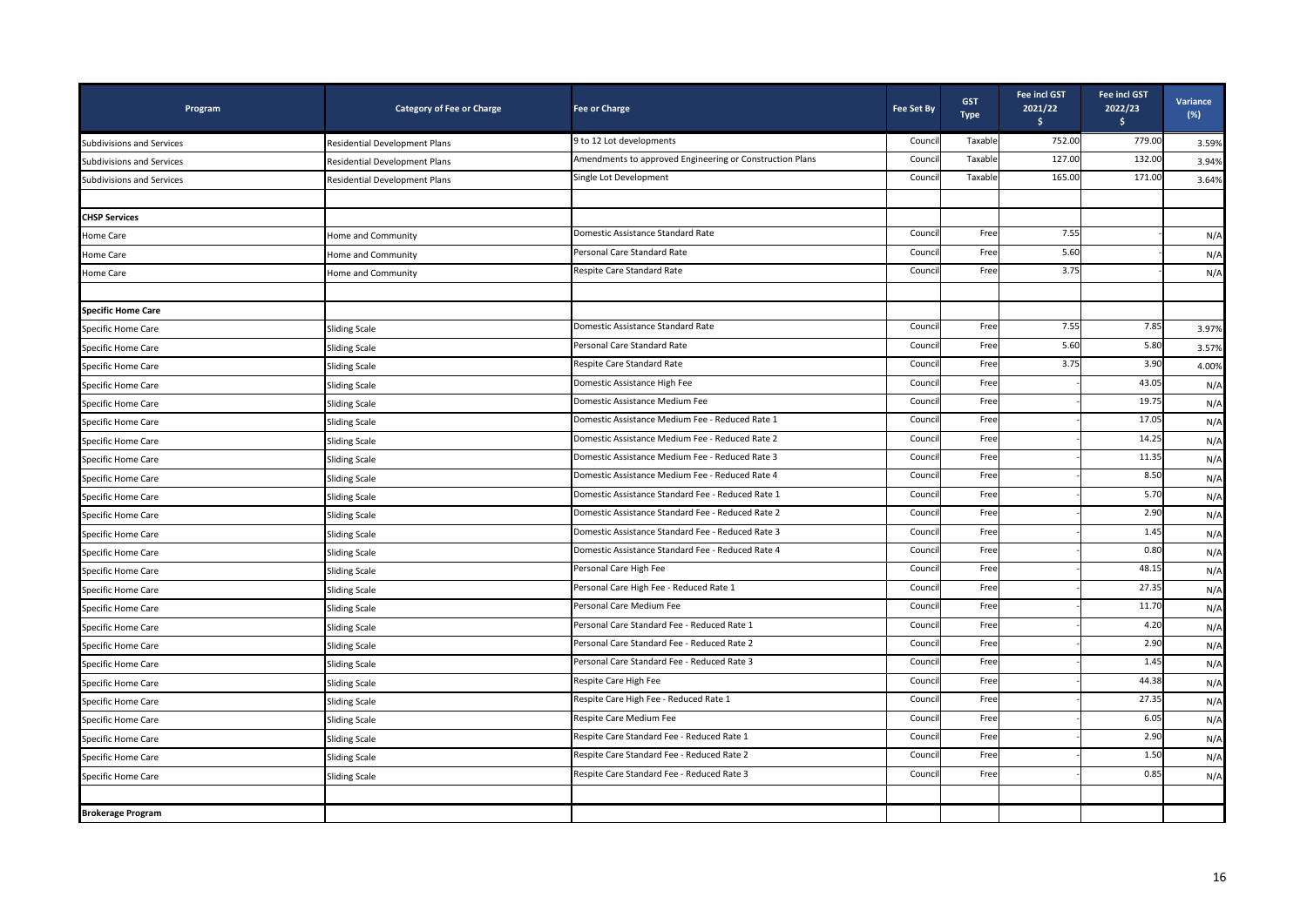| Program                                     | <b>Category of Fee or Charge</b>             | <b>Fee or Charge</b>                                                    | <b>Fee Set By</b> | <b>GST</b><br><b>Type</b> | <b>Fee incl GST</b><br>2021/22<br>s. | Fee incl GST<br>2022/23<br>\$ | Variance<br>$(\%)$ |
|---------------------------------------------|----------------------------------------------|-------------------------------------------------------------------------|-------------------|---------------------------|--------------------------------------|-------------------------------|--------------------|
| Home Care Brokerage                         | Brokerage - Community Aged Care Package Rate | Home Care, Personal Care & Respite Care Brokerage - 7am-7pm             | Counci            | Taxable                   | 67.50                                |                               | N/A                |
| Home Care Brokerage                         | Brokerage - Community Aged Care Package Rate | Home Care, Personal Care & Respite Care Brokerage - out of normal hours | Council           | Taxable                   | 89.20                                |                               | N/A                |
|                                             |                                              |                                                                         |                   |                           |                                      |                               |                    |
| <b>Home Maintenance</b><br>Home Maintenance | Property Maintenance                         | Standard Fee Rate (plus cost of materials)                              | Counci            | Free                      | 15.30                                | 15.30                         | 0.00%              |
| Home Maintenance                            | <b>Property Maintenance</b>                  | Home Maintenance High Fee (plus cost of materials)                      | Counci            | Free                      |                                      | 62.70                         | N/A                |
|                                             |                                              |                                                                         |                   |                           |                                      |                               |                    |
| Home Maintenance                            | <b>Property Maintenance</b>                  | Home Maintenance Standard Fee (plus cost of materials) - Reduced Rate 1 | Council           | Free                      |                                      | 8.55                          | N/A                |
| Home Maintenance                            | <b>Property Maintenance</b>                  | Home Maintenance Standard Fee (plus cost of materials) - Reduced Rate 2 | Counci            | Free                      |                                      | 4.25                          | N/A                |
| Home Maintenance - Linkages                 | Home Maintenance - Brokerage                 | Home Maintenance - Brokerage                                            | Counci            | Taxable                   | 63.85                                |                               | N/A                |
|                                             |                                              |                                                                         |                   |                           |                                      |                               |                    |
| <b>Community Transport</b>                  |                                              |                                                                         |                   |                           |                                      |                               |                    |
| <b>Community Transport</b>                  | Dial A Bus                                   | Dial-A-Bus Trip (each way)                                              | Counci            | Free                      | 1.00                                 | 1.00                          | 0.00%              |
| Home Care                                   | Social Support                               | Outings & Excursions                                                    | Counci            | Free                      | 7.50                                 | 7.80                          | 4.00%              |
|                                             |                                              |                                                                         |                   |                           |                                      |                               |                    |
| <b>Meals on Wheels</b>                      |                                              |                                                                         |                   |                           |                                      |                               |                    |
| <b>Delivered Meals</b>                      | <b>Brokerage Meals</b>                       | Meals on Wheel Brokerage Full Cost Recovery                             | Counci            | Taxable                   | 22.30                                | 23.70                         | 6.28%              |
| <b>Delivered Meals</b>                      | HACC Meals - Standard Fee                    | Meals on Wheels Standard Fee                                            | Other             | Free                      | 10.40                                | 10.80                         | 3.85%              |
| <b>Delivered Meals</b>                      | HACC Meals - Standard Fee                    | Meals on Wheels High Fee                                                | Other             | Free                      |                                      | 20.55                         | N/A                |
| <b>Delivered Meals</b>                      | HACC Meals - Standard Fee                    | Meals on Wheels Standard Fee - Reduced Rate 1                           | Other             | Free                      |                                      | 8.00                          | N/A                |
| <b>Delivered Meals</b>                      | HACC Meals - Standard Fee                    | Meals on Wheels Standard Fee - Reduced Rate 2                           | Other             | Free                      |                                      | 6.35                          | N/A                |
| <b>Delivered Meals</b>                      | HACC Meals - Standard Fee                    | Meals on Wheels Standard Fee - Reduced Rate 3                           | Other             | Free                      |                                      | 3.20                          | N/A                |
| <b>Delivered Meals</b>                      | <b>HACC Meals - Standard Fee</b>             | Meals on Wheels Standard Fee - Reduced Rate 4                           | Other             | Free                      |                                      | 0.95                          | N/A                |
|                                             |                                              |                                                                         |                   |                           |                                      |                               |                    |
| Kindergartens                               |                                              |                                                                         |                   |                           |                                      |                               |                    |
| Preschool Central Enrolment Program         | Preschool Central Enrolment Program          | Preschool Central Enrolment Program                                     | Counci            | Free                      | 21.00                                | 22.00                         | 4.76%              |
| <b>Libraries</b>                            |                                              |                                                                         |                   |                           |                                      |                               |                    |
| Library                                     | Library Headquarters                         | Library Book Club Members - Group                                       | Counci            | Taxable                   | 155.00                               | 155.00                        | 0.00%              |
| Library                                     | Library Headquarters                         | Library Book Club Members - Individual                                  | Counci            | Taxable                   | 16.00                                | 16.50                         | 3.13%              |
| Library                                     | Library Headquarters                         | Sale of withdrawn stock - bag of books                                  | Counci            | Taxable                   |                                      | 5.00                          | N/A                |
| Library                                     | Library Lost / Damaged Stock                 | Damaged Repairable Stock - Non-Print Materials                          | Counci            | Free                      | 26.00                                | 26.95                         | 3.65%              |
| Library                                     | Library Lost / Damaged Stock                 | Damaged Repairable Stock - Print Materials                              | Counci            | Free                      | 20.00                                | 21.00                         | 5.00%              |
| Library                                     | Library Lost / Damaged Stock                 | Lost Irreparable Damage - Original Cost of item                         | Counci            | Taxable                   | 42.00                                | 43.47                         | 3.50%              |
| Library                                     | ibrary Lost / Damaged Stock                  | Lost/irreparable damage - for older items                               | Counci            | Taxable                   | 23.00                                | 23.85                         | 3.70%              |
| Library                                     | Lost cards                                   | Replace Lost library Cards                                              | Council           | Taxable                   | 3.00                                 | 3.15                          | 5.00%              |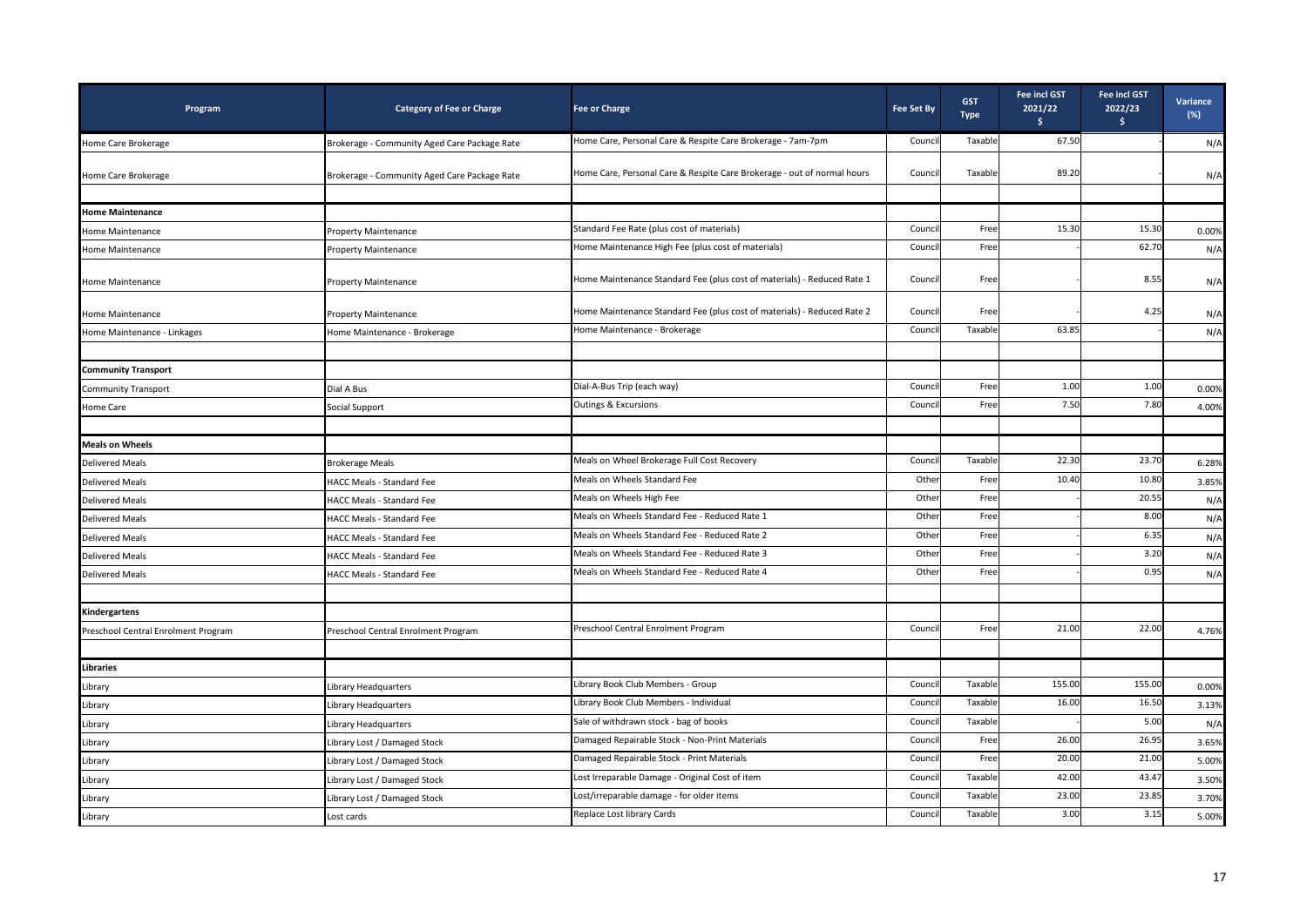| Program                                      | <b>Category of Fee or Charge</b> | <b>Fee or Charge</b>                                                                        | <b>Fee Set By</b> | <b>GST</b><br><b>Type</b> | Fee incl GST<br>2021/22<br>Ŝ. | Fee incl GST<br>2022/23<br>$\frac{1}{2}$ | Variance<br>$(\%)$ |
|----------------------------------------------|----------------------------------|---------------------------------------------------------------------------------------------|-------------------|---------------------------|-------------------------------|------------------------------------------|--------------------|
| Library                                      | Reservations                     | ILL Reservations- Academic                                                                  | Council           | Taxable                   | 28.50                         | 28.50                                    | 0.00%              |
|                                              |                                  |                                                                                             |                   |                           |                               |                                          |                    |
| <b>Mornington Peninsula Regional Gallery</b> |                                  |                                                                                             |                   |                           |                               |                                          |                    |
| Mornington Peninsula Regional Gallery        | Events                           | Guests / Public option 1 - Family Activity Day                                              | Counci            | Taxable                   | 11.00                         | 11.00                                    | 0.00%              |
| Mornington Peninsula Regional Gallery        | Events                           | Guests / Public option 2 - Annex Lecture                                                    | Counci            | Taxable                   | 13.00                         | 15.00                                    | 15.38%             |
| Mornington Peninsula Regional Gallery        | Events                           | Guests / Public option 3 - Meet the Artist Activity                                         | Counci            | Taxable                   | 16.00                         | 17.00                                    | 6.25%              |
| Mornington Peninsula Regional Gallery        | Events                           | Guests / Public option 4 - Other Talks - General                                            | Counci            | Taxable                   | 19.00                         | 20.00                                    | 5.26%              |
| Mornington Peninsula Regional Gallery        | Events                           | Guests / Public option 5 - Lunchtime Talk                                                   | Counci            | Taxable                   | 21.00                         | 22.00                                    | 4.76%              |
| Mornington Peninsula Regional Gallery        | Events                           | Guests / Public option 6 - Artist in Conversation - General                                 | Counci            | Taxable                   | 27.00                         | 27.00                                    | 0.00%              |
| Mornington Peninsula Regional Gallery        | Events                           | Guests / Public option 7 - Artist Talk and Tour                                             | Counci            | Taxable                   | 41.00                         | 45.00                                    | 9.76%              |
| Mornington Peninsula Regional Gallery        | Events                           | Guests / Public option 8 - School Holiday Workshops                                         | Counci            | Taxable                   | 47.00                         | 50.00                                    | 6.38%              |
| Mornington Peninsula Regional Gallery        | Events                           | Guests / Public option 9 - Painting Workshop                                                | Counci            | Taxable                   | 78.00                         | 80.00                                    | 2.56%              |
| Mornington Peninsula Regional Gallery        | Events                           | Guests / Public option 10 - Ceramic Workshops                                               | Counci            | Taxable                   | 90.00                         | 95.00                                    | 5.56%              |
| Mornington Peninsula Regional Gallery        | Events                           | MPRG Members / others event concession rate option 1 - MPRG Monthly<br>Morning Tes          | Council           | Taxable                   | 9.00                          | 9.00                                     | 0.00%              |
| Mornington Peninsula Regional Gallery        | Events                           | MPRG Members / others event concession rate option 2 - Annex Lecture                        | Counci            | Taxable                   | 11.00                         | 12.00                                    | 9.09%              |
| Mornington Peninsula Regional Gallery        | Events                           | MPRG Members / others event concession rate option 3 - Meet the Artist<br>Activity          | Council           | Taxable                   | 13.00                         | 14.00                                    | 7.69%              |
| Mornington Peninsula Regional Gallery        | Events                           | MPRG Members / others event concession rate option 4 - Other Talks -<br>Members             | Council           | Taxable                   | 16.00                         | 17.00                                    | 6.25%              |
| Mornington Peninsula Regional Gallery        | Events                           | MPRG Members / others event concession rate option 5 - Lunchtime Talk                       | Council           | Taxable                   | 20.00                         | 20.00                                    | 0.00%              |
| Mornington Peninsula Regional Gallery        | Events                           | MPRG Members / others event concession rate option 6 - Artists in<br>Conversation - Members | Council           | Taxable                   | 22.00                         | 23.00                                    | 4.55%              |
| Mornington Peninsula Regional Gallery        | Events                           | MPRG Members / others event concession rate option 7 - Artist Talk and Tour<br>Members      | Council           | Taxable                   | 36.00                         | 36.00                                    | 0.00%              |
| Mornington Peninsula Regional Gallery        | Events                           | MPRG Members / others event concession rate option 8 - Collage Workshop                     | Council           | Taxable                   | 42.00                         | 44.00                                    | 4.76%              |
| Mornington Peninsula Regional Gallery        | Events                           | MPRG Members / others event concession rate option 9 - Symposium                            | Council           | Taxable                   | 75.00                         | 78.00                                    | 4.00%              |
| Mornington Peninsula Regional Gallery        | Events                           | MPRG Members / others event concession rate option 10 - Painting<br>Workshop                | Council           | Taxable                   | 83.00                         | 85.00                                    | 2.41%              |
| Mornington Peninsula Regional Gallery        | Events                           | Programs for children under 5 - Young at Art                                                | Counci            | Taxable                   | 10.00                         | 10.00                                    | 0.00%              |
| Mornington Peninsula Regional Gallery        | Events                           | Programs for school aged students - School Holiday Workshops                                | Counci            | Taxable                   | 13.00                         | 14.00                                    | 7.69%              |
|                                              |                                  |                                                                                             |                   |                           |                               |                                          |                    |
| <b>Festivals and Events</b>                  |                                  |                                                                                             |                   |                           |                               |                                          |                    |
| Events                                       | Hire Fee                         | 24 Hour Hire - Soundshell Transportable Stage - Commercial                                  | Counci            | Taxable                   | 1,660.00                      | 1,720.00                                 | 3.61%              |
| Events                                       | Hire Fee                         | 24 Hour Hire - Soundshell Transportable Stage - Community                                   | Council           | Taxable                   | 973.00                        | 1,010.00                                 | 3.80%              |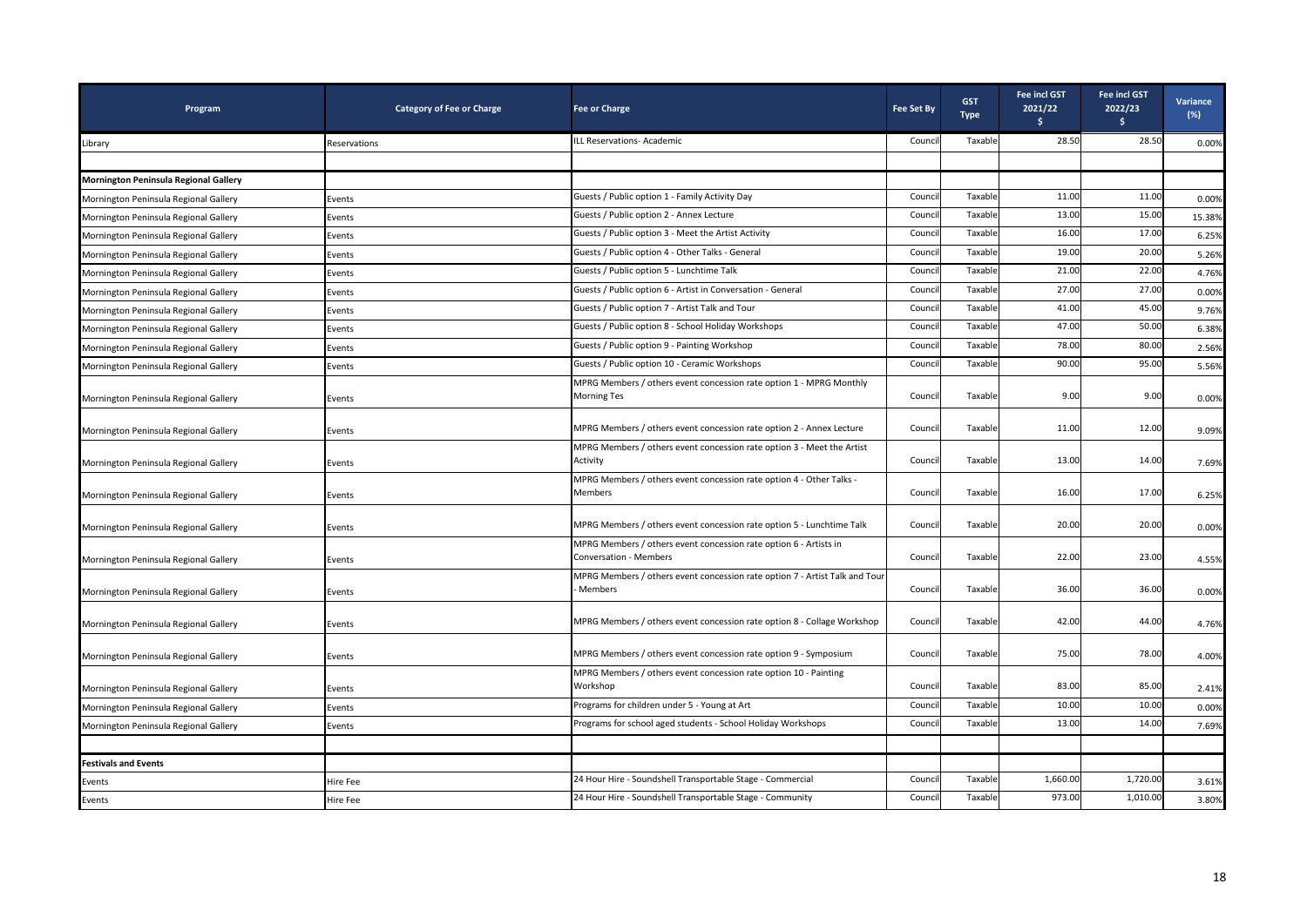| Program                     | <b>Category of Fee or Charge</b> | <b>Fee or Charge</b>                                                                       | <b>Fee Set By</b> | <b>GST</b><br><b>Type</b> | Fee incl GST<br>2021/22<br>\$ | Fee incl GST<br>2022/23<br>$\frac{1}{2}$ | Variance<br>$(\%)$ |
|-----------------------------|----------------------------------|--------------------------------------------------------------------------------------------|-------------------|---------------------------|-------------------------------|------------------------------------------|--------------------|
| Events                      | <b>Event Permit</b>              | Community and Cultural Event - 1 January - 31 December - High Impact                       | Counci            | Taxable                   | 66.00                         | 69.00                                    | 4.55%              |
|                             |                                  |                                                                                            |                   |                           |                               |                                          |                    |
| Events                      | <b>Event Permit</b>              | Community and Cultural Event - 1 January - 31 December - Low Impact                        | Counci            | Taxable                   | 166.00                        | 172.00                                   | 3.61%              |
| Events                      | Event Permit                     | Community and Cultural Event - 1 January - 31 December - Medium Impact                     | Counci            | Taxable                   | 166.00                        | 172.00                                   | 3.61%              |
| Events                      | Event Permit                     | Fundraising and Charity - 1 January - 31 December - High Impact                            | Counci            | Taxable                   | 166.00                        | 172.00                                   | 3.61%              |
| Events                      | <b>Event Permit</b>              | Fundraising and Charity - 1 January - 31 December - Low Impact                             | Counci            | Taxable                   | 166.00                        | 172.00                                   | 3.61%              |
| Events                      | <b>Event Permit</b>              | Fundraising and Charity - 1 January - 31 December - Medium Impact                          | Counci            | Taxable                   | 166.00                        | 172.00                                   | 3.61%              |
| Events                      | <b>Event Permit</b>              | Major and Icon High Season - 1 October - 30 April - High Impact                            | Counc             | Taxable                   | 1,812.00                      | 1,820.00                                 | 0.44%              |
| Events                      | <b>Event Permit</b>              | Major and Icon High Season - 1 October - 30 April - Low Impact                             | Counci            | Taxable                   | 906.00                        | 938.00                                   | 3.53%              |
| Events                      | <b>Event Permit</b>              | Major and Icon High Season - 1 October - 30 April - Medium Impact                          | Counci            | Taxable                   | 1,346.00                      | 1,394.00                                 | 3.57%              |
| Events                      | <b>Event Permit</b>              | Major and Icon Low Season - 1 May - 30 September - High Impact                             | Counc             | Taxable                   | 1,035.00                      | 1,072.00                                 | 3.57%              |
| Events                      | <b>Event Permit</b>              | Major and Icon Low Season - 1 May - 30 September - Low Impact                              | Counci            | Taxable                   | 518.00                        | 536.00                                   | 3.47%              |
| Events                      | Event Permit                     | Major and Icon Low Season - 1 May - 30 September - Medium Impact                           | Counci            | Taxable                   | 777.00                        | 805.00                                   | 3.60%              |
| Events                      | <b>Event Permit</b>              | Private High Season - 1 October - 30 April - Commercial Filming &<br>Photography - Per Day | Counci            | Taxable                   | 350.00                        | 363.00                                   | 3.71%              |
| Events                      | Event Permit                     | Private High Season - 1 October - 30 April - High Impact                                   | Counci            | Taxable                   | 389.00                        | 403.00                                   | 3.60%              |
| Events                      | Event Permit                     | Private High Season - 1 October - 30 April - Low Impact                                    | Counci            | Taxable                   | 249.00                        | 258.00                                   | 3.61%              |
| Events                      | Event Permit                     | Private High Season - 1 October - 30 April - Medium Impact                                 | Counci            | Taxable                   | 311.00                        | 322.00                                   | 3.54%              |
| Events                      | Event Permit                     | Private High Season - 1 October - 30 April - Weddings                                      | Counci            | Taxable                   | 389.00                        | 403.00                                   | 3.60%              |
| Events                      | <b>Event Permit</b>              | Private Low Season - 1 May - 30 September - Commercial Filming &<br>Photography - Per Day  | Counci            | Taxable                   | 235.00                        | 244.00                                   | 3.83%              |
| Events                      | Event Permit                     | Private Low Season - 1 May - 30 September - High Impact                                    | Counci            | Taxable                   | 259.00                        | 268.00                                   | 3.47%              |
| Events                      | Event Permit                     | Private Low Season - 1 May - 30 September - Low Impact                                     | Counc             | Taxable                   | 166.00                        | 172.00                                   | 3.61%              |
| Events                      | Event Permit                     | Private Low Season - 1 May - 30 September - Medium Impact                                  | Counci            | Taxable                   | 207.00                        | 215.00                                   | 3.86%              |
| Events                      | <b>Event Permit</b>              | Private Low Season - 1 May - 30 September - Weddings                                       | Counci            | Taxable                   | 259.00                        | 268.00                                   | 3.47%              |
| Events                      | Signage                          | Inserts for notice boards - per blade                                                      | Counci            | Taxable                   | 52.00                         | 55.00                                    | 5.77%              |
| Events                      | Signage                          | Inserts for notice boards - Up to 5 locations                                              | Counci            | Taxable                   | 259.00                        | 270.00                                   | 4.25%              |
|                             |                                  |                                                                                            |                   |                           |                               |                                          |                    |
| <b>Environmental Health</b> |                                  |                                                                                            |                   |                           |                               |                                          |                    |
| <b>Environmental Health</b> | Caravan Parks Registration       | Total number of sites (other than camp sites) Not exceeding 25                             | Statuton          | Free                      | 251.77                        | 251.77                                   | 0.00%              |
| <b>Environmental Health</b> | Caravan Parks Registration       | Total number of sites (other than camp sites) Exceeding 25 but not exceeding               | Statutory         | Free                      | 503.54                        | 503.54                                   | 0.00%              |
| <b>Environmental Health</b> | Caravan Parks Registration       | Total number of sites (other than camp sites) Exceeding 50 but not exceeding<br>100        | Statutory         | Free                      | 1,007.08                      | 1,007.08                                 | 0.00%              |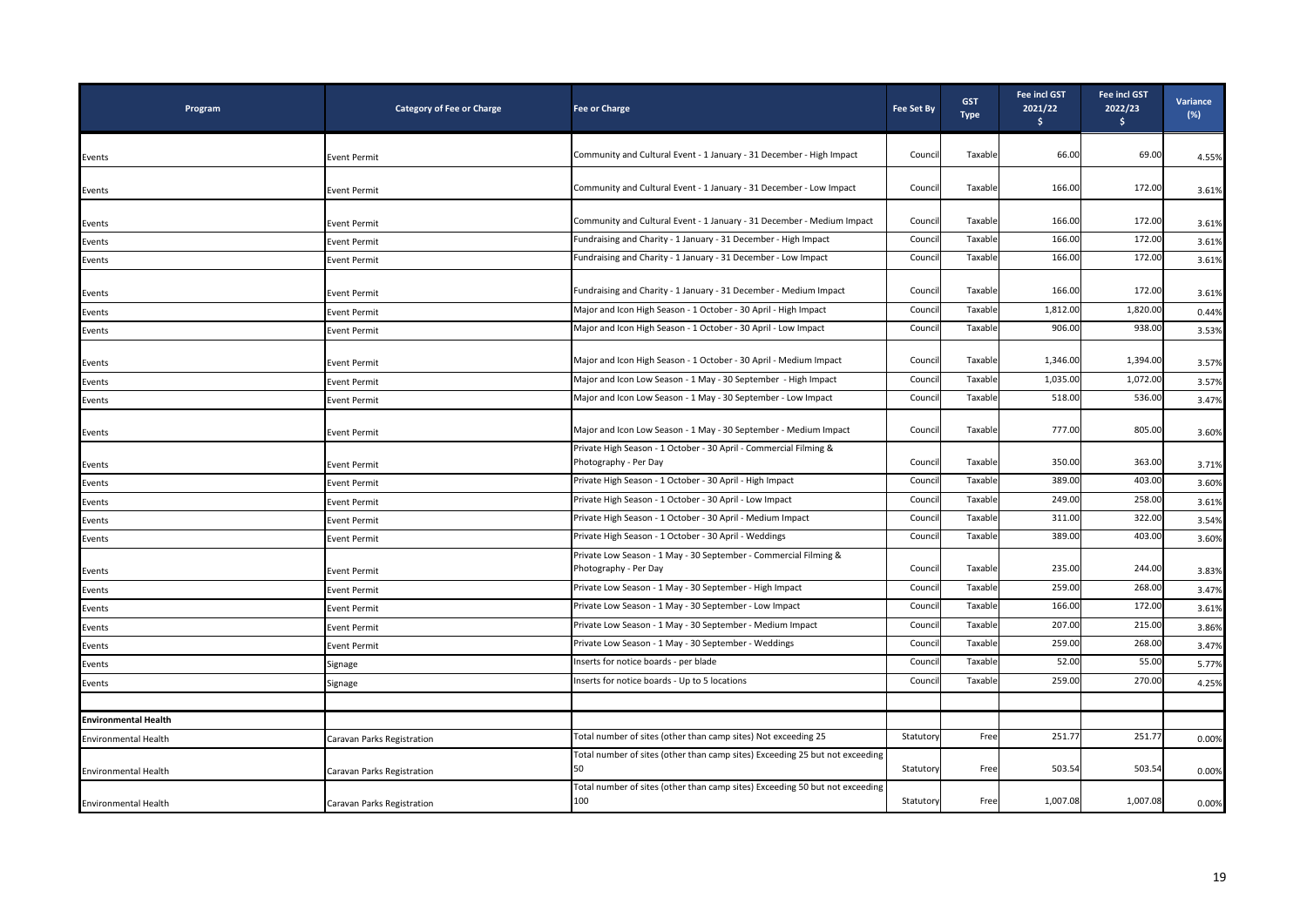| Program                     | <b>Category of Fee or Charge</b> | <b>Fee or Charge</b>                                                                   | <b>Fee Set By</b> | <b>GST</b><br><b>Type</b> | <b>Fee incl GST</b><br>2021/22<br>Ŝ. | Fee incl GST<br>2022/23<br>$\frac{1}{2}$ | Variance<br>$(\%)$ |
|-----------------------------|----------------------------------|----------------------------------------------------------------------------------------|-------------------|---------------------------|--------------------------------------|------------------------------------------|--------------------|
| <b>Environmental Health</b> | Caravan Parks Registration       | Total number of sites (other than camp sites) Exceeding 100 but not<br>exceeding 150   | Statutory         | Free                      | 1,525.43                             | 1,525.43                                 | 0.00%              |
| Environmental Health        | Caravan Parks Registration       | Total number of sites (other than camp sites) Exceeding 150 but not<br>exceeding 200   | Statutory         | Free                      | 2,028.97                             | 2,028.97                                 | 0.00%              |
| <b>Environmental Health</b> | Caravan Parks Registration       | Total number of sites (other than camp sites) Exceeding 200 but not<br>exceeding 250   | Statutory         | Free                      | 2,532.51                             | 2,532.51                                 | 0.00%              |
| Environmental Health        | Caravan Parks Registration       | Total number of sites (other than camp sites) Exceeding 250 but not<br>exceeding 300   | Statutory         | Free                      | 3,036.05                             | 3,036.05                                 | 0.00%              |
| Environmental Health        | Caravan Parks Registration       | Total number of sites (other than camp sites) Exceeding 300 but not<br>exceeding 350   | Statutory         | Free                      | 3,554.40                             | 3,554.40                                 | 0.00%              |
| <b>Environmental Health</b> | Caravan Parks Registration       | Total number of sites (other than camp sites) Exceeding 350 but not<br>exceeding 400   | Statutory         | Free                      | 4,057.94                             | 4,057.94                                 | 0.00%              |
| Environmental Health        | Caravan Parks Registration       | Total number of sites (other than camp sites) Exceeding 400 but not<br>exceeding 450   | Statutory         | Free                      | 4,561.48                             | 4,561.48                                 | 0.00%              |
| <b>Environmental Health</b> | Caravan Parks Registration       | Total number of sites (other than camp sites) Exceeding 450 but not<br>exceeding 500   | Statutory         | Free                      | 5,065.02                             | 5,065.02                                 | 0.00%              |
| <b>Environmental Health</b> | Caravan Parks Registration       | Total number of sites (other than camp sites) Exceeding 500 but not<br>exceeding 550   | Statutory         | Free                      | 5,568.56                             | 5,568.56                                 | 0.00%              |
| Environmental Health        | Caravan Parks Registration       | Total number of sites (other than camp sites) Exceeding 550 but not<br>exceeding 600   | Statutory         | Free                      | 6,086.91                             | 6,086.91                                 | 0.00%              |
| <b>Environmental Health</b> | Caravan Parks Registration       | Total number of sites (other than camp sites) Exceeding 600 but not<br>exceeding 650   | Statutory         | Free                      | 6,590.45                             | 6,590.45                                 | 0.00%              |
| Environmental Health        | Caravan Parks Registration       | Total number of sites (other than camp sites) Exceeding 650 but not<br>exceeding 700   | Statutory         | Free                      | 7,093.99                             | 7,093.99                                 | 0.00%              |
| <b>Environmental Health</b> | Caravan Parks Registration       | Total number of sites (other than camp sites) Exceeding 700 but not<br>exceeding 750   | Statutory         | Free                      | 7,597.53                             | 7,597.53                                 | 0.00%              |
| Environmental Health        | Caravan Parks Registration       | Total number of sites (other than camp sites) Exceeding 750 but not<br>exceeding 800   | Statutory         | Free                      | 8,101.07                             | 8,101.07                                 | 0.00%              |
| Environmental Health        | Caravan Parks Registration       | Total number of sites (other than camp sites) Exceeding 800 but not<br>exceeding 850   | Statutory         | Free                      | 8,619.42                             | 8,619.42                                 | 0.00%              |
| <b>Environmental Health</b> | Caravan Parks Registration       | Total number of sites (other than camp sites) Exceeding 850 but not<br>exceeding 900   | Statutory         | Free                      | 9,122.96                             | 9,122.96                                 | 0.00%              |
| <b>Environmental Health</b> | Caravan Parks Registration       | Total number of sites (other than camp sites) Exceeding 900 but not<br>exceeding 950   | Statutory         | Free                      | 9,626.50                             | 9,626.50                                 | 0.00%              |
| Environmental Health        | Caravan Parks Registration       | Total number of sites (other than camp sites) Exceeding 950 but not<br>exceeding 1000  | Statutory         | Free                      | 10,130.04                            | 10,130.04                                | 0.00%              |
| <b>Environmental Health</b> | Caravan Parks Registration       | Total number of sites (other than camp sites) Exceeding 1000 but not<br>exceeding 1050 | Statutory         | Free                      | 10,648.39                            | 10,648.39                                | 0.00%              |
| <b>Environmental Health</b> | Caravan Parks Registration       | Total number of sites (other than camp sites) Exceeding 1050 but not<br>exceeding 1100 | Statutory         | Free                      | 11,151.93                            | 11,151.93                                | 0.00%              |
| <b>Environmental Health</b> | Caravan Parks Registration       | Total number of sites (other than camp sites) Exceeding 1100 but not<br>exceeding 1150 | Statutory         | Free                      | 11,655.47                            | 11,655.47                                | 0.00%              |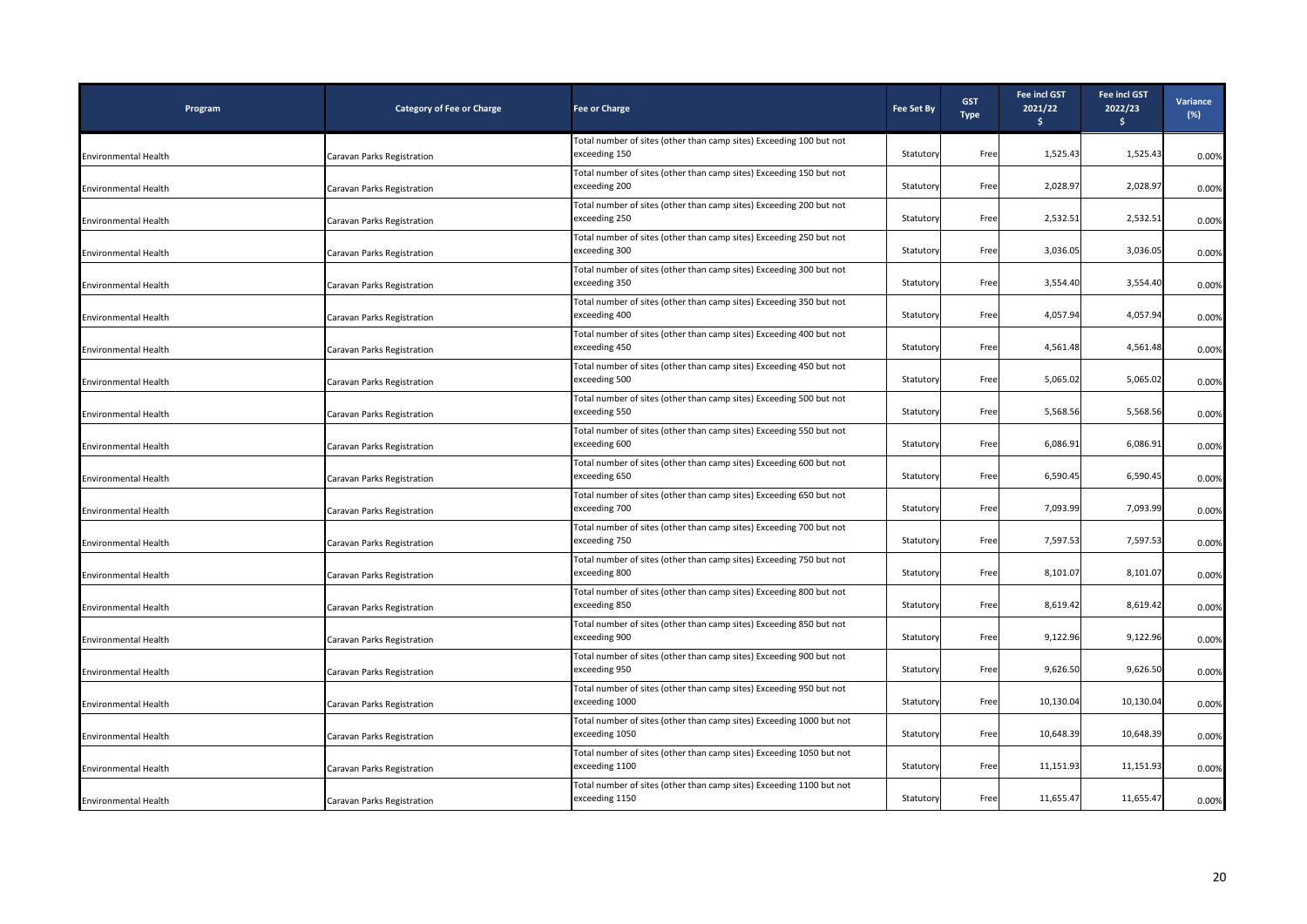| Program                     | <b>Category of Fee or Charge</b>  | <b>Fee or Charge</b>                                                                                 | <b>Fee Set By</b> | <b>GST</b><br><b>Type</b> | <b>Fee incl GST</b><br>2021/22<br>S. | <b>Fee incl GST</b><br>2022/23<br>S. | Variance<br>$(\%)$ |
|-----------------------------|-----------------------------------|------------------------------------------------------------------------------------------------------|-------------------|---------------------------|--------------------------------------|--------------------------------------|--------------------|
|                             |                                   | Total number of sites (other than camp sites) Exceeding 1150 but not                                 |                   |                           |                                      |                                      |                    |
| <b>Environmental Health</b> | Caravan Parks Registration        | exceeding 1200                                                                                       | Statutory         | Free                      | 12,159.01                            | 12,159.01                            | 0.00%              |
| <b>Environmental Health</b> | Caravan Parks Registration        | Total number of sites (other than camp sites) Exceeding 1200 but not<br>exceeding 1250               | Statutory         | Free                      | 12,662.55                            | 12,662.55                            | 0.00%              |
| Environmental Health        | Caravan Parks Registration        | Total number of sites (other than camp sites) Exceeding 1250 but not<br>exceeding 1300               | Statutory         | Free                      | 13,180.90                            | 13,180.90                            | 0.00%              |
| <b>Environmental Health</b> | Caravan Parks Registration        | Total number of sites (other than camp sites) Exceeding 1300 but not<br>exceeding 1350               | Statutory         | Free                      | 13,684.44                            | 13,684.44                            | 0.00%              |
| Environmental Health        | Caravan Parks Registration        | Total number of sites (other than camp sites) Exceeding 1350 but not<br>exceeding 1400               | Statutory         | Free                      | 14,187.98                            | 14,187.98                            | 0.00%              |
| Environmental Health        | Caravan Parks Registration        | Total number of sites (other than camp sites) Exceeding 1400 but not<br>exceeding 1450               | Statutory         | Free                      | 14,691.52                            | 14,691.52                            | 0.00%              |
| Environmental Health        | Caravan Parks Registration        | Total number of sites (other than camp sites) Exceeding 1450 but not<br>exceeding 1500               | Statutory         | Free                      | 15,209.87                            | 15,209.87                            | 0.00%              |
| <b>Environmental Health</b> | Caravan Parks Registration        | Total number of sites (other than camp sites) Exceeding 1500                                         | Statutory         | Free                      | 16,216.95                            | 16,216.95                            | 0.00%              |
| <b>Environmental Health</b> | <b>Fines and Prosecutions</b>     | Food Act Infringement Level 5 Infringement (5 Penalty Units)                                         | Statutory         | Free                      | 830.00                               | 830.00                               | 0.00%              |
| <b>Environmental Health</b> | <b>Fines and Prosecutions</b>     | Food Act Infringement Level 6 Infringement (10 Penalty Units)                                        | Statuton          | Free                      | 1,660.00                             | 1,660.00                             | 0.00%              |
| <b>Environmental Health</b> | <b>Fines and Prosecutions</b>     | Tobacco Act Infringement Level 4 Infringement (4 Penalty Units)                                      | Statutory         | Free                      | 664.00                               | 664.00                               | 0.00%              |
| <b>Environmental Health</b> | Food Premises Registration        | Class 1 High Risk Food Premises                                                                      | Council           | Free                      | 673.00                               | 740.00                               | 9.96%              |
| Environmental Health        | Food Premises Registration        | Class 2 Bed and Breakfast serving less than 6 Guest at breakfast only                                | Council           | Free                      | 414.00                               | 464.00                               | 12.08%             |
| <b>Environmental Health</b> | <b>Food Premises Registration</b> | Class 2 Medium Risk Food Premises                                                                    | Counci            | Free                      | 650.00                               | 700.00                               | 7.69%              |
| <b>Environmental Health</b> | <b>Food Premises Registration</b> | Class 3 Low Risk Food Premises                                                                       | Counci            | Free                      | 350.00                               | 500.00                               | 42.86%             |
| <b>Environmental Health</b> | <b>Food Premises Registration</b> | New Premises Application Fee Class 1 High Risk Food Premises                                         | Counci            | Free                      | 750.00                               | 1,100.00                             | 46.67%             |
| <b>Environmental Health</b> | <b>Food Premises Registration</b> | New Premises Application Fee Class 2 Bed & Breakfast serving less than 6<br>guests at breakfast only | Council           | Free                      | 650.00                               | 1,100.00                             | 69.23%             |
| Environmental Health        | Food Premises Registration        | New Premises Application Fee Class 2 Medium Risk Food Premises                                       | Council           | Free                      | 750.00                               | 1,100.00                             | 46.67%             |
| <b>Environmental Health</b> | <b>Food Premises Registration</b> | New premises Application Fee Class 3 Low Risk Food Premises                                          | Counci            | Free                      | 650.00                               | 700.00                               | 7.69%              |
| <b>Environmental Health</b> | <b>Food Premises Registration</b> | Class 1 Food Registration Renewal - Best Bites Businesses                                            | Council           | Free                      | 538.00                               | 557.00                               | 3.53%              |
| <b>Environmental Health</b> | <b>Food Premises Registration</b> | Class 1 Food Registration Renewal - Businesses with critical inspection result                       | Council           | Free                      | 833.00                               | 862.00                               | 3.48%              |
| <b>Environmental Health</b> | <b>Food Premises Registration</b> | Class 1 Food Registration Renewal - Businesses with major inspection result                          | Council           | Free                      | 753.00                               | 780.00                               | 3.59%              |
| <b>Environmental Health</b> | Food Premises Registration        | Class 2 Food Registration Renewal - Best Bites Businesses                                            | Council           | Free                      | 520.00                               | 539.00                               | 3.65%              |
| <b>Environmental Health</b> | <b>Food Premises Registration</b> | Class 2 Food Registration Renewal - Sports clubs on Council reserves                                 | Council           | Free                      | 325.00                               | 375.00                               | 15.38%             |
| <b>Environmental Health</b> | <b>Food Premises Registration</b> | Class 2 Food Registration Renewal - Businesses with critical inspection result                       | Council           | Free                      | 810.00                               | 838.00                               | 3.46%              |
| <b>Environmental Health</b> | <b>Food Premises Registration</b> | Class 2 Food Registration Renewal - Businesses with major inspection result                          | Council           | Free                      | 730.00                               | 756.00                               | 3.56%              |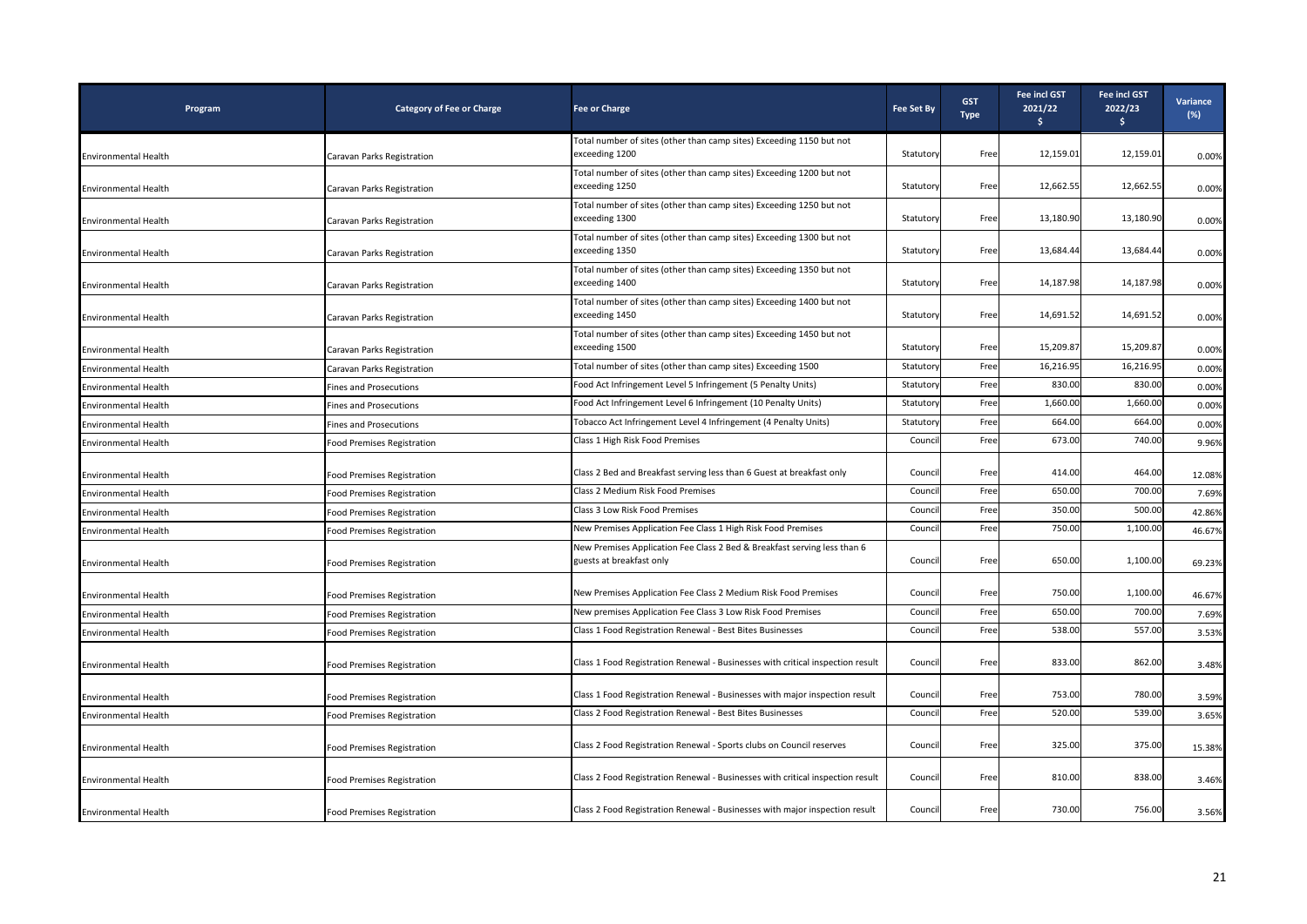| Program                       | <b>Category of Fee or Charge</b>      | <b>Fee or Charge</b>                                                                                        | <b>Fee Set By</b> | <b>GST</b><br><b>Type</b> | Fee incl GST<br>2021/22<br>Ŝ. | <b>Fee incl GST</b><br>2022/23<br>\$ | <b>Variance</b><br>(%) |
|-------------------------------|---------------------------------------|-------------------------------------------------------------------------------------------------------------|-------------------|---------------------------|-------------------------------|--------------------------------------|------------------------|
| <b>Environmental Health</b>   | <b>Food Premises Registration</b>     | Class 3 Food Registration Renewal - Businesses with critical inspection result                              | Council           | Free                      | 510.00                        | 528.00                               | 3.53%                  |
| <b>Environmental Health</b>   | <b>Food Premises Registration</b>     | Class 3 Food Registration Renewal - Businesses with major inspection result                                 | Council           | Free                      | 430.00                        | 445.00                               | 3.49%                  |
| Environmental Health          | Food Premises Registration            | Pre-purchase and transfer of registration for food premises                                                 | Counci            | Free                      | 527.00                        | 546.00                               | 3.61%                  |
| <b>Environmental Health</b>   | <b>Food Premises Registration</b>     | Food sampling - unsatisfactory follow up sample                                                             | Counci            | Free                      | 200.00                        | 207.00                               | 3.50%                  |
| <b>Environmental Health</b>   | Food Premises Registration            | Reinspection Fee for Food Premises - Major                                                                  | Counci            | Free                      | 109.00                        | 113.00                               | 3.67%                  |
| Environmental Health          | Food Premises Registration            | Reinspection Fee for Food Premises - Critical                                                               | Counc             | Free                      | 320.00                        | 332.00                               | 3.75%                  |
| Environmental Health          | <b>Food Premises Registration</b>     | Unregistered food business                                                                                  | Counci            | Free                      | 750.00                        | 777.00                               | 3.60%                  |
| <b>Environmental Health</b>   | Food Premises Registration            | Follow up inspections on non-compliant food businesses                                                      | Counci            | Free                      | 200.00                        | 207.00                               | 3.50%                  |
| <b>Environmental Health</b>   | <b>Food Premises Registration</b>     | Streatrader registration                                                                                    | Counc             | Free                      | 75.00                         | 78.00                                | 4.00%                  |
| <b>Environmental Health</b>   | <b>Food Premises Registration</b>     | Class 2 (New Proposed Fees) - Large Food Premises: Supermarkets and Food<br>Manufacturers, Fast Food Chains | Council           | Free                      |                               | 40.00                                | N/A                    |
| <b>Environmental Health</b>   | <b>Health Premises Registration</b>   | Pre-purchase of registration of health premises                                                             | Counc             | Free                      | 527.00                        | 545.45                               | 3.50%                  |
| Environmental Health          | <b>Health Premises Registration</b>   | Application for Transfer of Registration of Health Premises                                                 | Counci            | Free                      | 160.00                        | 300.00                               | 87.50%                 |
| Environmental Health          | <b>Health Premises Registration</b>   | New Premises Application Fee - Hairdressers                                                                 | Counci            | Free                      | 480.00                        | 500.00                               | 4.17%                  |
| <b>Environmental Health</b>   | <b>Health Premises Registration</b>   | Registration of a Health Premises - Tattooist                                                               | Counci            | Free                      | 340.00                        | 440.00                               | 29.41%                 |
| Environmental Health          | <b>Health Premises Registration</b>   | Health Premises Renewal of Registration                                                                     | Counci            | Free                      | 200.00                        | 300.00                               | 50.00%                 |
| Environmental Health          | <b>Health Premises Registration</b>   | New Health Premises                                                                                         | Counci            | Free                      | 480.00                        | 500.00                               | 4.17%                  |
| <b>Environmental Health</b>   | <b>Health Premises Registration</b>   | Public Health Swimming Pool Registration                                                                    | Counci            | Free                      | 320.00                        | 331.20                               | 3.50%                  |
| <b>Environmental Health</b>   | <b>Health Premises Registration</b>   | Unregistered Health business                                                                                | Counc             | Free                      | 480.00                        | 496.80                               | 3.50%                  |
| Environmental Health          | Prescribed Accommodation Registration | <b>New Accommodation Premises</b>                                                                           | Counci            | Free                      | 480.00                        | 500.00                               | 4.17%                  |
| <b>Environmental Health</b>   | Prescribed Accommodation Registration | Accommodation premises registration renewal - with swimming pools                                           | Counci            | Free                      | 240.00                        | 280.00                               | 16.67%                 |
| Environmental Health          | Prescribed Accommodation Registration | Accommodation premises registration renewal                                                                 | Counci            | Free                      | 200.00                        | 207.00                               | 3.50%                  |
| <b>Environmental Health</b>   | Prescribed Accommodation Registration | Rooming house registration renewal                                                                          | Counci            | Free                      | 362.00                        | 450.00                               | 24.31%                 |
| <b>Environmental Health</b>   | Septic Tank Application               | Septic Installations - Application to Install/alter - base rate (8 hours)                                   | Statutory         | Free                      | 735.00                        | 735.00                               | 0.00%                  |
| <b>Environmental Health</b>   | Septic Tank Application               | Septic Tank Search Application                                                                              | Statutory         | Free                      |                               | 560.00                               | N/A                    |
| <b>Environmental Health</b>   | Septic Tank Application               | Septic minor alteration - Application to alter                                                              | Statuton          | Free                      | 560.00                        | 560.00                               | 0.00%                  |
| <b>Environmental Health</b>   | Septic Tank Application               | Transfer of septic permit                                                                                   | Statutor          | Free                      | 150.00                        | 150.00                               | 0.00%                  |
| Environmental Health          | Septic Tank Application               | Amendment to septic permit                                                                                  | Statuton          | Free                      | 155.00                        | 155.00                               | 0.00%                  |
| <b>Environmental Health</b>   | Septic Tank Application               | Search fee - septic tank plans                                                                              | Statuton          | Free                      |                               | 105.00                               | N/A                    |
| <b>Environmental Health</b>   | Solicitors Inquiries                  | Solicitors Enquiries - Information GST exempt                                                               | Counci            | Free                      | 525.00                        | 544.00                               | 3.62%                  |
|                               |                                       |                                                                                                             |                   |                           |                               |                                      |                        |
| <b>Local Laws Enforcement</b> |                                       |                                                                                                             |                   |                           |                               |                                      |                        |
| Local Laws                    | Local Laws                            | Permits - Application for Local Law Permit (General)                                                        | Counci            | Free                      | 218.00                        | 226.00                               | 3.67%                  |
| Local Laws                    | Local Laws                            | Short Stay Rental - annual registration fee                                                                 | Counc             | Free                      | 300.00                        | 311.00                               | 3.67%                  |
| Local Laws                    | Local Laws Prosecutions               | Local Law Infringement                                                                                      | Council           | Free                      | 104.00                        | 108.00                               | 3.85%                  |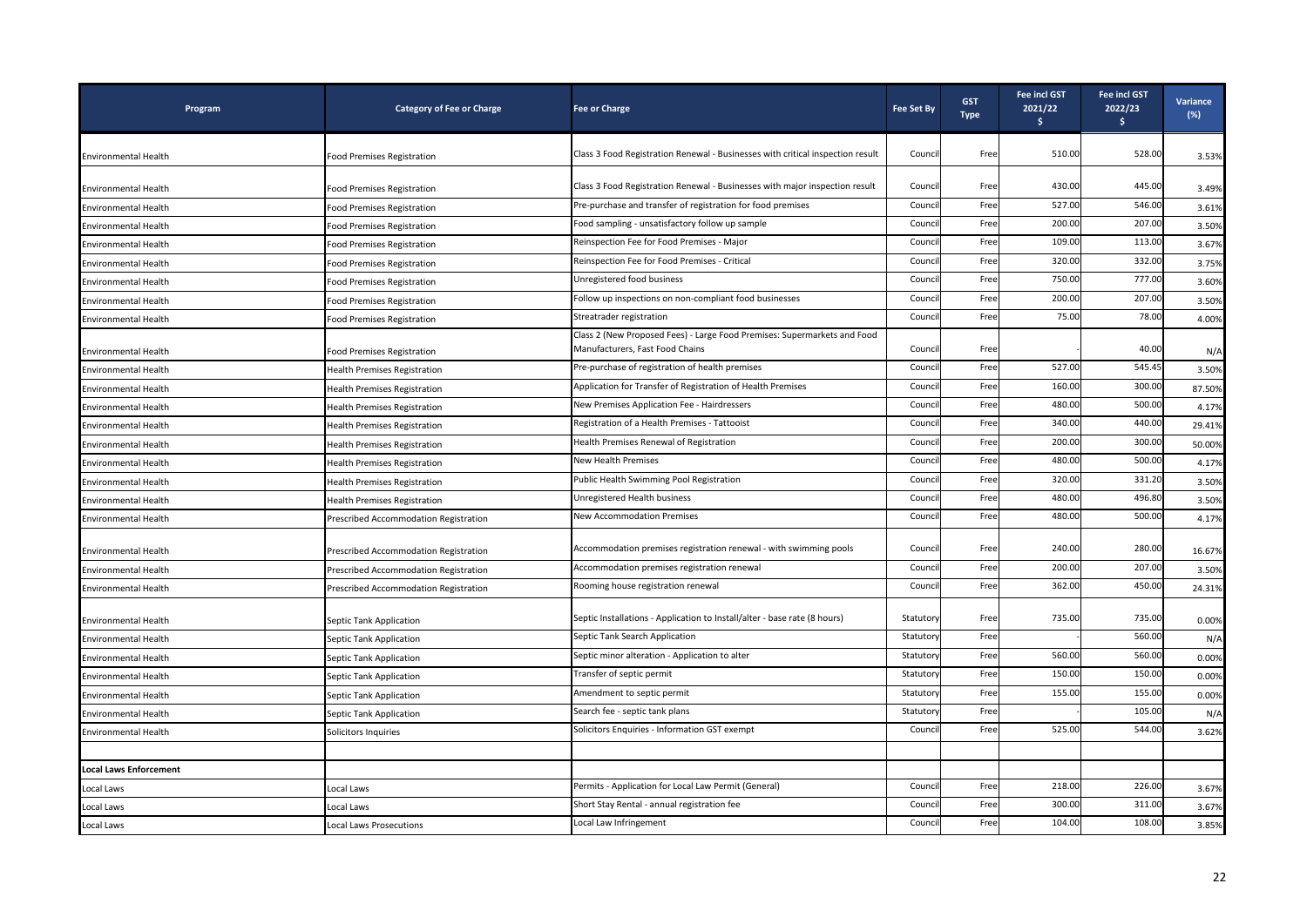| Program                           | <b>Category of Fee or Charge</b> | <b>Fee or Charge</b>                                                                                            | <b>Fee Set By</b> | <b>GST</b><br><b>Type</b> | <b>Fee incl GST</b><br>2021/22<br>s. | <b>Fee incl GST</b><br>2022/23<br>$\frac{1}{2}$ | Variance<br>$(\%)$ |
|-----------------------------------|----------------------------------|-----------------------------------------------------------------------------------------------------------------|-------------------|---------------------------|--------------------------------------|-------------------------------------------------|--------------------|
| Other Impound                     | Other Impound                    | Impound Release Fee                                                                                             | Counci            | Taxable                   | 110.00                               | 114.00                                          | 3.64%              |
| Traffic Control                   | Parking Infringement             | Parking Infringement Level 1 (.5 Penalty Unit)                                                                  | Statuton          | Free                      | 83.00                                | 83.00                                           | 0.00%              |
| Traffic Control                   | Parking Infringement             | Parking Infringement Level 2 (.6 Penalty Unit)                                                                  | Statutory         | Free                      | 100.00                               | 100.00                                          | 0.00%              |
| Traffic Control                   | Parking Infringement             | Parking Infringement Level 3 (1 Penalty Unit)                                                                   | Statuton          | Free                      | 166.00                               | 166.00                                          | 0.00%              |
| <b>Property Management</b>        | <b>Footpath Trading Permits</b>  | Alternating between a single Display of Goods unit and an A-frame Sign - Sign<br>Size - 0.9 metres x 0.6 metres | Counci            | Free                      | 92.00                                | 96.00                                           | 4.35%              |
| <b>Property Management</b>        | <b>Footpath Trading Permits</b>  | Alternating between a single Display of Goods unit and an A-frame Sign - Sign<br>Size - 1.2 metres x 0.9 metres | Council           | Free                      | 156.00                               | 162.00                                          | 3.85%              |
| <b>Property Management</b>        | Footpath Trading Permits         | Bulky goods - first 2 metres x 2 metres                                                                         | Counci            | Free                      | 65.00                                | 68.00                                           | 4.62%              |
| <b>Property Management</b>        | <b>Footpath Trading Permits</b>  | Bulky goods - subsequent or part thereof 2 metres x 2 metres                                                    | Counci            | Free                      | 187.00                               | 194.00                                          | 3.74%              |
| <b>Property Management</b>        | <b>Footpath Trading Permits</b>  | Display of A-frame signs - Sign Size - 0.9 metres x 0.6 metres                                                  | Counci            | Free                      | 65.00                                | 68.00                                           | 4.62%              |
| <b>Property Management</b>        | Footpath Trading Permits         | Display of A-frame signs - Sign Size - 1.2 metres x 0.9 metres                                                  | Counci            | Free                      | 125.00                               | 130.00                                          | 4.00%              |
| <b>Property Management</b>        | <b>Footpath Trading Permits</b>  | Display of Goods - first display unit                                                                           | Counci            | Free                      | 65.00                                | 68.00                                           | 4.62%              |
| <b>Property Management</b>        | Footpath Trading Permits         | Display of Goods - Subsequent display unit                                                                      | Counci            | Free                      | 187.00                               | 194.00                                          | 3.74%              |
| <b>Property Management</b>        | Footpath Trading Permits         | Footpath Trading Permit application fee (new applications)                                                      | Counci            | Free                      | 135.00                               | 140.00                                          | 3.70%              |
| <b>Property Management</b>        | <b>Footpath Trading Permits</b>  | Outdoor Dining Facilities (no liquor licence or infrastructure) - first eight<br>chairs                         | Counci            | Free                      | 311.00                               | 322.00                                          | 3.54%              |
| <b>Property Management</b>        | <b>Footpath Trading Permits</b>  | Outdoor Dining Facilities (no liquor licence or infrastructure) - fixed screens -<br>price per screen           | Council           | Free                      | 125.00                               | 130.00                                          | 4.00%              |
| <b>Property Management</b>        | <b>Footpath Trading Permits</b>  | Outdoor Dining Facilities (no liquor licence or infrastructure) - per chair<br>thereafter                       | Counci            | Free                      | 65.00                                | 68.00                                           | 4.62%              |
| <b>Property Management</b>        | Footpath Trading Permits         | <b>Planter Boxes</b>                                                                                            | Counci            | Free                      | 65.00                                | 68.00                                           | 4.62%              |
|                                   |                                  |                                                                                                                 |                   |                           |                                      |                                                 |                    |
| <b>Parking Enforcement</b>        |                                  |                                                                                                                 |                   |                           |                                      |                                                 |                    |
| <b>Traffic Control</b>            | Vehicle Impound                  | Release fees from impounded vehicles                                                                            | Counci            | Taxable                   | 466.00                               | 483.00                                          | 3.65%              |
|                                   |                                  |                                                                                                                 |                   |                           |                                      |                                                 |                    |
| <b>Domestic Animal Management</b> |                                  |                                                                                                                 |                   |                           |                                      |                                                 |                    |
| Animal Management                 | <b>Domestic Animal Business</b>  | Domestic Animal Business annual licence fee                                                                     | Counci            | Free                      | 311.00                               | 322.00                                          | 3.54%              |
| Animal Management                 | Infringements - Dogs/Cats        | Animal Infringement - Level 1 (.5 Penalty Units)                                                                | Statutory         | Free                      | 83.00                                | 83.00                                           | 0.00%              |
| Animal Management                 | Infringements - Dogs/Cats        | Animal Infringement - Level 2 (1 Penalty Units)                                                                 | Statutory         | Free                      | 166.00                               | 166.00                                          | 0.00%              |
| Animal Management                 | Infringements - Dogs/Cats        | Animal Infringement - Level 3 (1.5 Penalty Units)                                                               | Statutory         | Free                      | 249.00                               | 249.00                                          | 0.00%              |
| Animal Management                 | Infringements - Dogs/Cats        | Animal Infringement - Level 4 (2 Penalty Units)                                                                 | Statutor          | Free                      | 332.00                               | 332.00                                          | 0.00%              |
| Animal Management                 | Infringements - Dogs/Cats        | Animal Infringement - Level 5 (2.5 Penalty Units)                                                               | Statuton          | Free                      | 415.00                               | 415.00                                          | 0.00%              |
| Animal Management                 | Infringements - Dogs/Cats        | Animal Infringement - Level 8 (4 Penalty Units)                                                                 | Statutory         | Free                      | 664.00                               | 664.00                                          | 0.00%              |
| Animal Management                 | Infringements - Dogs/Cats        | Minor attack infringement                                                                                       | Statutor          | Free                      | 415.00                               | 415.00                                          | 0.00%              |
| Animal Management                 | Registration - Cat (CatFee101)   | Intact Cat                                                                                                      | Counci            | Free                      | 207.00                               | 214.00                                          | 3.38%              |
| Animal Management                 | Registration - Cat (CatFee102)   | Intact Cat - Pensioner                                                                                          | Counci            | Free                      | 103.50                               | 107.00                                          | 3.38%              |
| Animal Management                 | Registration - Cat (CatFee103)   | Reduced Cat                                                                                                     | Counci            | Free                      | 52.00                                | 54.00                                           | 3.85%              |
| Animal Management                 | Registration - Cat (CatFee104)   | <b>Reduced Cat - Pensioner</b>                                                                                  | Counci            | Free                      | 26.00                                | 27.00                                           | 3.85%              |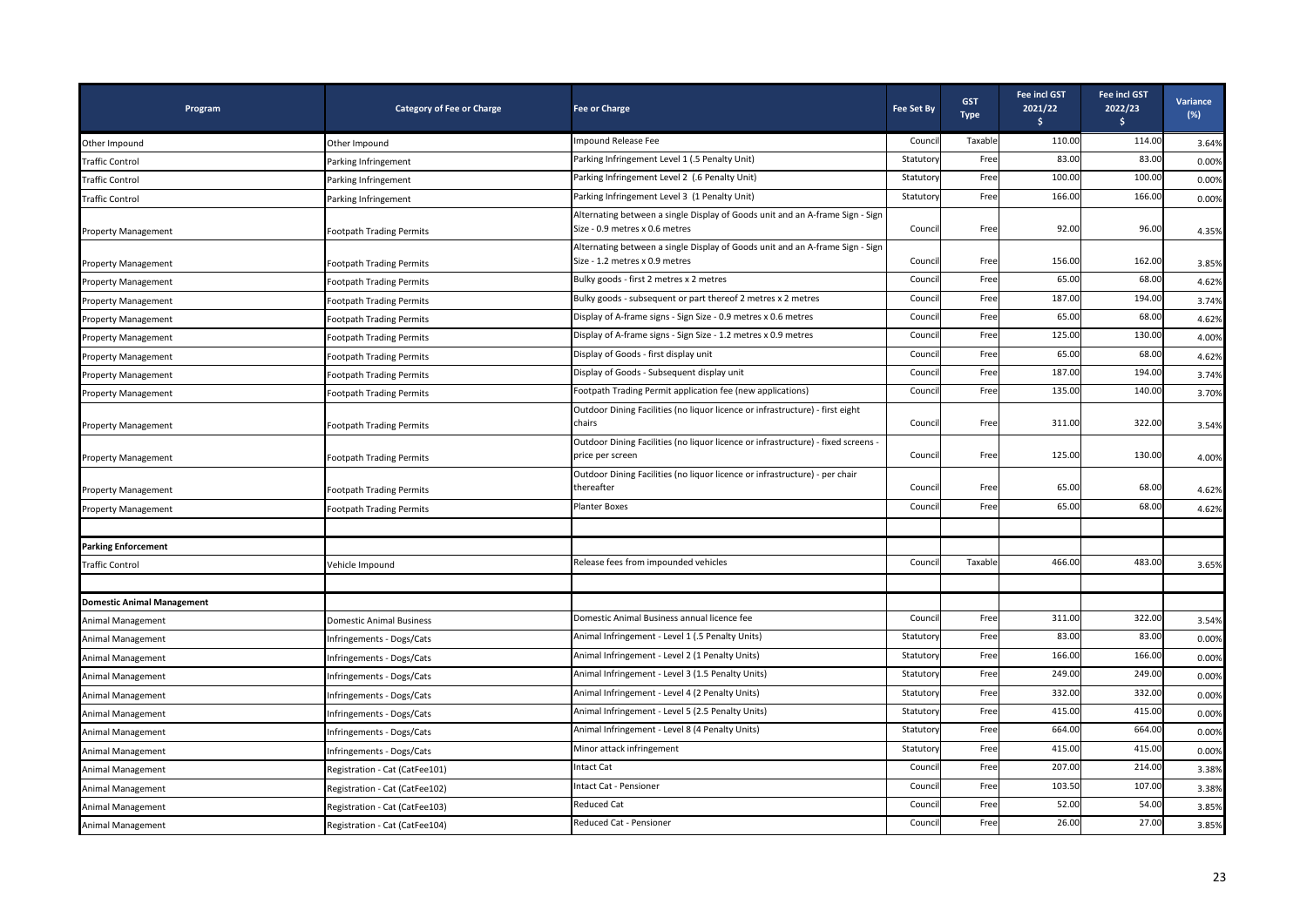| Program                                  | <b>Category of Fee or Charge</b> | <b>Fee or Charge</b>                                                                                                            | <b>Fee Set By</b> | <b>GST</b><br><b>Type</b> | <b>Fee incl GST</b><br>2021/22<br>\$. | <b>Fee incl GST</b><br>2022/23<br>\$ | Variance<br>$(\%)$ |
|------------------------------------------|----------------------------------|---------------------------------------------------------------------------------------------------------------------------------|-------------------|---------------------------|---------------------------------------|--------------------------------------|--------------------|
| Animal Management                        | Registration - Dog (DogFee101)   | Dangerous Dog Registration                                                                                                      | Council           | Free                      | 465.00                                | 481.00                               | 3.44%              |
| Animal Management                        | Registration - Dog (DogFee101)   | <b>Intact Dog</b>                                                                                                               | Counci            | Free                      | 217.00                                | 225.00                               | 3.69%              |
| Animal Management                        | Registration - Dog (DogFee101)   | <b>Menacing Dog Registration</b>                                                                                                | Counci            | Free                      | 310.00                                | 321.00                               | 3.55%              |
| Animal Management                        | Registration - Dog (DogFee102)   | Intact Dog - Pensioner                                                                                                          | Counci            | Free                      | 109.00                                | 113.00                               | 3.67%              |
| Animal Management                        | Registration - Dog (DogFee103)   | <b>Reduced Dog</b>                                                                                                              | Council           | Free                      | 52.00                                 | 54.00                                | 3.85%              |
| Animal Management                        | Registration - Dog (DogFee104)   | Reduced Dog - Pensioner                                                                                                         | Council           | Free                      | 26.00                                 | 27.00                                | 3.85%              |
| Animal Management                        | <b>Registration Fee</b>          | Cat kept in foster care by a foster carer registered with Council (eligible for<br>one period of registration only)             | Council           | Free                      | 8.50                                  | 8.80                                 | 3.53%              |
| Animal Management                        | <b>Registration Fee</b>          | Cat kept in foster care by a foster carer registered with Council (eligible for<br>one period of registration only) - Pensioner | Council           | Free                      | 4.50                                  | 4.70                                 | 4.44%              |
| Animal Management                        | <b>Registration Fee</b>          | Dog kept in foster care by a foster carer registered with Council (eligible for<br>one period of registration only)             | Council           | Free                      | 8.50                                  | 8.80                                 | 3.53%              |
| Animal Management                        | <b>Registration Fee</b>          | Dog kept in foster care by a foster carer registered with Council (eligible for<br>one period of registration only) - Pensioner | Council           | Free                      | 4.50                                  | 4.70                                 | 4.44%              |
| Animal Management                        | <b>Registration Fee</b>          | Foster carer annual registration scheme                                                                                         | Counci            | Free                      | 52.00                                 | 54.00                                | 3.85%              |
| Animal Management                        | Animal Surrender                 | Surrender Fee - Cats                                                                                                            | Council           | Free                      | 100.00                                | 104.00                               | 4.00%              |
| Animal Management                        | Animal Surrender                 | Surrender Fee - Dog                                                                                                             | Council           | Free                      | 150.00                                | 155.00                               | 3.33%              |
| <b>Animal Management</b>                 | Impound Release - Dog / Cat      | Cat Accommodation Cost per day                                                                                                  | Counci            | Taxable                   | 54.00                                 | 56.00                                | 3.70%              |
| Animal Management                        | Impound Release - Dog / Cat      | Cat Release Fee                                                                                                                 | Counci            | Taxable                   | 54.00                                 | 56.00                                | 3.70%              |
| Animal Management                        | mpound Release - Dog / Cat       | Dog Accommodation Cost per day                                                                                                  | Council           | Taxable                   | 54.00                                 | 56.00                                | 3.70%              |
| Animal Management                        | Impound Release - Dog / Cat      | Dog Release Fee                                                                                                                 | Council           | Taxable                   | 54.00                                 | 56.00                                | 3.70%              |
| <b>Animal Management</b>                 | Impound Release - Dog / Cat      | Microchip Fee                                                                                                                   | Council           | Taxable                   | 32.00                                 | 35.00                                | 9.38%              |
| <b>Animal Management</b>                 | <b>Stock Release</b>             | Stock Accommodation Cost per day                                                                                                | Counci            | Taxable                   | 80.00                                 | 82.80                                | 3.50%              |
| Animal Management                        | <b>Stock Release</b>             | Stock at Large Fee AH 2.0 per hour                                                                                              | Counci            | Taxable                   | 140.00                                | 144.90                               | 3.50%              |
| Animal Management                        | <b>Stock Release</b>             | Stock at Large Fee per hour                                                                                                     | Council           | Taxable                   | 70.00                                 | 72.45                                | 3.50%              |
| Animal Management                        | <b>Stock Release</b>             | <b>Stock Release Fee</b>                                                                                                        | Counci            | Taxable                   | 80.00                                 | 82.80                                | 3.50%              |
| Other Impound                            | Other Impound                    | Impound Release Fee                                                                                                             | Council           | Taxable                   | 110.00                                | 114.00                               | 3.64%              |
| <b>Fire prevention</b>                   |                                  |                                                                                                                                 |                   |                           |                                       |                                      |                    |
| <b>Fire Prevention</b>                   | Fire Prevention                  | Fire Prevention Compulsory Clearance Administration Fee                                                                         | Council           | Free                      | 160.00                                | 165.60                               | 3.50%              |
| <b>Fire Prevention</b>                   | Fire Prevention                  | Permit to Burn - Basic                                                                                                          | Counci            | Free                      | 95.00                                 | 99.00                                | 4.21%              |
| <b>Fire Prevention</b>                   | Fire Prevention                  | Permit to Burn - Complex                                                                                                        | Counci            | Free                      | 250.00                                | 259.00                               | 3.60%              |
|                                          |                                  |                                                                                                                                 |                   |                           |                                       |                                      |                    |
| <b>Asset Protection</b>                  |                                  |                                                                                                                                 |                   |                           |                                       |                                      |                    |
| Asset Construction and Protection        | <b>Fines and Prosecutions</b>    | Fines for failure to obtain Asset & Amenity Permit                                                                              | Counci            | Free                      | 207.00                                | 215.00                               | 3.86%              |
| Asset Construction and Protection        | <b>Fines and Prosecutions</b>    | Fines for failure to obtain permit to occupy road reserve                                                                       | Council           | Free                      | 207.00                                | 215.00                               | 3.86%              |
| <b>Asset Construction and Protection</b> | <b>Fines and Prosecutions</b>    | Fines for failure to obtain RMA consent to occupy road reserve - Company                                                        | Statutory         | Free                      | 2,478.30                              | 2,478.30                             | 0.00%              |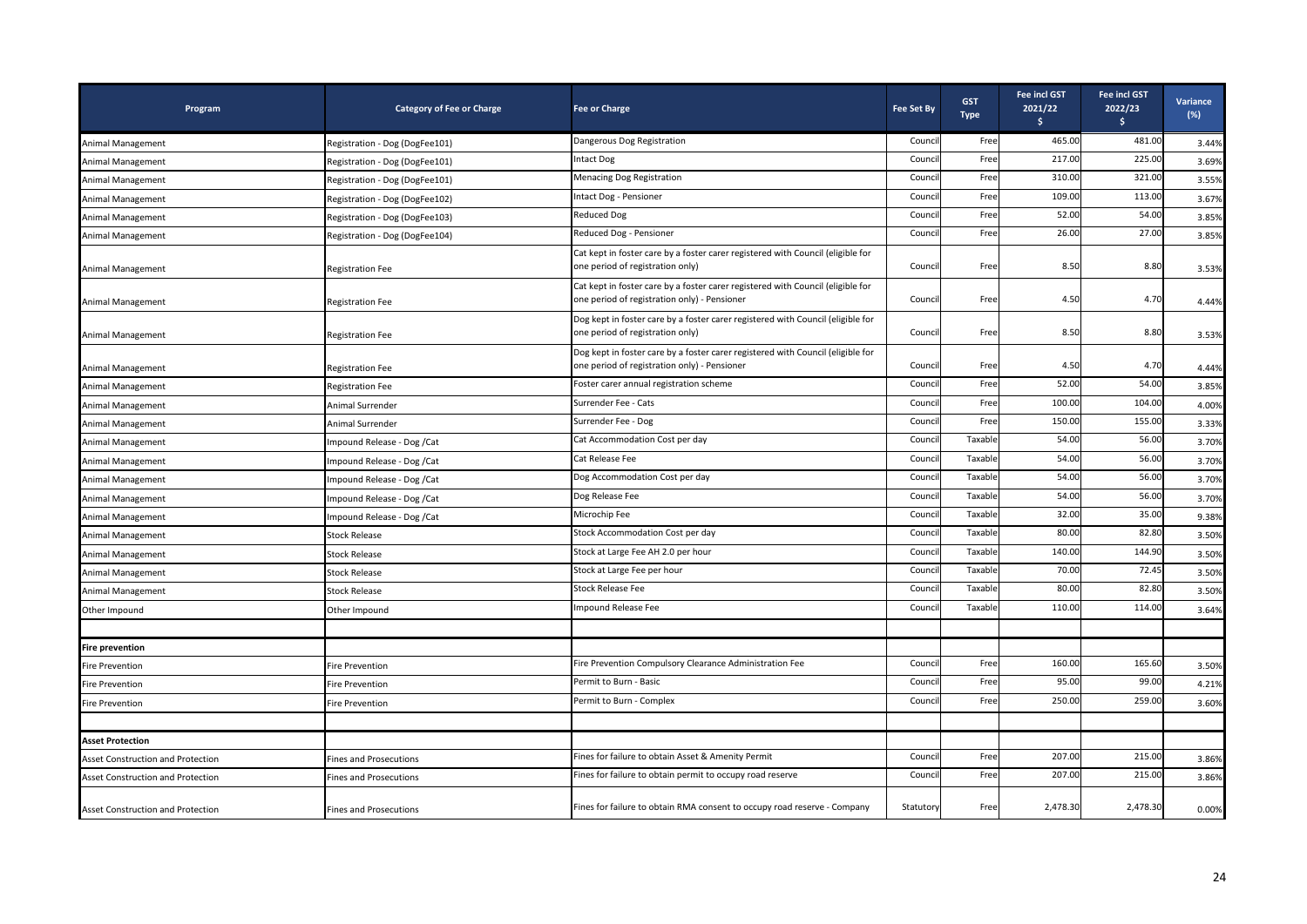| Program                                             | <b>Category of Fee or Charge</b>         | <b>Fee or Charge</b>                                                                                           | <b>Fee Set By</b> | <b>GST</b><br><b>Type</b> | Fee incl GST<br>2021/22<br>Ŝ. | <b>Fee incl GST</b><br>2022/23<br>\$. | Variance<br>$(\%)$ |
|-----------------------------------------------------|------------------------------------------|----------------------------------------------------------------------------------------------------------------|-------------------|---------------------------|-------------------------------|---------------------------------------|--------------------|
| Asset Construction and Protection                   | <b>Fines and Prosecutions</b>            | Fines for failure to obtain RMA consent to occupy road reserve - Individual                                    | Statutory         | Free                      | 495.66                        | 495.66                                | 0.00%              |
| Asset Construction and Protection                   | <b>Fines and Prosecutions</b>            | Fines for failure to obtain RMA consent to work on roads - company                                             | Statutory         | Free                      | 2,478.30                      | 2,478.30                              | 0.00%              |
| Asset Construction and Protection                   | <b>Fines and Prosecutions</b>            | Fines for failure to obtain RMA consent to work on roads - individual                                          | Statutory         | Free                      | 495.66                        | 495.66                                | 0.00%              |
| Asset Construction and Protection                   | <b>Fines and Prosecutions</b>            | Fines for failure to obtain works on roads permit                                                              | Council           | Free                      | 207.00                        | 210.00                                | 1.45%              |
| Asset Construction and Protection                   | Non-Utility Major Works in Road Reserves | Permit application to erect a hoarding or overhead protective awning                                           | Council           | Free                      | 333.00                        | 350.00                                | 5.11%              |
| Asset Construction and Protection                   | Non-Utility Major Works in Road Reserves | Permit to Install Ground Anchor into Council Land (per anchor)                                                 | Counci            | Free                      | 665.00                        | 690.00                                | 3.76%              |
| Asset Construction and Protection                   | Non-Utility Major Works in Road Reserves | Permit to occupy or fence road or footpath (greater than 7 days)                                               | Counc             | Free                      | 333.00                        | 350.00                                | 5.11%              |
| Asset Construction and Protection                   | Non-Utility Major Works in Road Reserves | Permit to undertake works within a road reserve (Vehicle Crossings - Multi<br>Dwelling/Commercial/Industrial)  | Council           | Free                      | 333.00                        | 350.00                                | 5.11%              |
| Asset Construction and Protection                   | Non-Utility Major Works in Road Reserves | Permit to undertake works within a road reserve (Vehicle Crossings - Single<br>Dwelling)                       | Council           | Free                      | 171.00                        | 350.00                                | 104.68%            |
| Asset Construction and Protection                   | Non-Utility Major Works in Road Reserves | Permit to undertake works within road reserve - Single Dwelling (excluding<br>landscaping)                     | Council           | Free                      | 171.00                        | 350.00                                | 104.68%            |
| Asset Construction and Protection                   | Non-Utility Major Works in Road Reserves | Permit to undertake works within road reserve - Multi<br>Dwelling/Commercial/Industrial(excluding landscaping) | Council           | Free                      | 333.00                        | 350.00                                | 5.11%              |
| Asset Construction and Protection                   | Non-Utility Minor Works in Road Reserves | Permit to occupy or fence road or footpath (up to 7 days)                                                      | Council           | Free                      | 171.00                        | 350.00                                | 104.68%            |
| Asset Construction and Protection                   | <b>Private Building Works</b>            | Private Building Works - Asset & Amenity Permit                                                                | Council           | Free                      | 248.00                        | 300.00                                | 20.97%             |
| Asset Construction and Protection                   | <b>Private Building Works</b>            | Private Building Works - Asset & Amenity Permit (multiple activities)                                          | Council           | Free                      | 375.00                        | 389.00                                | 3.73%              |
| Asset Construction and Protection                   | <b>Private Building Works</b>            | Major Development Works Permit - Multi Unit/Commercial                                                         | Counci            | Free                      | 1,158.00                      | 1,200.00                              | 3.63%              |
| Asset Construction and Protection                   | <b>Private Building Works</b>            | Minor Development Works Permit - Multi Unit/Commercial                                                         | Counci            | Free                      | 826.00                        | 855.00                                | 3.51%              |
| <b>Bulk Rubbish Containers</b>                      | Local Laws                               | Skip / Waste Bin - Annual Supplier Accreditation                                                               | Council           | Free                      | 352.00                        | 500.00                                | 42.05%             |
| <b>Bulk Rubbish Containers</b>                      | Local Laws                               | Skip / Waste Bin - Placement Fee (Accredited Supplier)                                                         | Counci            | Free                      | 22.00                         | 45.00                                 | 104.55%            |
| <b>Bulk Rubbish Containers</b>                      | Local Laws                               | Skip / Waste Bin - Single Placement (Non Accredited Supplier)                                                  | Counci            | Free                      | 64.00                         | 80.00                                 | 25.00%             |
| Construction Management and Asset Protection        | Non-Utility Major Works in Road Reserves | Nature Strip Landscaping Permit - Major landscaping works. (works > 8m2 &<br>tree removals)                    | Council           | Free                      | 171.00                        | 350.00                                | 104.68%            |
| Construction Management and Asset Protection        | Non-Utility Minor Works in Road Reserves | Nature Strip Landscaping Permit - Minor landscaping works. (works < 8m2)                                       | Council           | Free                      | 70.00                         | 73.00                                 | 4.29%              |
| <b>Construction Management and Asset Protection</b> | <b>Private Building Works</b>            | Construction Management Plan - Amendments to Approved Plans                                                    | Council           | Free                      | 181.00                        | 188.00                                | 3.87%              |
| Construction Management and Asset Protection        | <b>Private Building Works</b>            | Construction Management Plan - Recurring Inspection Fee                                                        | Counci            | Free                      | 104.00                        | 108.00                                | 3.85%              |
| Construction Management and Asset Protection        | <b>Private Building Works</b>            | Construction Management Plan - Review & Approve Plan                                                           | Counci            | Free                      | 181.00                        | 188.00                                | 3.87%              |
| Construction Management and Asset Protection        | <b>Private Building Works</b>            | Additional Compliance Inspection                                                                               | Counci            | Free                      |                               | 500.00                                | N/A                |
| Construction Management and Asset Protection        | <b>Private Building Works</b>            | Private access across Shire Land and Reserve                                                                   | Council           | Free                      |                               | 250.00                                | N/A                |
|                                                     |                                          |                                                                                                                |                   |                           |                               |                                       |                    |
| <b>Planning Compliance</b>                          |                                          |                                                                                                                |                   |                           |                               |                                       |                    |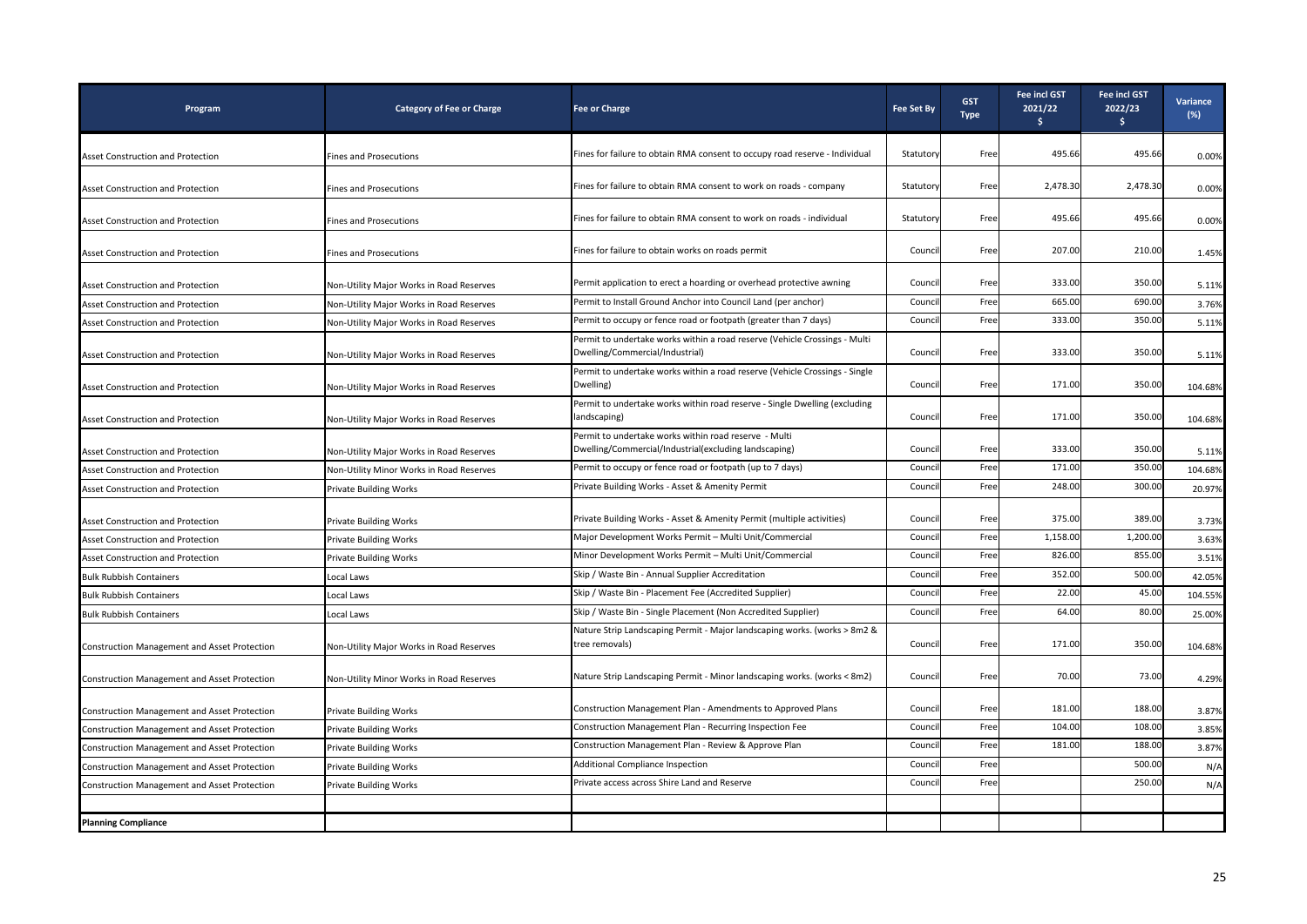| Program                     | <b>Category of Fee or Charge</b>  | <b>Fee or Charge</b>                                     | <b>Fee Set By</b> | <b>GST</b><br><b>Type</b> | <b>Fee incl GST</b><br>2021/22<br>Ś. | <b>Fee incl GST</b><br>2022/23<br>$\mathsf{S}$ | Variance<br>$(\%)$ |
|-----------------------------|-----------------------------------|----------------------------------------------------------|-------------------|---------------------------|--------------------------------------|------------------------------------------------|--------------------|
| <b>Planning Enforcement</b> | <b>Fines and Prosecutions</b>     | Planning Infringement Notice (10 Penalty Units)          | Statutory         | Free                      | 1,637.70                             | 1,637.70                                       | 0.00%              |
| <b>Planning Enforcement</b> | <b>Fines and Prosecutions</b>     | Planning Infringement Notice (5 Penalty Units)           | Statuton          | Free                      | 818.85                               | 818.85                                         | 0.00%              |
|                             |                                   |                                                          |                   |                           |                                      |                                                |                    |
| <b>The Briars</b>           |                                   |                                                          |                   |                           |                                      |                                                |                    |
| The Briars Park             | Homestead Entry - Adult           | Homestead Entry - Adult                                  | Counci            | Taxable                   | 12.40                                | 12.90                                          | 4.03%              |
| The Briars Park             | Homestead Entry - Children        | Homestead Entry - Children                               | Counci            | Taxable                   | 7.20                                 | 7.45                                           | 3.47%              |
| The Briars Park             | Homestead Entry - Concession      | Homestead Entry - Concession                             | Council           | Taxable                   | 7.20                                 | 7.45                                           | 3.47%              |
| The Briars Park             | Homestead Entry - Families        | Homestead Entry - Families                               | Counci            | Taxable                   | 17.60                                | 18.30                                          | 3.98%              |
| The Briars Park             | Homestead Entry - School Children | Homestead Entry - School Children                        | Council           | Taxable                   | 5.70                                 | 5.90                                           | 3.51%              |
| The Briars Park             | Program Charge                    | Night walk - Adult                                       | Counci            | Taxable                   | 25.90                                | 26.80                                          | 3.47%              |
| The Briars Park             | Program Charge                    | Night walk - Child                                       | Counci            | Taxable                   | 20.20                                | 20.90                                          | 3.47%              |
| The Briars Park             | Program Charge                    | School group (incursion) - per group / Session           | Counci            | Taxable                   | 280.50                               | 290.40                                         | 3.53%              |
| The Briars Park             | Program Charge                    | School group (onsite) - 1 program 1 hour per child       | Counci            | Taxable                   | 16.90                                | 17.50                                          | 3.55%              |
| The Briars Park             | Program Charge                    | School group (onsite) - 2 program 2 hour per child       | Counci            | Taxable                   | 28.75                                | 29.80                                          | 3.65%              |
| The Briars Park             | Program Charge                    | School group (onsite) - 3 program 3 hour per child       | Council           | Taxable                   | 37.95                                | 39.30                                          | 3.56%              |
| The Briars Park             | Program Charge                    | School Holiday Program (3-5yrs) - 1hr                    | Counci            | Taxable                   | 16.90                                | 17.50                                          | 3.55%              |
| The Briars Park             | Program Charge                    | School Holiday Program (6-10yrs) - 2.5hrs                | Council           | Taxable                   | 22.80                                | 23.60                                          | 3.51%              |
| The Briars Park             | Program Charge                    | Specialty program 2 hrs - Adult                          | Counci            | Taxable                   | 21.80                                | 22.60                                          | 3.67%              |
| The Briars Park             | Program Charge                    | Specialty program 2 hrs - Child / Conc                   | Counci            | Taxable                   | 18.70                                | 19.35                                          | 3.48%              |
| The Briars Park             | Ranger Talk                       | Nursery / Ranger Activity, Walk, Talk (per head)         | Counci            | Taxable                   | 6.20                                 | 6.45                                           | 4.03%              |
| The Briars Park             | Ranger Talk                       | Nursery program / workshop 2 hrs                         | Counci            | Taxable                   | 22.00                                | 22.80                                          | 3.64%              |
| The Briars Park             | Venue Hire                        | BBQ area hire (whole area) - per day - commercial        | Counci            | Taxable                   | 103.80                               | 107.50                                         | 3.56%              |
| The Briars Park             | Venue Hire                        | BBQ area hire (whole area) - per day - community group   | Council           | Taxable                   | 31.10                                | 32.20                                          | 3.54%              |
| The Briars Park             | Venue Hire                        | BBQ area hire (whole area) - per day - public            | Council           | Taxable                   | 62.30                                | 64.50                                          | 3.53%              |
| The Briars Park             | Venue Hire                        | Briars Marquee - per day - community                     | Council           | Taxable                   | 1,260.00                             | 1,304.10                                       | 3.50%              |
| The Briars Park             | Venue Hire                        | Briars Marquee - per day - public                        | Council           | Taxable                   | 2,550.00                             | 2,639.25                                       | 3.50%              |
| The Briars Park             | Venue Hire                        | Checkingurk Bird Hide - after hours - community group    | Council           | Taxable                   | 277.40                               | 287.20                                         | 3.53%              |
| The Briars Park             | Venue Hire                        | Checkingurk Bird Hide - after hours - public             | Council           | Taxable                   | 554.00                               | 573.40                                         | 3.50%              |
| The Briars Park             | Venue Hire                        | Checkingurk Bird Hide - business hours - community group | Council           | Taxable                   | 214.20                               | 221.70                                         | 3.50%              |
| The Briars Park             | Venue Hire                        | Checkingurk Bird Hide - business hours - public          | Counci            | Taxable                   | 428.00                               | 443.00                                         | 3.50%              |
| The Briars Park             | Venue Hire                        | Commercial Photography                                   | Council           | Taxable                   | 335.00                               | 346.00                                         | 3.28%              |
| The Briars Park             | Venue Hire                        | Concerts / Festivals - Hire of Grounds (Commercial)      | Council           | Taxable                   | 2,075.00                             | 2,148.00                                       | 3.52%              |
| The Briars Park             | Venue Hire                        | Concerts / Festivals - Hire of Grounds (Community)       | Council           | Taxable                   | 1,280.00                             | 1,325.00                                       | 3.52%              |
| The Briars Park             | Venue Hire                        | Edwardian Room Hire - per day - community group          | Council           | Taxable                   | 276.00                               | 286.00                                         | 3.62%              |
| The Briars Park             | Venue Hire                        | Edwardian Room Hire - per day - public                   | Council           | Taxable                   | 546.00                               | 566.00                                         | 3.66%              |
| The Briars Park             | Venue Hire                        | Edwardian Room Hire - per hour - community group         | Counci            | Taxable                   | 108.00                               | 112.00                                         | 3.70%              |
| The Briars Park             | Venue Hire                        | Edwardian Room Hire - per hour - public                  | Council           | Taxable                   | 213.00                               | 221.00                                         | 3.76%              |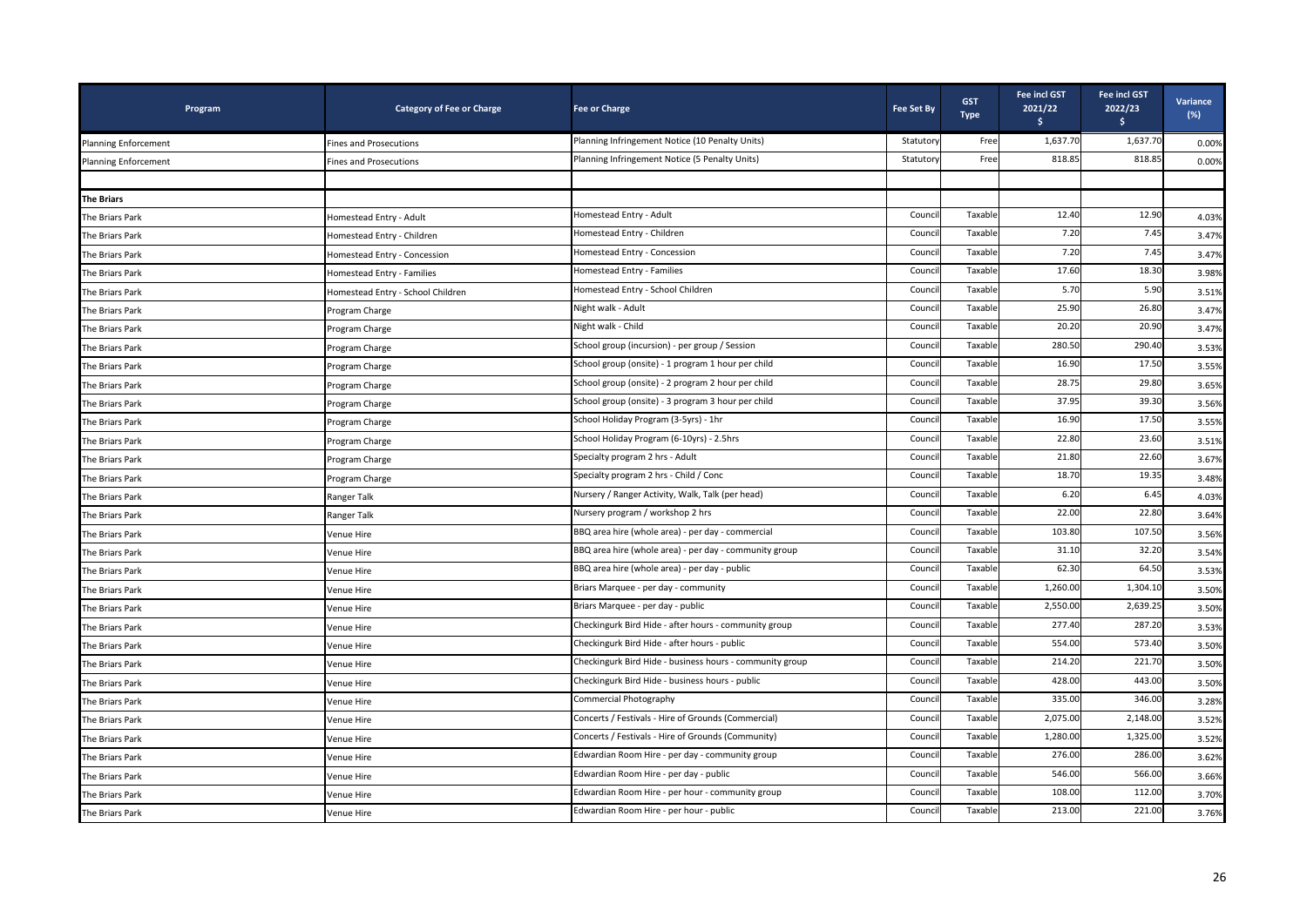| Program                      | <b>Category of Fee or Charge</b>  | <b>Fee or Charge</b>                                                                               | <b>Fee Set By</b> | <b>GST</b><br><b>Type</b> | <b>Fee incl GST</b><br>2021/22<br>s. | Fee incl GST<br>2022/23<br>$\frac{1}{2}$ | Variance<br>(%) |
|------------------------------|-----------------------------------|----------------------------------------------------------------------------------------------------|-------------------|---------------------------|--------------------------------------|------------------------------------------|-----------------|
| The Briars Park              | Venue Hire                        | Lawn / Edwardian + kitchen hire - per day - community group                                        | Counci            | Taxable                   | 557.00                               | 576.50                                   | 3.50%           |
| The Briars Park              | Venue Hire                        | Lawn / Edwardian + kitchen hire - per day - public                                                 | Counci            | Taxable                   | 741.00                               | 767.00                                   | 3.51%           |
| The Briars Park              | Venue Hire                        | Lawn hire - per day                                                                                | Counci            | Taxable                   | 545.00                               | 565.00                                   | 3.67%           |
| The Briars Park              | Venue Hire                        | Lawn hire - per hour                                                                               | Counci            | Taxable                   | 213.00                               | 221.00                                   | 3.76%           |
| The Briars Park              | Venue Hire                        | Meetings / Workshops - The Eco Living Display Centre Meeting Room -<br>Commercial - per hour       | Council           | Taxable                   | 21.40                                | 23.00                                    | 7.48%           |
| The Briars Park              | Venue Hire                        | Meetings / Workshops - The Eco Living Display Centre Meeting Room -<br>Community Groups - per hour | Council           | Taxable                   | 10.70                                | 11.00                                    | 2.80%           |
| The Briars Park              | Venue Hire                        | Concerts / Festivals - BOND for hire of grounds - major event (>6000 pax)                          | Counci            | Taxable                   |                                      | 5,000.00                                 | N/A             |
| The Briars Park              | Venue Hire                        | Briars Marquee - Bump In Bump Out                                                                  | Counci            | Taxable                   |                                      | 250.00                                   | N/A             |
|                              |                                   |                                                                                                    |                   |                           |                                      |                                          |                 |
| <b>Community Halls</b>       |                                   |                                                                                                    |                   |                           |                                      |                                          |                 |
| Community Halls              | Daily Rate                        | Commercial                                                                                         | Counci            | Taxable                   | 296.00                               | 307.00                                   | 3.72%           |
| <b>Community Halls</b>       | Daily Rate                        | Community                                                                                          | Counci            | Taxable                   | 156.00                               | 162.00                                   | 3.85%           |
| Community Halls              | Evening Rate (5pm-12am)           | Commercial                                                                                         | Counci            | Taxable                   | 559.00                               | 579.00                                   | 3.58%           |
| Community Halls              | Evening Rate (5pm-12am)           | Community                                                                                          | Counci            | Taxable                   | 285.00                               | 295.00                                   | 3.51%           |
| Community Halls              | General                           | Cancellation Fee                                                                                   | Counci            | Taxable                   | 63.00                                | 66.00                                    | 4.76%           |
| <b>Community Halls</b>       | General                           | Cleaning charge (minimum fee - cost recovery)                                                      | Counci            | Taxable                   | 414.00                               | 429.00                                   | 3.62%           |
| Community Halls              | Hourly Rate                       | Commercial                                                                                         | Counci            | Taxable                   | 56.00                                | 58.00                                    | 3.57%           |
| Community Halls              | Hourly Rate                       | Commercial - Theatre rehearsal (stage only)                                                        | Counci            | Taxable                   | 63.00                                | 66.00                                    | 4.76%           |
| Community Halls              | Hourly Rate                       | Community                                                                                          | Counci            | Taxable                   | 26.00                                | 27.00                                    | 3.85%           |
| <b>Community Halls</b>       | Hourly Rate                       | Community - Theatre rehearsal (stage only)                                                         | Counci            | Taxable                   | 11.00                                | 12.00                                    | 9.09%           |
| Community Halls              | Hourly Rate                       | Hire furniture set up/pack down fee (minimum fee - based on quote)                                 | Council           | Taxable                   | 52.00                                | 54.00                                    | 3.85%           |
| Community Halls              | Meeting Room - Commercial         | Commercial - Hourly                                                                                | Counci            | Taxable                   | 16.00                                | 17.00                                    | 6.25%           |
| <b>Community Halls</b>       | Meeting Room - Community          | Community - Hourly                                                                                 | Counci            | Taxable                   | 11.00                                | 12.00                                    | 9.09%           |
| Community Halls - Secondary  | Daily Rate                        | Commercial                                                                                         | Counci            | Taxable                   | 130.00                               | 135.00                                   | 3.85%           |
| Community Halls - Secondary  | Daily Rate                        | Community                                                                                          | Counci            | Taxable                   | 57.00                                | 59.00                                    | 3.51%           |
| Community Halls - Secondary  | Evening Rate (5pm-12am)           | Commercial                                                                                         | Counci            | Taxable                   | 355.00                               | 368.00                                   | 3.66%           |
| Community Halls - Secondary  | Evening Rate (5pm-12am)           | Community                                                                                          | Counci            | Taxable                   | 166.00                               | 172.00                                   | 3.61%           |
| Community Halls - Secondary  | Hourly Rate                       | Commercial                                                                                         | Counci            | Taxable                   | 25.00                                | 26.00                                    | 4.00%           |
| Community Halls - Secondary  | Hourly Rate                       | Community                                                                                          | Counci            | Taxable                   | 11.00                                | 12.00                                    | 9.09%           |
| Peninsula Community Theatre  | Hourly Rate                       | Commercial - Peninsula Community Theatre                                                           | Counci            | Taxable                   | 94.00                                | 98.00                                    | 4.26%           |
| Peninsula Community Theatre  | Hourly Rate                       | Community - Peninsula Community Theatre                                                            | Counci            | Taxable                   | 26.00                                | 27.00                                    | 3.85%           |
|                              |                                   |                                                                                                    |                   |                           |                                      |                                          |                 |
| <b>Sport and Recreation</b>  |                                   |                                                                                                    |                   |                           |                                      |                                          |                 |
| <b>Recreation Facilities</b> | <b>Recreation Facilities Hire</b> | AFL - Summer                                                                                       | Counci            | Taxable                   | 730.00                               | 756.00                                   | 3.56%           |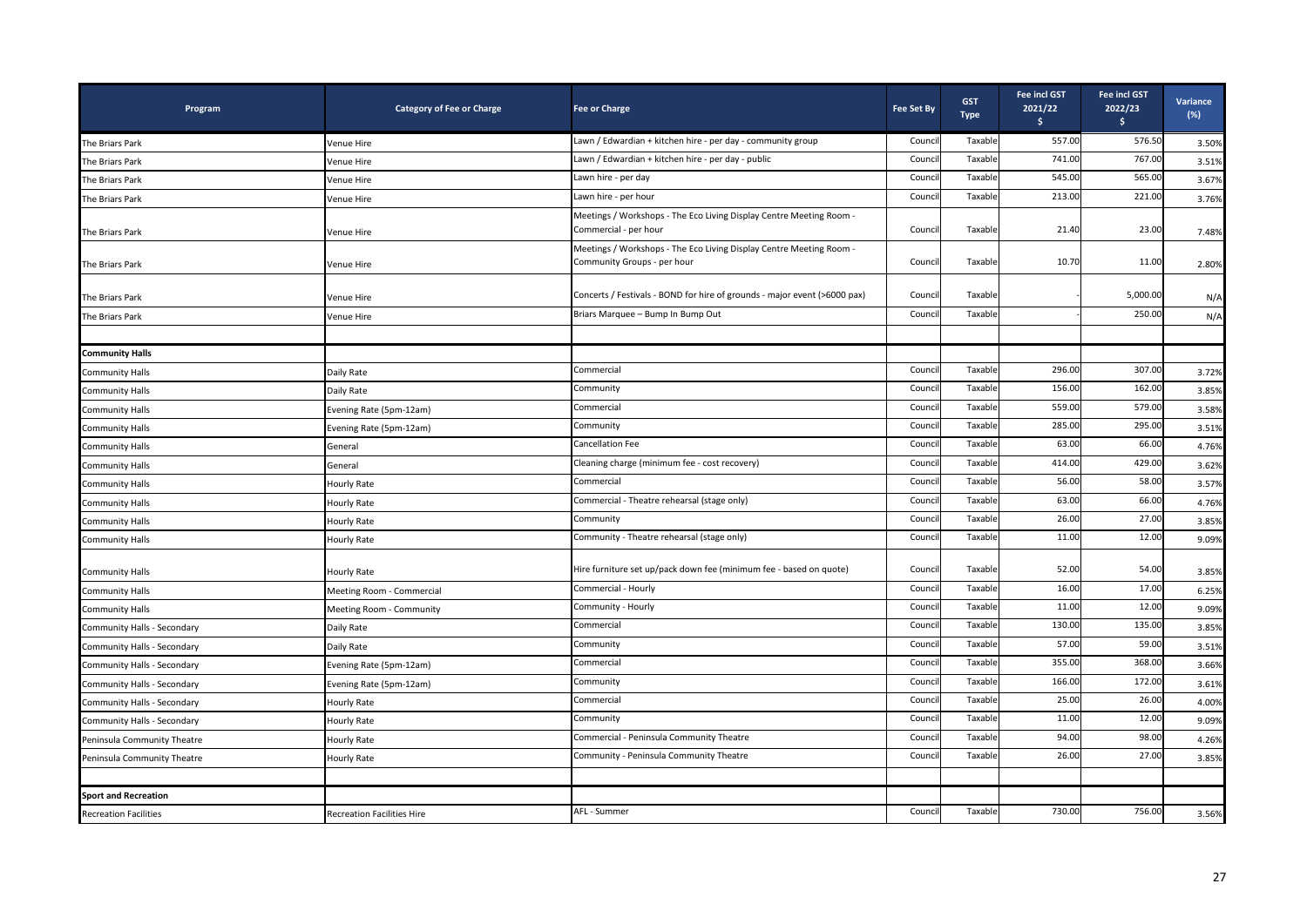| Program                      | <b>Category of Fee or Charge</b>  | <b>Fee or Charge</b>                                               | <b>Fee Set By</b> | <b>GST</b><br><b>Type</b> | <b>Fee incl GST</b><br>2021/22<br>ŝ. | Fee incl GST<br>2022/23<br>\$. | Variance<br>$(\%)$ |
|------------------------------|-----------------------------------|--------------------------------------------------------------------|-------------------|---------------------------|--------------------------------------|--------------------------------|--------------------|
| <b>Recreation Facilities</b> | <b>Recreation Facilities Hire</b> | AFL Amateur - Winter                                               | Counci            | Taxable                   | 1,227.00                             | 1,270.00                       | 3.50%              |
| <b>Recreation Facilities</b> | Recreation Facilities Hire        | AFL Junior - Winter                                                | Counci            | Taxable                   | 1,278.00                             | 1,323.00                       | 3.52%              |
| Recreation Facilities        | Recreation Facilities Hire        | AFL Senior - Winter                                                | Counci            | Taxable                   | 3,060.00                             | 3,168.00                       | 3.53%              |
| <b>Recreation Facilities</b> | <b>Recreation Facilities Hire</b> | Athletics - Summer                                                 | Counci            | Taxable                   | 1,710.00                             | 1,770.00                       | 3.51%              |
| <b>Recreation Facilities</b> | <b>Recreation Facilities Hire</b> | Baseball - Summer                                                  | Counci            | Taxable                   | 730.00                               | 756.00                         | 3.56%              |
| <b>Recreation Facilities</b> | <b>Recreation Facilities Hire</b> | Baseball - Winter                                                  | Counci            | Taxable                   | 1,461.00                             | 1,513.00                       | 3.56%              |
| <b>Recreation Facilities</b> | Recreation Facilities Hire        | Civic Athletics - Combined School Sports - District/Region - Daily | Counci            | Taxable                   | 466.00                               | 483.00                         | 3.65%              |
| <b>Recreation Facilities</b> | <b>Recreation Facilities Hire</b> | Civic Athletics - Commercial Hire - Daily                          | Counci            | Taxable                   | 363.00                               | 376.00                         | 3.58%              |
| <b>Recreation Facilities</b> | <b>Recreation Facilities Hire</b> | Civic Athletics - Commercial Hire - Hourly                         | Counci            | Taxable                   | 80.00                                | 83.00                          | 3.75%              |
| Recreation Facilities        | Recreation Facilities Hire        | Civic Athletics - Community Hire - Daily                           | Counci            | Taxable                   | 259.00                               | 269.00                         | 3.86%              |
| <b>Recreation Facilities</b> | <b>Recreation Facilities Hire</b> | Civic Athletics - Community Hire - Hourly                          | Counci            | Taxable                   | 65.00                                | 68.00                          | 4.62%              |
| <b>Recreation Facilities</b> | <b>Recreation Facilities Hire</b> | Civic Athletics - Discus Set - Daily                               | Counci            | Taxable                   | 32.00                                | 34.00                          | 6.25%              |
| <b>Recreation Facilities</b> | <b>Recreation Facilities Hire</b> | Civic Athletics - Electronic Timing Gates - Daily                  | Counci            | Taxable                   | 414.00                               | 429.00                         | 3.62%              |
| <b>Recreation Facilities</b> | <b>Recreation Facilities Hire</b> | Civic Athletics - High Jump Mats - Daily (each)                    | Counci            | Taxable                   | 63.00                                | 66.00                          | 4.76%              |
| <b>Recreation Facilities</b> | <b>Recreation Facilities Hire</b> | Civic Athletics - Hurdles (45-76cm) Set of 80 - Daily              | Counci            | Taxable                   | 83.00                                | 86.00                          | 3.61%              |
| Recreation Facilities        | Recreation Facilities Hire        | Civic Athletics - Javelin Set - Daily                              | Counci            | Taxable                   | 32.00                                | 34.00                          | 6.25%              |
| <b>Recreation Facilities</b> | Recreation Facilities Hire        | Civic Athletics - Primary School - Non Shire Based - Daily         | Counci            | Taxable                   | 311.00                               | 322.00                         | 3.54%              |
| <b>Recreation Facilities</b> | <b>Recreation Facilities Hire</b> | Civic Athletics - Primary School - Shire Based - Daily             | Counci            | Taxable                   | 259.00                               | 269.00                         | 3.86%              |
| <b>Recreation Facilities</b> | Recreation Facilities Hire        | Civic Athletics - Secondary School - Shire Based - Daily           | Counci            | Taxable                   | 311.00                               | 322.00                         | 3.54%              |
| <b>Recreation Facilities</b> | Recreation Facilities Hire        | Civic Athletics - Secondary School - Non Shire Based - Daily       | Counci            | Taxable                   | 363.00                               | 376.00                         | 3.58%              |
| <b>Recreation Facilities</b> | <b>Recreation Facilities Hire</b> | Civic Athletics - Shot Put Set - Daily                             | Counci            | Taxable                   | 32.00                                | 34.00                          | 6.25%              |
| <b>Recreation Facilities</b> | <b>Recreation Facilities Hire</b> | Civic Athletics - Starting Blocks Set of 8                         | Counci            | Taxable                   | 32.00                                | 34.00                          | 6.25%              |
| <b>Recreation Facilities</b> | <b>Recreation Facilities Hire</b> | Cricket - Winter                                                   | Counc             | Taxable                   | 730.00                               | 756.00                         | 3.56%              |
| <b>Recreation Facilities</b> | <b>Recreation Facilities Hire</b> | Cricket Minor - Summer                                             | Counci            | Taxable                   | 730.00                               | 756.00                         | 3.56%              |
| <b>Recreation Facilities</b> | <b>Recreation Facilities Hire</b> | Cricket Secondary - Summer                                         | Counci            | Taxable                   | 1,169.00                             | 1,210.00                       | 3.51%              |
| <b>Recreation Facilities</b> | <b>Recreation Facilities Hire</b> | Cricket Township - Summer                                          | Counci            | Taxable                   | 2,919.00                             | 3,022.00                       | 3.53%              |
| <b>Recreation Facilities</b> | Recreation Facilities Hire        | Netball Association 1 MPNA - Winter                                | Counci            | Taxable                   | 2,525.00                             | 2,614.00                       | 3.52%              |
| Recreation Facilities        | <b>Recreation Facilities Hire</b> | Netball Association 2 NNA - Winter                                 | Counci            | Taxable                   | 1,914.00                             | 1,981.00                       | 3.50%              |
| <b>Recreation Facilities</b> | <b>Recreation Facilities Hire</b> | Netball Junior - Winter                                            | Counci            | Taxable                   | 281.00                               | 291.00                         | 3.56%              |
| <b>Recreation Facilities</b> | <b>Recreation Facilities Hire</b> | Netball Senior (MPNFL) - Winter                                    | Counci            | Taxable                   | 211.00                               | 219.00                         | 3.79%              |
| <b>Recreation Facilities</b> | <b>Recreation Facilities Hire</b> | Schools - Regional Events                                          | Counci            | Taxable                   | 366.00                               | 379.00                         | 3.55%              |
| <b>Recreation Facilities</b> | Recreation Facilities Hire        | Schools Flat rate 1/2 day                                          | Counci            | Taxable                   | 38.00                                | 40.00                          | 5.26%              |
| <b>Recreation Facilities</b> | <b>Recreation Facilities Hire</b> | Soccer - Summer                                                    | Counci            | Taxable                   | 730.00                               | 756.00                         | 3.56%              |
| <b>Recreation Facilities</b> | <b>Recreation Facilities Hire</b> | Soccer Junior - Winter                                             | Counci            | Taxable                   | 1,403.00                             | 1,455.00                       | 3.71%              |
| <b>Recreation Facilities</b> | Recreation Facilities Hire        | Soccer Senior - Winter                                             | Counci            | Taxable                   | 3,367.00                             | 3,485.00                       | 3.50%              |
| <b>Recreation Facilities</b> | Recreation Facilities Hire        | Casual Sports Facility Booking-1/2 Day - Commercial rate           | Counci            | Taxable                   |                                      | 78.00                          | N/A                |
| <b>Recreation Facilities</b> | <b>Recreation Facilities Hire</b> | Casual Sports Facility Booking- Full Day - Community rate          | Council           | Taxable                   |                                      | 78.00                          | N/A                |